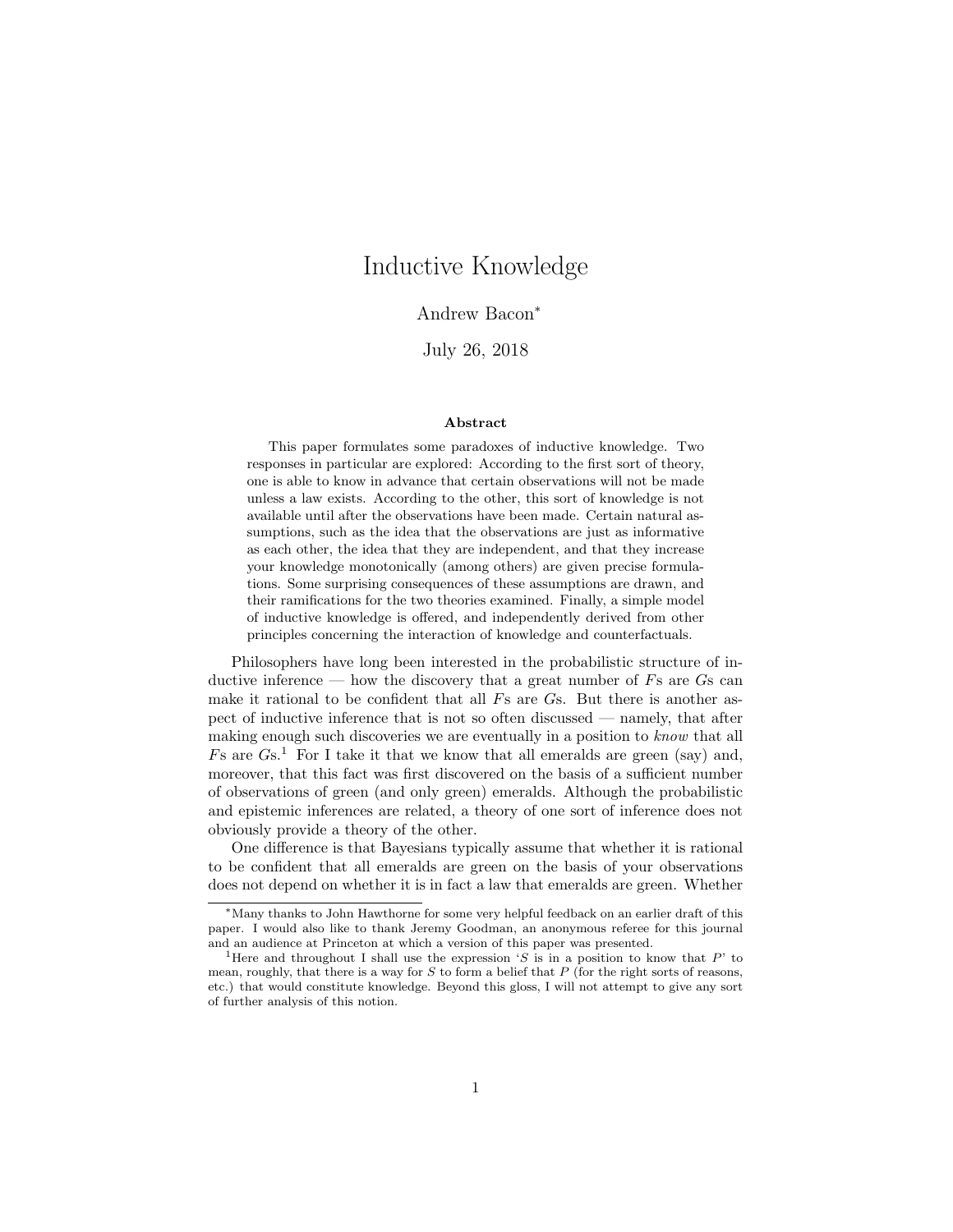you are in a position to know, on the other hand, presumably does depend on whether it's a law.<sup>2</sup> Consider the following case:

ALL GREEN BY FLUKE: It is a law that emeralds are either blue or green, but the distribution of colors is otherwise determined randomly. By chance it happens that all the emeralds in the actual world are green.

Even if all the emeralds are green, and I observe 100 green emeralds in a row, I take it that I am not in a position to infer that the next emerald will be green. In ALL GREEN BY FLUKE (henceforth, simply FLUKE) it could easily have been the case that the next emerald is blue, and so a belief that the next emerald is green, although true, is not safe.<sup>3</sup>

Here's a natural (albeit somewhat idealized) model of FLUKE inspired by safety accounts of knowledge: epistemic possibilities are identified with assignments of colours to emeralds, and an epistemic possibility  $w$  is consistent with my knowledge if at most  $n$  different emeralds in that possibility have colours that differ from their actual colours (n is a fixed number, which we shall call the margin of error).<sup>4</sup> After observing the first 100 emeralds to be green, and ruling out sequences that don't begin with 100 green emeralds, there are still worlds that are open where some of the remaining emeralds — up to  $n$  of them — are blue. This sort of model correctly predicts that I am not in a position to know that all emeralds are green after learning that the first 100 are green.

Here is a second sort of case which, I take it, is more conducive to inductive knowledge:

#### ALL GREEN BY LAW: It is a law that all emeralds are green.

Let us suppose that at the beginning of investigation both the hypothesis that emeralds have colors randomly and the hypothesis that they're all green by law (henceforth, Law) are open possibilities. In particular, at the start of the investigation it's true, for all you know, that some of the emeralds are blue. <sup>5</sup>

If knowledge by induction is ever possible it seems like it should be possible in this case: there is some critical  $N$  such that after observing that the first

 $2^2$ Of course, if your evidence just is your knowledge (as in Williamson (2000)), and rational confidence is guided by the degree to which it is supported by the evidence, then there is less distance between the questions. In that case, the question concerning how we get to acquire inductive knowledge/evidence is even more urgent.

<sup>3</sup> In what follows I assume that there's a difference between a world where all emeralds in the world are green by law and a world where they're all green by fluke. This contradicts a crude version of Humeanism about laws in which the law that all the emeralds are green, if it is a law, holds purely in virtue of the fact that all emeralds are green. However nothing in this paper essentially turns on this rejection of Humeanism: instead of considering the world in which all emeralds are green by fluke — a world the crude Humean rejects — we can , for most purposes, just focus on worlds in which the first 100 emeralds are green by fluke, of which the Humean in question accepts many.

<sup>&</sup>lt;sup>4</sup>I defend this model of these sorts of cases in Bacon (2014).

 $^5\mathrm{One}$  epistemic possibility in which there are blue emeralds is one in which it's a law that all emeralds are blue. But if the only possibilities were ones in which it was a law either way, we would be able to conclude the colors of all the emeralds from the color of the first observed emerald. Thus a plausible model of our ignorance about inductive knowledge had better include some worlds where the emeralds have different colors.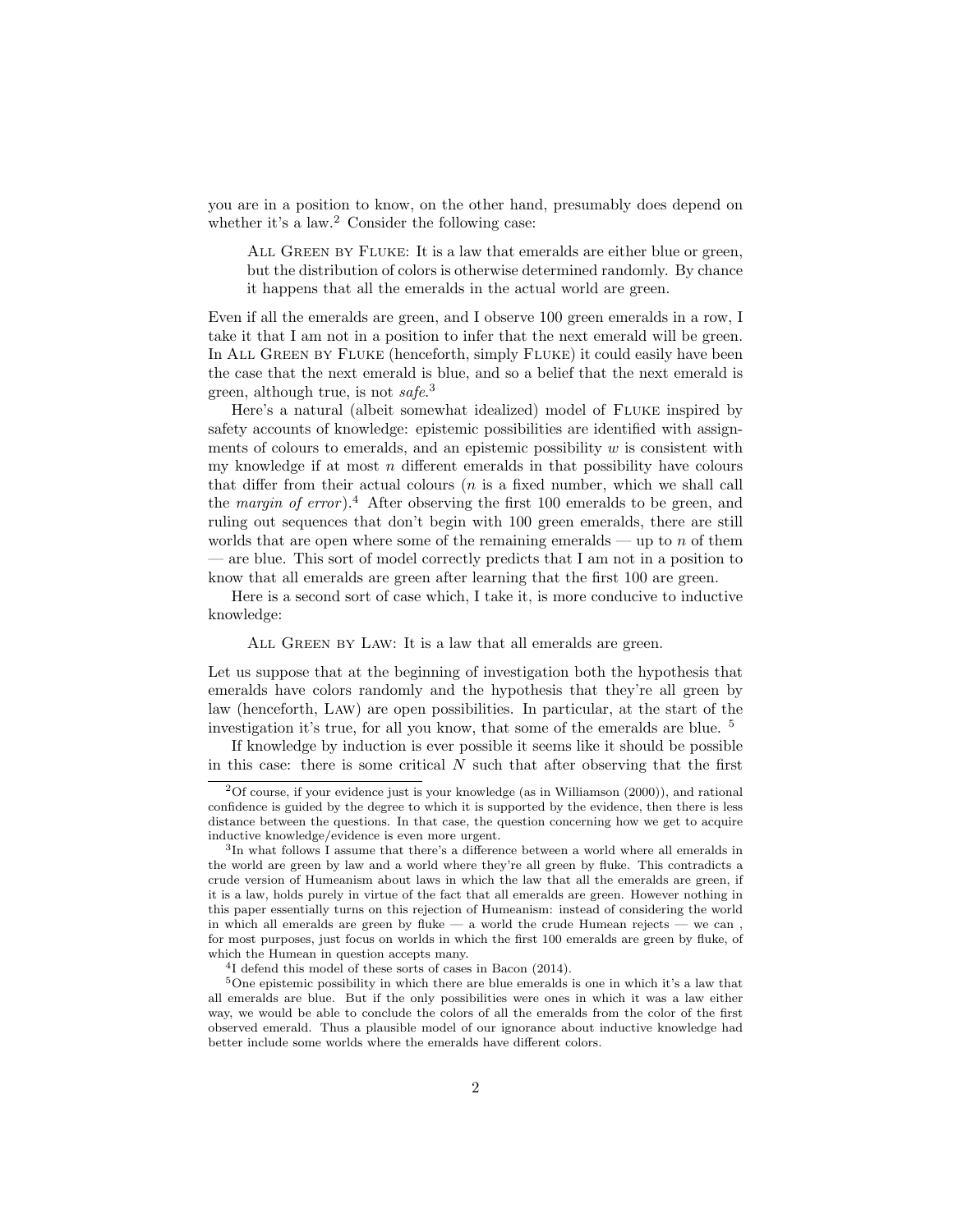N emeralds are green, we can knowledgeably conclude that all emeralds are green. Because it's a law that all emeralds are green, our true belief that all the emeralds are green appears to be safe in the relevant respects. In worlds where LAW is true there is some  $N$  such that:<sup>6</sup>

**Inductive Knowledge** After observing emeralds  $e_1...e_N$  to be green we are in a position to know that it is a law that all emeralds are green.

In what follows we will be concerned with trying to explain Inductive Knowledge.

The possibility of inductive knowledge, however, is undermined by a certain sort of skeptical argument. The argument rests on two popular ideas. The first is an intuition about 'lottery-esque' scenarios like Fluke: if the emeralds colors are distributed at random, then prior to observation I'm not in a position to know that any particular sequence of colors won't be observed. In particular, I'm not in a position to know that the emeralds won't all be green by fluke. This intuition is clearly of a piece with the popular idea that we can't know that a particular ticket will not win a fair lottery, even when the number of tickets is very large. If this thought is good in Fluke, it seems it is also good in a situation where you don't know whether the emeralds' colours are distributed at random, or according to a law: if, for all you know, the colors are distributed at random, then it seems we're not in a position to know that any particular random distribution won't occur. Thus even if Law is in fact true, we should maintain that:

Lottery Intuition Prior to making observations, I'm not in a position to know that the emeralds won't all be green by fluke.

The second ingredient for our skeptical puzzle follows from the following natural idea: that if  $P$  is true for all you know, and is consistent with some evidence  $E$ , then (ordinarily)  $P$  ought to be true for all you know after coming to learn  $E$ and nothing else.<sup>7</sup> In particular:

(\*) If I'm not in a position to know that the emeralds won't all be green by fluke, I'm not in a position to know this after observing that emeralds  $e_1...e_N$  are in fact green.

After all, the evidence that  $e_1...e_N$  are green is entirely consistent with the open possibility that all emeralds are green by fluke. Indeed, (\*) follows from a more specific account of what we learn when we observe an emerald along with a closure assumption. Since this principle will play a role in the rest of the paper lets introduce it now:

 $6$ Of course, there are some who might be tempted to a sort of skepticism about inductive knowledge. Indeed, some philosophers have raised skeptical challenges for our knowledge about the future more generally, for non-deterministic worlds that are governed by chance (see, for example, Hawthorne and Lasonen-Aarnio (2009)). The issue here is more pronounced, however, since we are entertaining the idea that even when when something is in fact governed by a law, the mere possibility of a non-lawlike world, such as an All Green by Fluke world, is sufficient to undermine knowledge about the future from induction. Despite raising the challenge, Hawthorne and Lasonen-Aarnio see skepticism about the future as a last resort.

 $7$ This general principle must be qualified: see section 3 for a more comprehensive discussion.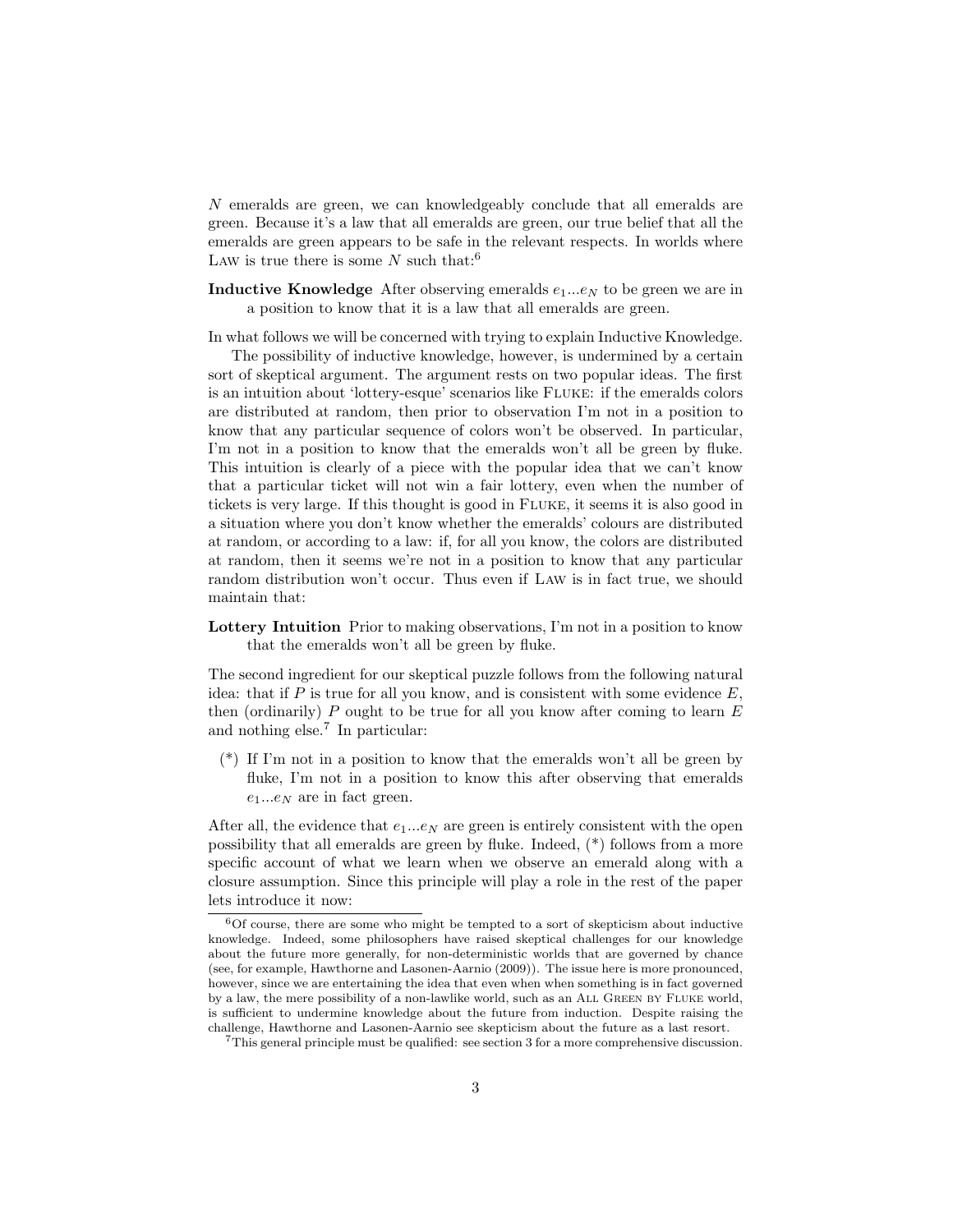What You See is What You Know When you observe an emerald, you get to know that colour it is and nothing more. Your knowledge after observing the emerald is just whatever your knowledge was before observation, plus the proposition that that emerald is green.

It is illustrative to see why (\*) follows from this principle with closure. In sketch, suppose I'm not in a position to know that the emeralds won't all be green by fluke. Given multipremise closure this means that the FLUKE possibility is compatible with the conjunction of what I'm in a position to know. By What You See is What You Know and closure, after observing emeralds  $e_1...e_N$ , I'll be in a position to know the conjunction of my prior knowledge with the claim that  $e_1...e_N$  are all green, which must also be compatible with the FLUKE possibility. (A less sketchy version of this argument appears in section 4.2.)

This gives rise to our first skeptical 'paradox':

Skeptical Puzzle 1 The Lottery Intuition and  $(*)$  are inconsistent with Inductive Knowledge.

Lottery Intuition is the antecedent of  $(*)$ , so by modus ponens they entail that I'm not in a position to know that all emeralds are green after observing  $e_1...e_N$ to be green. Thus Lottery Intuition and (\*) are inconsistent with Inductive Knowledge, so, as a matter of logic, an anti-skeptic must deny one of these two intuitions.

This effectively leaves us with two anti-skeptical options consistent with closure.<sup>8</sup> One is to reject the Lottery Intuition, and maintain that we are in a position to rule out certain possibilities, like Fluke, prior to making any observations. Another is reject (\*): some observations confer more knowledge than that the observed emerald is green.<sup>9</sup> Let's give these options names:

Prior Knowledge: Prior to observation you are in a position to know that some sequences of colours don't obtain if emeralds have colours at random.

Bonus Knowledge: Some (possibly all) observations confer more knowledge than the proposition that the observed emerald is green.

We will consider both sorts of theories in what follows, but it is important to bear in mind that the dilemma between rejecting the Lottery Intuition and (\*) is forced on us once we have accepted the possibility of inductive knowledge. The rest of the paper will be devoted to further issues pertaining to these two responses to the paradox.

<sup>8</sup>Rejecting closure opens up other ways to respond to the paradoxes, but in this paper we shall limit our discussion to views that accept closure.

<sup>9</sup>Note that anyone who keeps the Lottery Intuition and Inductive Knowledge must reject (\*), whether they accept closure or not. Thus all theories who accept the Lottery Intuition must accept some version of the bonus knowledge theory below: prior to observation it's true for all you know that  $e_1...e_N$  are green by fluke, but after observing  $e_1...e_N$  to be green you have the extra piece of knowledge that it wasn't a fluke.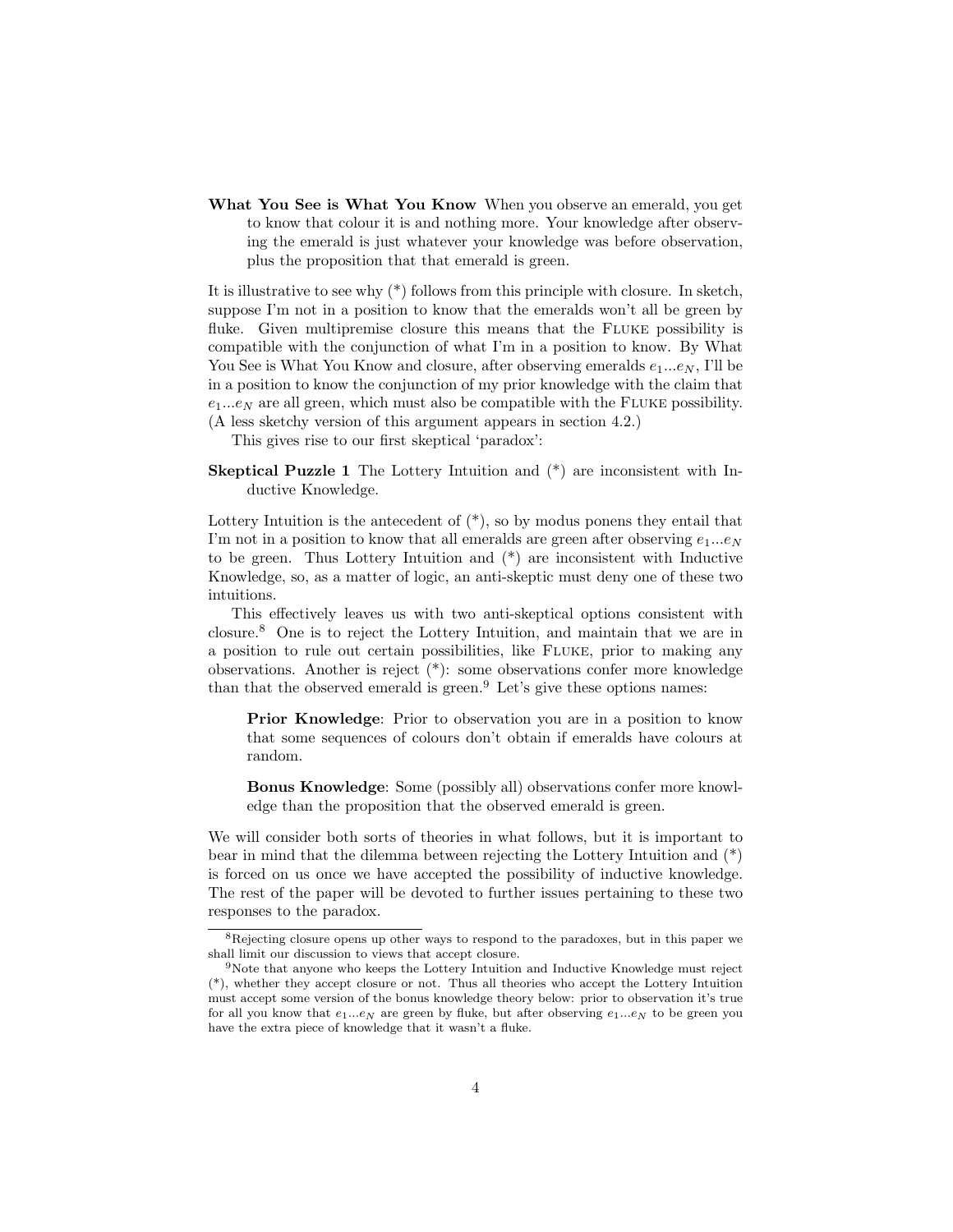In section 1 I impose some assumptions. In section 2, I outline two theories concerning how inductive knowledge is possible, and show that any theory accepting Inductive Knowledge must conform, broadly speaking, to one of those two sorts. In section 3 and 4, I outline some puzzles for both theories. In section 5, I highlight some inferences connecting counterfactuals and knowledge and in section 6 apply them to some of these puzzles. In section 7, I leverage the relationship between counterfactuals and knowledge to explore a specific version of the second sort of theory introduced in section 2.

Throughout this paper I will introduce various principles, like What You See is What You Know, that have some plausibility in the particular cases at hand. It would be wrong-headed, however, to read such principles as exceptionless generalizations. The challenge is to explain how they could fail, if they indeed fail, in these cases.

# 1 What is Inductive Knowledge?

Let me begin by emphasizing that not all cases of acquiring knowledge of laws will count as inductive by my standards. At one extreme, I imagine some knowledge of laws could in principle be made from observing a single instance of a law. For example, if I had been told by a trustworthy person prior to observing any emeralds that either it was a law that emeralds are blue or a law that they're green, I could know which by making a single observation. Indeed, perhaps we are born with a natural sensitivity to what sorts of properties are likely to be subject to laws. Perhaps I have innate knowledge that whether animals lay eggs or give birth to live young is likely to be subject to a law one way or the other. In that case, I might knowledgeably infer that it's a law that ducks lay eggs after observing only one duck lay an egg (since I then know which law is in operation). The sorts of cases of inductive knowledge I am interested in are cases where, prior to observation, I do not know whether there's going to be a law of some sort, or no law of that sort — in other words, cases where knowledge from one case is not in general possible.<sup>10</sup>

I take it that these sorts of cases of inductive knowledge are pervasive, and representative of the way that science usually proceeds. To illustrate the sort of structure we are interested in, consider the following well-known example from Mendelian genetics. Mendel investigated two types of pea plants, the  $F_1$  generation and the  $F_2$  generation pea plants<sup>11</sup>, and discovered that  $F_1$  generation pea plants always had purple flowers, whereas the  $F_2$  generation pea plants either had white flowers or purple flowers at random (with a ratio of 3 to 1 purple to white on average).

<sup>10</sup>On these grounds, one may take exception to my choice of example: perhaps the colors of precious stones are the sorts of things we are typically in a position to know will be subject to laws. I entrust it to my reader to see how the remarks that follow can be applied to whatever example of inductive knowledge they favor.

 $11F_1$  generation pea plants are obtained by interbreeding a (purebred) white flower pea plant with a purple flower pea plant.  $F_2$  generation pea plants are obtained by self-fertilizing a  $F_1$  generation pea plant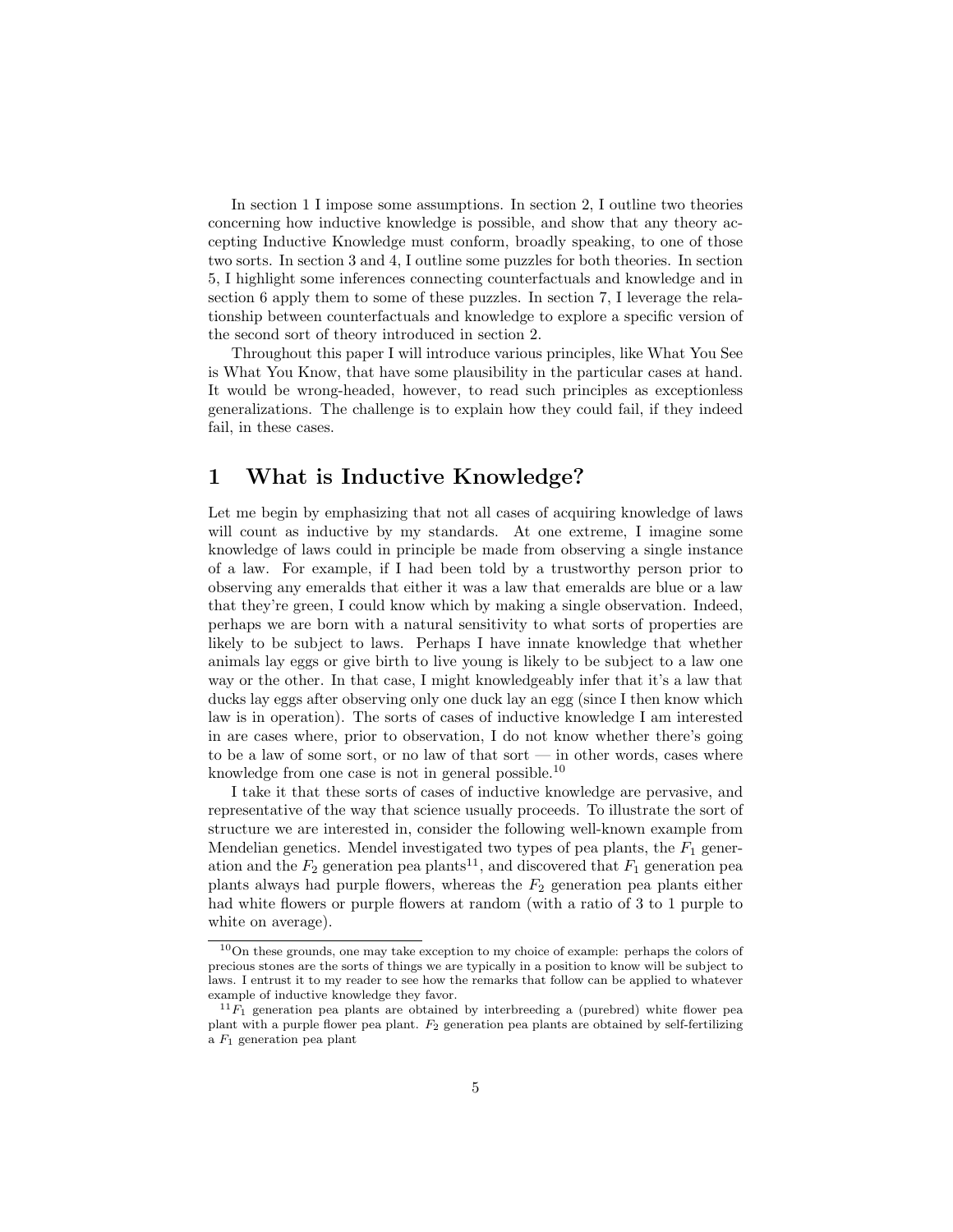On the one hand, it seems Mendel should have been in a position to know that it was a law that the  $F_1$  generation plants are always purple flowered after performing a sufficient number of experiments. On the other hand, it's not plausible that he was in a position to know, prior to investigation, that there would be some color such that it was a law that the  $F_1$  generation plants would that color, since it is not a law that the  $F_2$  generation plants are any particular colors, and he had no way of knowing that the  $F_1$  generation wouldn't be like the  $F_2$  generation in that respect. Thus, prior to investigation there were at least two sorts of possibilities open to Mendel: possibilities where it is a law that the  $F_1$  generation plants are a certain colour (white or purple), and possibilities where the  $F_1$  generation plants are white or purple flowered at random,<sup>12</sup> and that after observing enough purple flowered  $F_1$  generation plants he was in a position to rule out the worlds where it was random.

In order to productively investigate the structure of inductive knowledge we shall impose some simplifying assumptions. Firstly, we shall focus on special cases of inductive knowledge having the structure of the example from Mendelian genetics discussed above. Although we will tailor our discussion to this particular sort of example, the case has an underlying structure that is common to many instances of inductive knowledge. Thus there is also a reasonable expectation that a detailed investigation of this idealized sort of case will yield interesting conclusions about the structure of inductive knowledge more generally.<sup>13</sup>

Secondly, we shall make some fairly strong idealizations about the logical competence of the agents we shall consider. In the present context, these idealizations are quite reasonable: we are, after all, interested in a form of empirical knowledge acquisition and so it is natural to focus on the case where the agent doesn't lack any relevant a priori knowledge. We shall often also make the assumption that knowledge is transmitted across single and multi-premise inferences — an assumption that is contentious even when applied to logically flawless agents.<sup>14</sup> In the context of induction, probabilistic accounts of knowledge naturally come to mind, according to which a proposition is known if it is true and its epistemic probability exceeds some threshold. Such accounts provide principled reasons for giving up multipremise closure, but are not nec-

<sup>&</sup>lt;sup>12</sup>The latter possibilities include worlds where there are still laws about the proportion of certain colors to others.

<sup>&</sup>lt;sup>13</sup>That said, I think the anatomy of inductive knowledge of this particular is instructive in its own right.

<sup>14</sup>According to some philosophers (see, e.g., Nozick (1981)) knowledge fails to be preserved by competent deduction, so that even a logically omniscient agent — someone who correctly infers and comes to believe all the relevant logical consequences of their knowledge — may still fail to know all the logical consequences of their knowledge. Note, finally, that even assuming a logically flawless deducer, and granting that knowledge is usually transmitted across competent deduction, one might still want to qualify closure. For example, suppose I believe both  $P$  and  $Q$ , but only know  $P$ . If I can deduce  $R$  from both  $P$  and  $Q$ , and by luck I end up inferring it from  $P$ , you might think my belief in  $R$  doesn't count as knowledge, since I wouldn't have known it had I inferred it from Q. These sorts of exceptions will not play an important role in the following discussion.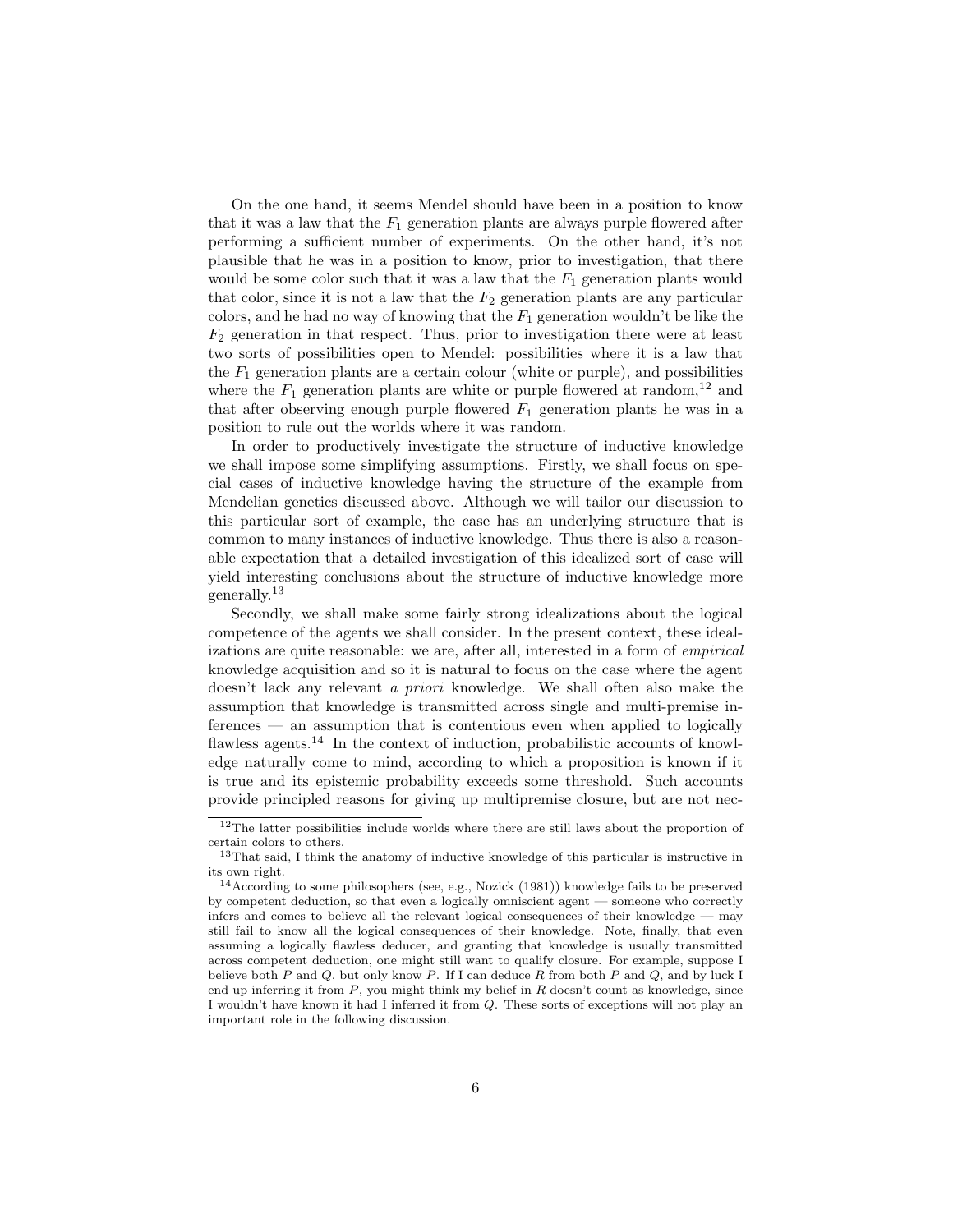essarily plausible as theories of knowledge.<sup>15</sup> While I in fact subscribe to a suitably qualified version of single and multi-premise closure for knowledge, I will not attempt a serious defense of that assumption here: one may regard this paper rather as an exploration of the options once closure is held fixed.

The circumscribed case of inductive knowledge that will be our focus can be described as follows. In the general setting, we assume that there is a number of distinct objects,  $a_1, a_2, \ldots, a_n$ , belonging to a certain kind, F. We also assume that there is a set,  $S$ , of pairwise incompatible, natural properties (we are ruling out properties like *being grue*) and that each  $F$  has exactly one property in  $S$ . To represent the agent's ignorance about the laws, and about whether there are any laws, we must accommodate at least two types of world. In lawlike worlds, all the  $Fs$  possess a single member of  $S$ , and it is moreover a law that all  $Fs$ possess that member of S. In what I'll call random worlds, there are no laws of this sort, and different Fs may be observed to have different members of S. I do not assume that randomness is analysed in terms of objective chance: the S-properties are assigned 'randomly' only in a sense that it is not a law that they are assigned in that particular way. Crucial to our discussion is the fact that there can be worlds where all Fs do have the same natural property but it is not a law that they do. In these cases we will say that the Fs all have that property G by fluke. Again, we are not assuming a prior notion of 'fluke': this simply means that the fact that all  $Fs$  are  $Gs$  is not entailed by a law that holds at that world.

This assumption looks like it might be in conflict with the crude form of Humeanism mentioned in footnote 3. Note, however, that to make the original modeling assumption is not necessarily to prejudge Humeanism as a metaphysical thesis: the worlds in our model are only supposed to represent epistemic possibilities and the existence of a world in which certain patterns hold without the corresponding laws does not necessarily mean that that world represents a genuine metaphysical possibility. Moreover, even the Humean can accept that it might fail to be a law that all  $Fs$  are  $G$  even if all  $Fs$  that could ever be observed are  $G$  by fluke. So we can actually give our model a Humean-friendly interpretation even if we insist that the worlds are metaphysical possibilities: on this interpretation  $a_1...a_n$  correspond to the emeralds that could eventually be observed by us (e.g. the emeralds in our solar system), random worlds are worlds where there's at least one green and at least one blue emerald (possibly unobservable) and the lawlike worlds are the worlds where all emeralds, observable and unobservable, are a single color.

For the sake of concreteness, let's work with a more specific example: let us suppose that we are observing emeralds and that there are only two possible colors an emerald can have — green or blue. (In this respect the case is exactly parallel to the pea plants, since one could plausibly have known prior to the experiment that the  $F_1$  generation pea plants would be either white or purple

<sup>15</sup>Or so I argue in Bacon (2014) §5, in a similar context. A more modest version of the probabilistic account merely asserts that high probability is necessary for knowledge. Note, however, that the mere necessity claim is silent about multipremise closure and is consistent with its truth and its falsity.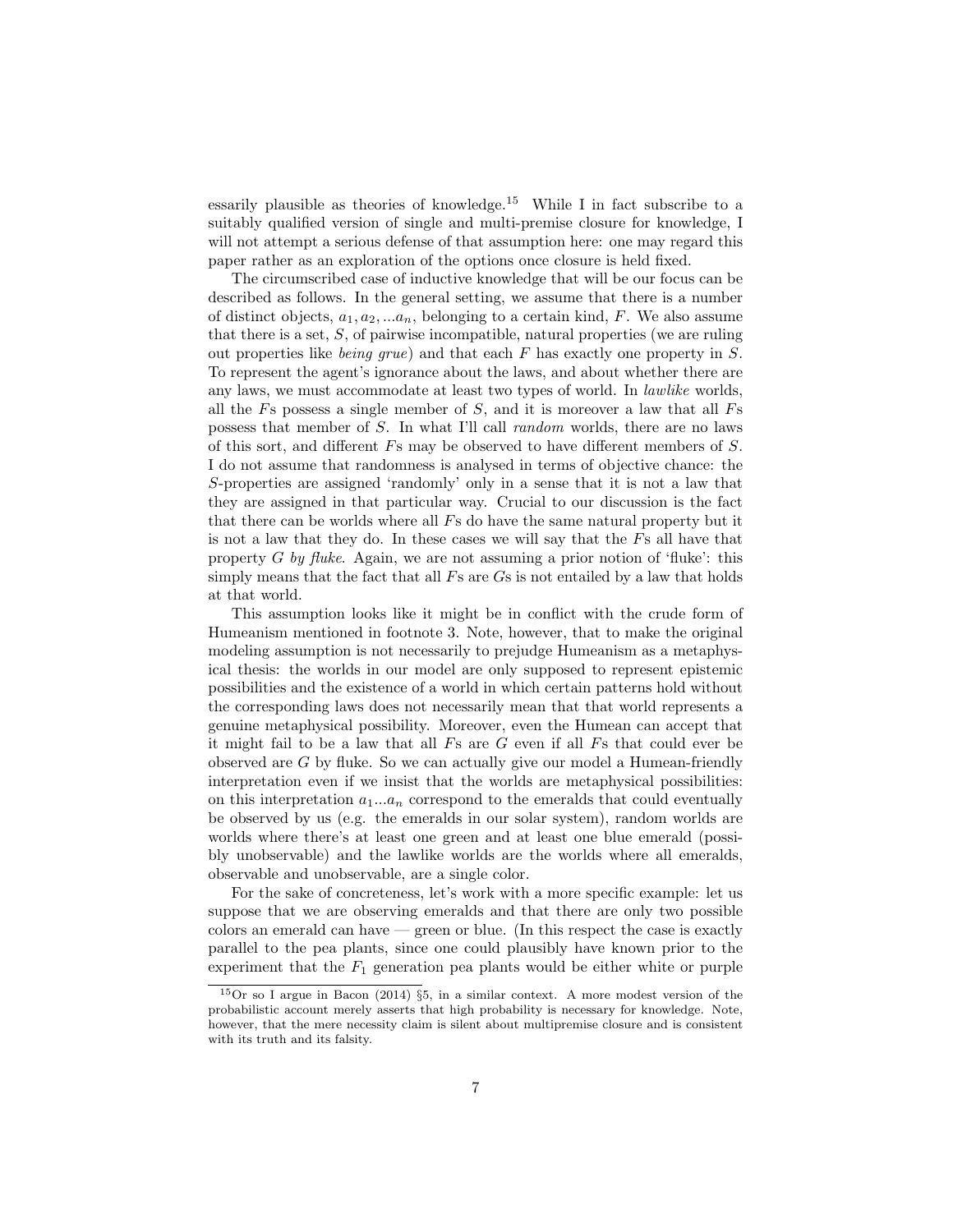flowered.) Suppose also that we know that there are exactly one thousand emeralds, and that we know which emeralds they are. If one liked one could imagine this stipulation as the result of God having told us these facts prior to gaining any empirical knowledge. The resulting considerations then pertain to the effect that further observation of emeralds would have on this knowledge. We shall write  $e_1...e_{1000}$  to denote the 1000 emeralds, and for each  $i \in \{1...1000\}$ we shall write  $G_i$  to denote the proposition that  $e_i$  is green.

# 2 Two Theories of Inductive Knowledge

The upshot of Puzzle 1 was that there are, broadly speaking, only two sorts of views that validate Inductive Knowledge: the Prior Knowledge Theory (that gives up the Lottery Intuition) and the Bonus Knowledge Theory (that gives up (\*)). The first theory maintains that, in worlds in which it's a law that all emeralds are green:

Prior Knowledge Prior to observing any emeralds I am in a position to know the falsity of All Green by Fluke: I'm in a position to know that it's not the case that emeralds  $e_1...e_N$  are all green unless it's a law that they're all green.

In other words, one is in a position to know, prior to investigation, that if emeralds  $e_1...e_N$  were assigned colors randomly, they wouldn't all end up colored green by fluke. The intuition here is similar to the intuition that if a coin is to be flipped a thousand times, we are usually in a position to know that the coin won't land heads every time.<sup>16</sup> Of course there are some very rare exceptions: if the coin does land heads every time, or lands heads almost every time, then the belief is either false or could easily have been false, and so in these cases such a belief presumably won't count as knowledge. But in statistically normal cases this intuition seems to be in good standing.

The prior knowledge theory states that in cases where inductive knowledge is possible we are in a position to know that the emeralds  $e_1...e_N$  aren't all green by fluke before making any observations. It does not say that this is a priori knowledge, since there may be some worlds where we aren't in a position to have this knowledge prior to investigation. Much like in the coin example, in a world where the emeralds are all green by fluke, or nearly all the emeralds are green by fluke, our belief that it's not the case that all the emeralds are green unless they're all green by law is either false or could easily have been false, and so we are not in a position to know this.

The prior knowledge theory has a straightforward explanation of Inductive Knowledge. Upon observing that the emeralds  $e_1...e_N$  are green, I get to know

<sup>16</sup>Although note that this intuition, if it is indeed an intuition, is in tension with other intuitions sometimes raised in the context of the lottery paradox, namely: that we are not in a position to know that any particular ticket will lose in a fair lottery. One might think that a coin landing heads a thousand times is relevantly analogous to winning a lottery (with a very large number of tickets). I defend the view that we can know lottery propositions like this in Bacon (2014) by appealing, among other things, to the possibility of inductive knowledge.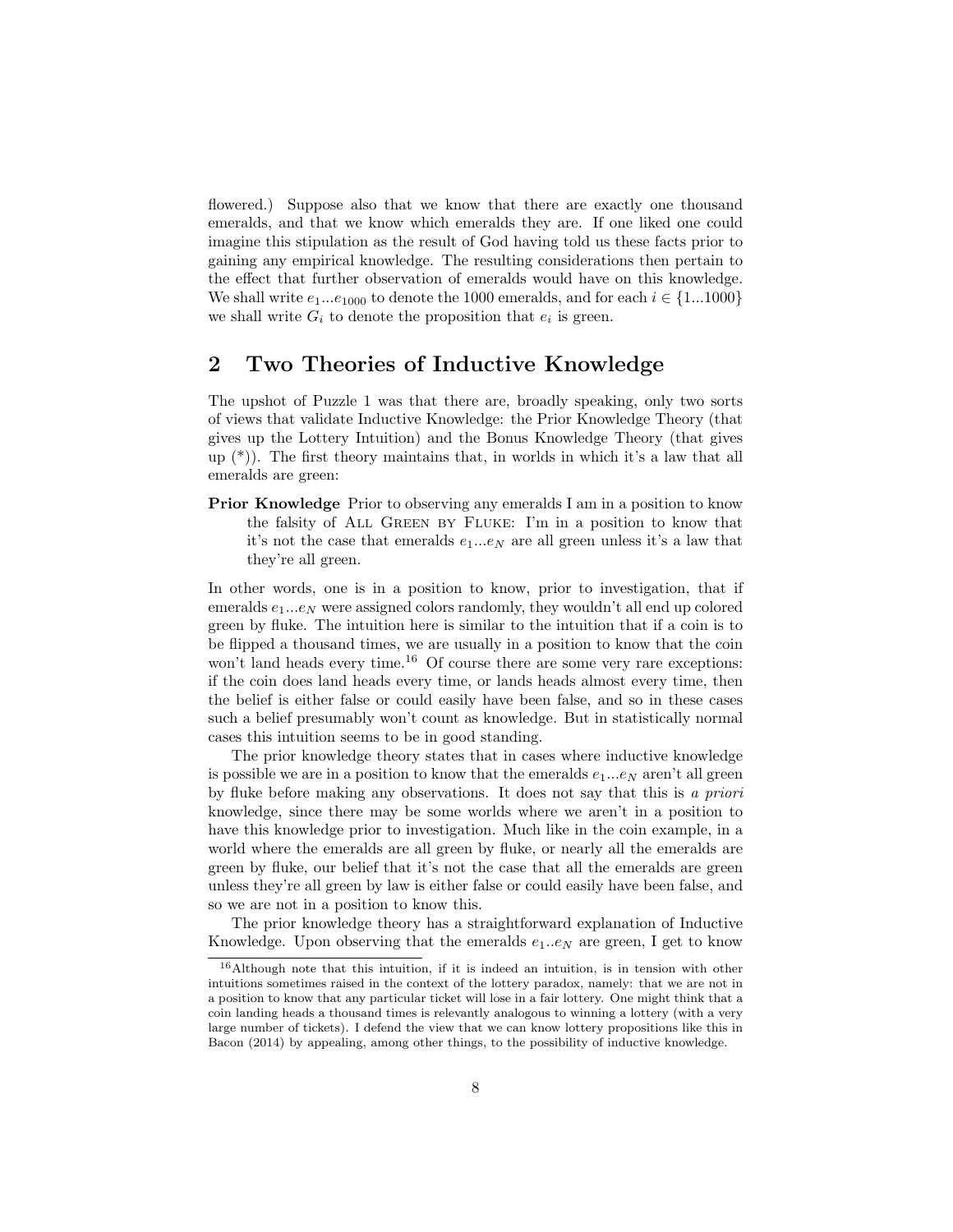that  $e_1...e_N$  are all green. Given closure of knowledge under competent deduction, I can thus knowledgeably conclude, with the help of my prior knowledge, that they are not all green by fluke. In other words: we get to know that it is a law that they are all green. (Recall that we are using the phrase  $'e_1...e_n$  are green by fluke' to simply mean that  $e_1...e_n$  are all green, but the laws do not entail this.) It follows that the prior knowledge theory can uphold the simple theory about the effect of observation on knowledge which we introduced in the introduction:

What You See is What You Know When I observe that the *i*th emerald is green I come to know that the ith emerald is green and nothing more: my new knowledge is just the conjunction of my old knowledge with the proposition that the ith emerald is green.<sup>17</sup>

This principle may be recast in a simple possible worlds framework for modeling knowledge as follows: If my knowledge before observation is represented by a set of worlds,  $K$  — the worlds that obtain for all I know — then my knowledge after observing that the *i*th emerald is green is  $K \cap G_i$  — the set of worlds in  $K$  in which the *i*th emerald is green. This possible worlds model will not be assumed in what follows, but it is helpful for fixing ideas.

What You See is What You Know is not supposed to be a general theory about the effects of observation on knowledge. One could imagine a sort of reverse of our setup: that I begin with knowledge that we are in a random world, and then by coincidence observe 100 green emeralds in a row, and come to know that they are green. One might think that at some point my new knowledge would undermine my initial knowledge that the emeralds have random colors.<sup>18</sup> In that case, my knowledge would fail to always increase in the way that What You See is What You Know predicts. Nonetheless, I submit that What You See is What You Know provides an extremely compelling account of the effects of observation on our knowledge in the case at hand.

It is quite hard to avoid the prior knowledge theory without giving up Inductive Knowledge. If All Green by Fluke were possible prior to investigation — i.e. if it was possible that emeralds had their colors randomly and were all green by happenstance — then presumably it would still be a possibility after learning that the first N emeralds are in fact green. For the new evidence  $$ that emeralds  $e_1...e_N$  are green — is completely consistent with the possibility that they are all green by fluke, so if that was a possibility beforehand the new evidence has done nothing to rule it out. But it then follows that we are not in a position to know that it's a law that emeralds are green after the first  $N$ observations after all.

In the introduction we argued that this followed from closure and What

<sup>17</sup>As currently stated What You See is What You Know simply presupposes closure. The anti-closure theorist, by contrast, may model my knowledge at a time by a set of propositions. What You See is What You Know may be reformulated in that setting as the idea that my knowledge after observation is just the result of adding the proposition that the ith emerald is green to the set of propositions I knew before I made the observation.

 $3$ Although even this is contentious; see Lasonen-Aarnio (2010).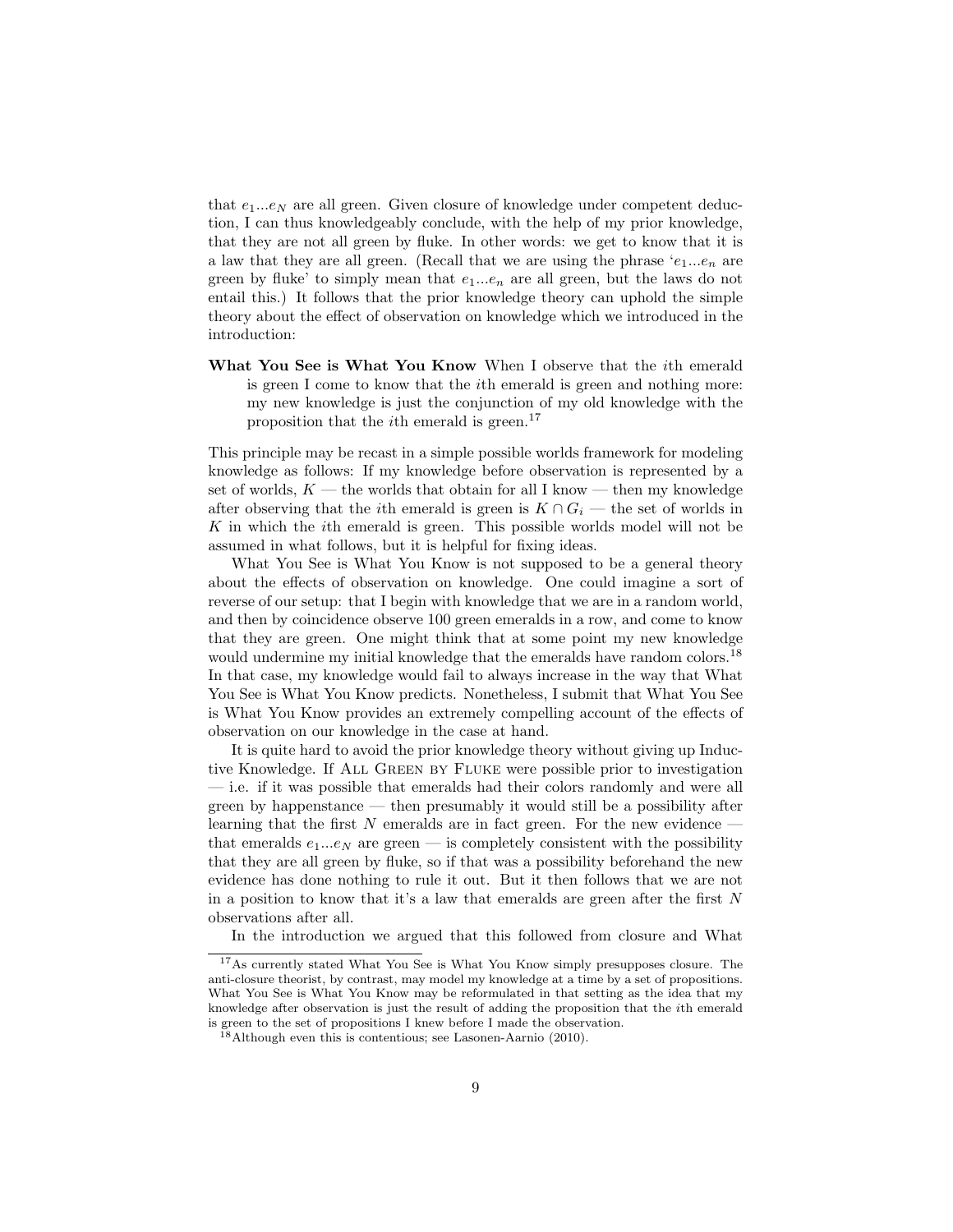You See is What You Know. To illustrate that argument, consider, again, the simple possible worlds model of What You See is What You Know. If my initial knowledge is represented by a set of worlds  $K$ , then by What You See is What You Know my knowledge after making the observations is  $K \cap G_1 \cap ... \cap G_N$ — i.e. the set of worlds belonging to K where  $e_1...e_N$  are all green. But if a world belongs to  $K$  and to  $G_i$  for each i from 1 to  $N$ , then it clearly belongs to  $K \cap G_1 \cap ... \cap G_N$ . In particular, if a world where  $e_1...e_N$  are green by fluke belongs to K then it must belong to  $K \cap G_1 \cap ... \cap G_N$ , my knowledge after making the observations.

However there is an alternative theory, which we've dubbed the bonus knowledge theory, that rejects prior knowledge (and consequently What You See is What You Know or closure). According to the simplest version of this theory, prior to investigation every consistent distribution of colors of emeralds and laws is possible, including Fluke — the possibility that the observed emeralds are all green by fluke. However observing that a certain number of emeralds are green, on this view, will suffice for one to be able to rule out Fluke despite the fact that the evidence seemingly conferred by those observations is completely consistent with it.<sup>19</sup>

Bonus Knowledge Prior to investigation it is epistemically possible that all N observed emeralds are green by fluke. One or more of the observations confers more knowledge than that the observed emerald is green.

Indeed, it follows that there is some  $N$  such that after observing the  $N$ th green emerald one is in a position to rule out the possibility that the N observed emeralds are green by fluke, even though this was not known before actually performing the observation. This is, admittedly, fairly counter-intuitive. For intuitively, all one learned upon making the Nth observation was nothing more than that the Nth emerald is green, and this newly acquired evidence is completely consistent with the possibility that all N emeralds were green by fluke. If this was a possibility before the observation, it seems, the new evidence cannot be used to rule it out.

One way to make sense of this is by maintaining that a particular observation N provides one with a stronger kind of evidence than the earlier observations. While all I learn from the *i*th observation, when  $i \neq N$ , is that the *i*th emerald is green, the Nth observation provides me with more knowledge: that the Nth emerald is green and that these emeralds weren't all green by fluke.

This model is extremely unattractive, since it breaks an apparent symmetry between the observations: it violates the intuition that the observations are all equally informative. This suggests that a more natural model would be one in which each observation directly confers the same amount of extra knowledge, and that these extra bits of knowledge, when conjoined, entail (possibly along with some prior knowledge) that the emeralds are not green by fluke. For example, after observing the ith emerald it's plausible that one learns both that the ith emerald is green and that it has been observed by you. Perhaps you're

<sup>&</sup>lt;sup>19</sup>Here and throughout I use 'rules out that  $P'$  to just mean 'knows that  $P$  is not the case'.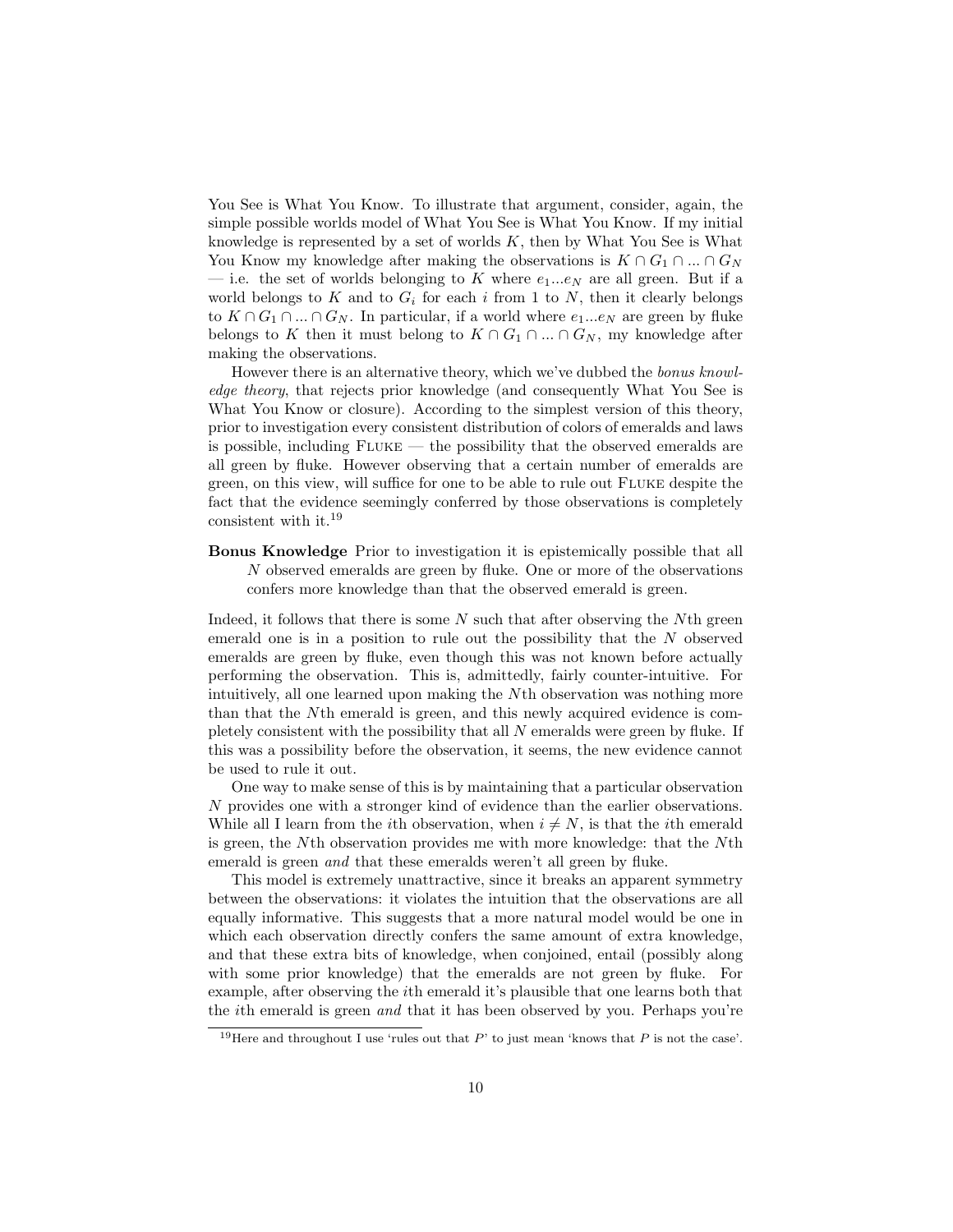not in a position to know that some particular emeralds,  $e_1...e_N$ , won't all be green by fluke prior to observation, but perhaps you do know that it would be too much of a coincidence for the emeralds that you will observe to be all green by fluke. (More generally, theories of this sort may posit that there is some property,  $F$ , such that observing an emerald puts one in a position to know that the emerald is green and  $F$ , and moreover one knows prior to investigation that the emeralds wont all be green and  $F$  by fluke.)

It's interesting to note that this theory does not differ substantially from the prior knowledge theory when applied to slight variants of the set up. One could imagine a variant of the present thought experiment in which the observer knew in advance which particular emeralds were going to be observed (but not their colours). Armed with this extra haecceitistic information about which particular emeralds are to be observed, the impact of each observation is to add to your knowledge only the proposition that the emerald  $e_i$  is green, since the proposition that  $e_i$  is observed by you is already known. In the variant experiment, then, the observer knows prior to observation that  $e_1...e_N$  won't be green by fluke, just as the prior knowledge theory maintains.

The question of whether this is a version of the prior knowledge or bonus knowledge theory is not a productive question on its own, since it depends on how we set the observations up. But given the similarities to the prior knowledge theory it's natural to ask whether there is anything to recommend it over the regular version of the prior knowledge theory outlined above.

It is worth reminding ourselves that there is no causal connection between which emeralds are observed and whether or not they are green. It is therefore extremely surprising to think that, even though it's open at the start of the investigation that  $e_1...e_N$  are all green by chance, we can nonetheless know from the start that these emeralds won't all be green by chance if we observe them. How could looking at them make a difference? This point is more dramatic when we consider the observation of  $e_{N-1}$ : the observation just before the observation that puts us in a position to know that it's a law that emeralds are green. At this point it's true for all you know that it's not a law that emeralds are green but that  $e_N$  is green by chance, but you also know that it won't be green by chance if you look at it. Since this sort of phenomenon is not predicted by the regular prior knowledge theory, this seems like a strong reason in favour of it.

In light of this, let's consider a final version of the bonus knowledge theory. According to this version, the observations all directly provide one with the same amount of non-inferential knowledge: perhaps that the ith emerald is green (the proposition  $G_i$ ). The propositions  $G_1...G_N$  then jointly license the inference to the conclusion that it's a law that all emeralds are green, from which one can inferentially acquire the knowledge that all emeralds are green. But one must bear in mind that this is cannot be a logical inference since  $G_1...G_N$  do not entail this conclusion even (according to this theory) in conjunction with your prior knowledge. Moreover, it is presumably not an inference that can be legitimately made from any proper subset of  $G_1...G_N$ , assuming N is the smallest number of observations needed to provide us with inductive knowledge. This picture upholds the symmetry intuition since, by changing which observation was made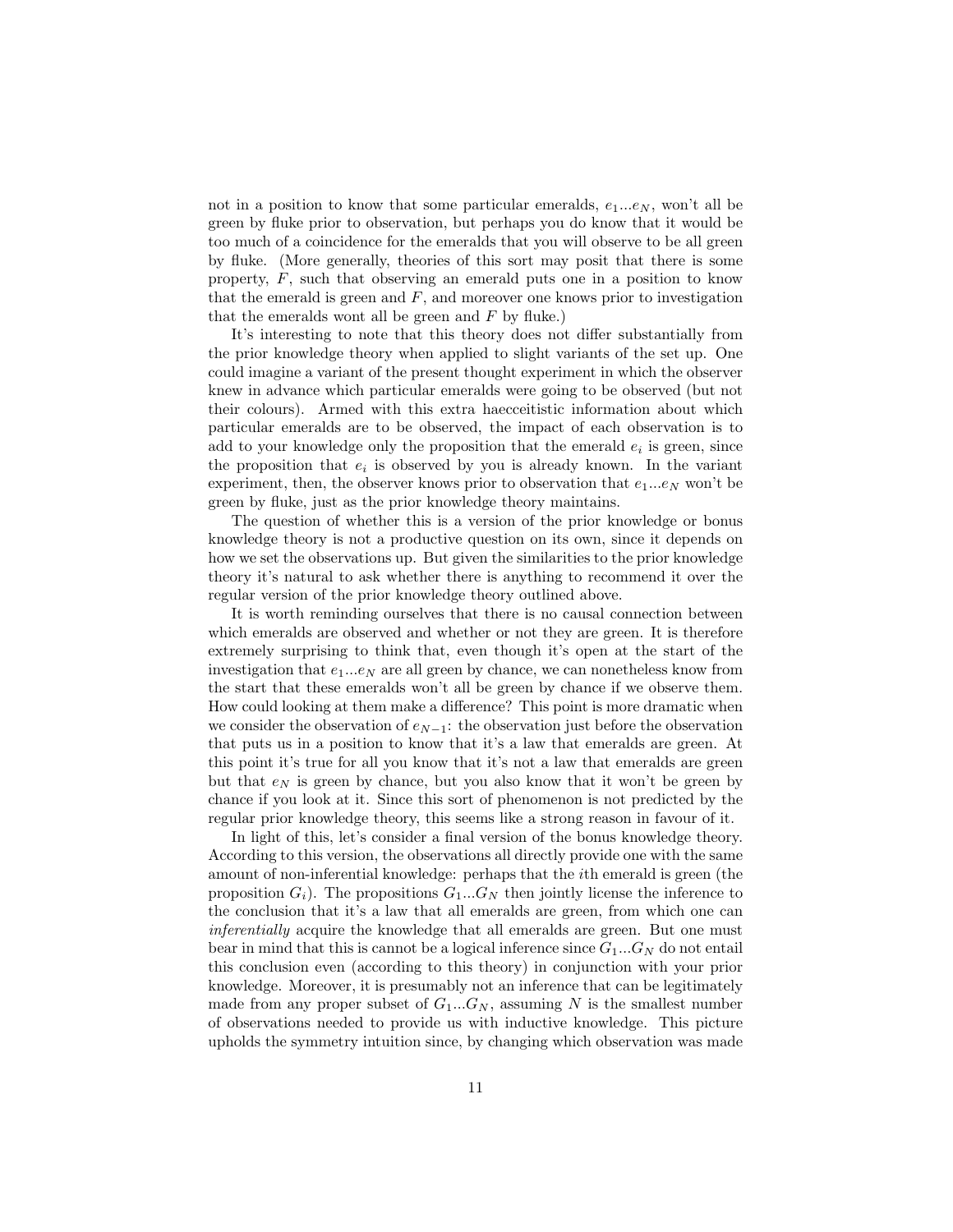last, the critical observation can be shuffled so that it occurs at the observation that  $e_i$  is green, for any emerald  $e_i$ . It also keeps on to some version of the idea that all the observations are equally informative: each observation provides you with the same non-inferential knowledge — that the  $i$ th emerald is green – even though there will be a particular observation that tips the balance and allows you to acquire, inferentially, the knowledge that emeralds are green as a matter of law.<sup>20</sup>

We shall mainly focus on versions of the bonus knowledge theory in which all sequences of colours are open prior to investigation. One could, in fact, consider an intermediate version of the bonus knowledge theory in which some sequences of colors are ruled out beforehand, just not sequences in which the first 100 emeralds are green by fluke. This sort of view, however, doesn't have much to recommend itself: it accepts some of the unintuitive features of the prior knowledge theory, in addition to the unintuitive features of the bonus knowledge theory, but does not put them to any sort of use.

# 3 Puzzles for the Bonus Knowledge Theory

Both the positions discussed above bear at least a formal analogy with a debate in the epistemology of perception. According to the dogmatist it is epistemically possible, prior to any observations, that I be a handless brain in a vat and that I have the perceptual experience of having hands. But according to these philosophers, when I actually learn that I'm having the perceptual experience of having hands I also get to know that I have hands, and thus get to know that I'm not a brain in a vat.<sup>21</sup> Just as in the inductive case, the evidence — that I'm having the perceptual experience of having hands — is consistent, given my prior knowledge, with the hypothesis that I'm a handless brain in a vat, but upon receiving this evidence I'm in a position to know the skeptical scenario doesn't obtain. In this section I'll draw on some of the critical literature on dogmatism, and show that a similar set of issues arise for the bonus knowledge theory.

First, consider the following natural principle about knowledge:

If prior to receiving the evidence  $E$  it's true for all you know that  $E$  and not-P, then you cannot come to know P by learning  $E$  and inferring it from  $E$  and things you previously knew.<sup>22</sup>

<sup>21</sup>See Pryor (2000) and Huemer (2001).

<sup>20</sup>This list of versions of the bonus knowledge theory is not exhaustive. There is also a picture that doesn't draw on the distinction between inferential and non-inferential knowledge: you are just in a position to know certain things at certain times, in the sense that, if you were to believe them those beliefs would constitute knowledge (whether you believed them on the basis of an inference or not). On this picture, after some number of observations, you are just in a position to know that it's a law that emeralds are green. I won't attempt to exhaustively characterize the different versions the theory; most of what I say is not sensitive to which version we are concerned with.

<sup>22</sup>I have taken this principle from Dorr et al. (2014) §6. As they note, it also needs to be qualified in various respects to be remotely plausible. For example, if prior to receiving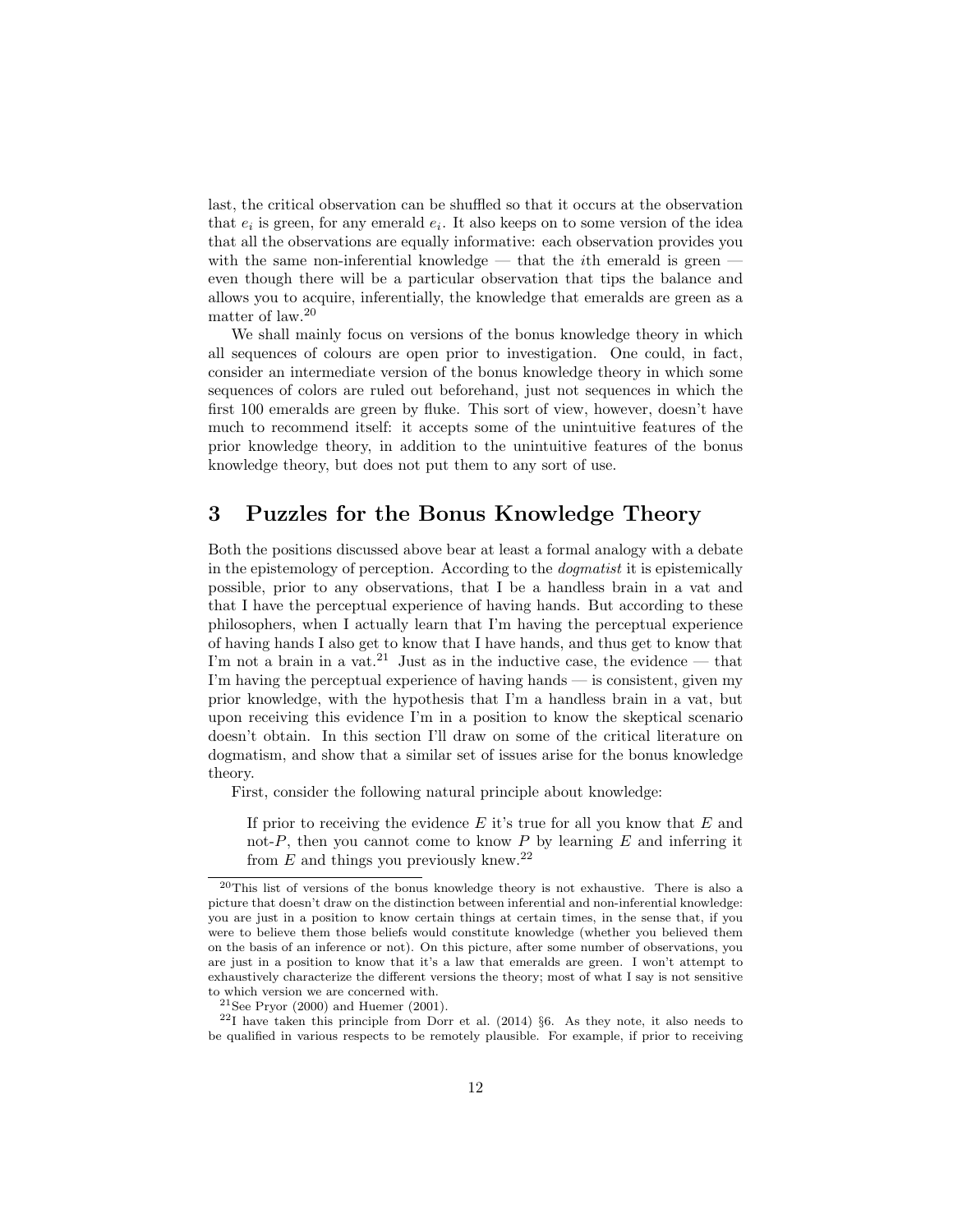This principle is implicit in What You See is What You Know. However, since What You See is What You Know is a theory of knowledge acquisition the bonus knowledge theory explicitly rejects, it does not follow that the bonus knowledge theory should conform to this principle. Indeed, this principle is not consistent with the inferential version of the bonus knowledge theory discussed in the last section: before I receive the evidence that the emeralds  $e_1...e_N$  are green it's epistemically possible that the emeralds  $e_1...e_N$  are green but by fluke, yet after learning that  $e_1...e_N$  are green, I knowledgeably infer that they're green by law not by fluke.

To dramatize why this result might be unwelcome, we might make a loose comparison to a certain sort of Dutch-book argument used to show that if you know your credences will end up a certain way, they should already be that way.<sup>23</sup> Suppose that it is in fact a law that emeralds are green, and suppose that a bookie offers you a bet that costs \$2 and pays out some sufficiently large sum if the first  $N$  emeralds are observed to be green, but it was by fluke (e.g. there are some blue emeralds you could have observed but didn't). Here N is some number known to be greater than or equal to the critical number of observations needed to know that there's a law that emeralds are green.<sup>24</sup> Call this critical number the tipping point. Since, for all you know to begin with, the first N emeralds are green by fluke, and the sum is sufficiently large, you should buy the bet. However, the bookie knows that anyone who has observed N green emeralds will be in a position to know that they were green by law not fluke (since  $N$  is known to be at least as big as the tipping point). She also knows you'll sell the bet back to her if you know it to be worthless. If the bookie strategizes so as to offer to buy the bet back off you for \$1 if the first 100 emeralds turn out to be green, she can know that she'll make money off you no matter what. For if the first 100 emeralds are not all green, she has made \$2, and if they are, she knows you will sell the ticket back for \$1 (for she knows you will know it to be worthless after observing that many green emeralds), leaving her with a profit of \$1. She will make a profit of 1 or 2 dollars either way, and she can know this.

The principle has a certain amount of pretheoretic appeal, although it is not out of the ordinary for some piece of common sense to be overturned in light of these sorts of considerations. However, the bonus knowledge theory requires an even greater departure from common sense than the above suggests. As essentially pointed out by White (2006) in the context of the dogmatism, it also conflicts with the weaker principle:

If you are not in a position to rule out  $P$  before receiving evidence  $E$ , and  $E$  confirms  $P$ , then you are not in a position to rule out  $P$  after receiving

evidence  $E$  there's hallucination gas that undermines any knowledge that would allow me to rule out  $E$  and not- $P$ , but the hallucination gas has dissipated by the time I make the inference, then my inference that  $P$  may in fact constitute knowledge.

 $^{23}$ Principles with this general form are called reflection principles; see Fraassen (1984).

 $^{24}$ Presumably if inductive knowledge is possible, we can know it is. So presumably there is some suitably large number  $-$  a billion say  $-$  such that we know that that many observations of instances of the law suffices for knowledge that the law holds.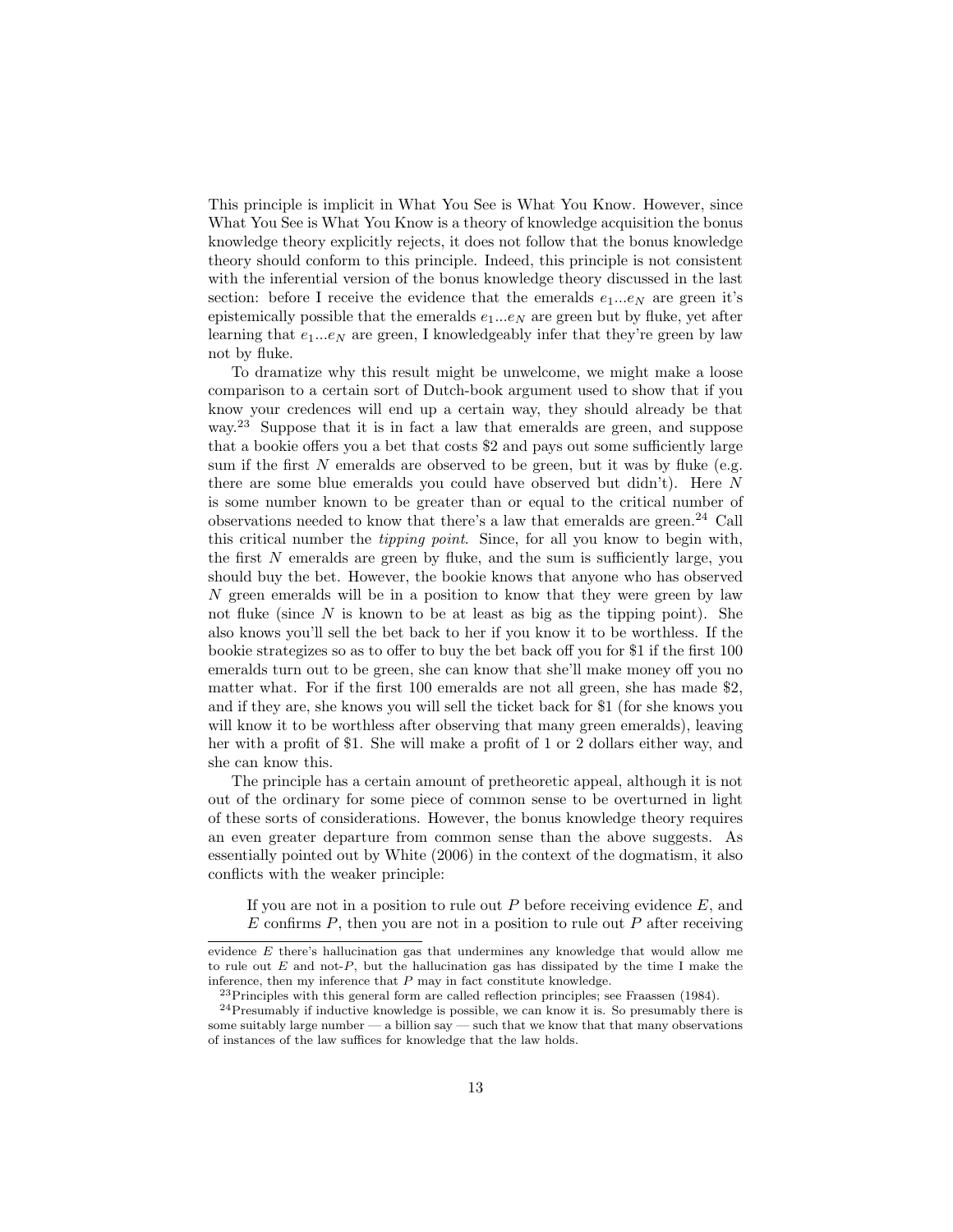#### evidence E.

Here  $E$  confirms  $P$  just in case  $P$  is more likely conditional on  $E$  than unconditionally, and by 'ruling out  $P'$  I just mean 'knowing not- $P'$ . The bonus knowledge theory predicts failures of this principle as well. Initially we should have very little credence that all the emeralds  $e_1$  to  $e_N$  are green by fluke. (Assuming that conditional on being random the probability of being green is  $\frac{1}{2}$ , and independent for each emerald, then the probability that they are all green by fluke will be less than  $\frac{1}{2}$ <sup>N</sup>!) But conditional on the fact that  $e_1...e_N$  are all green, it should be much more likely (by orders of magnitude)<sup>25</sup> that they are all green by fluke than it was initially. Indeed, one would have thought that after learning that  $e_1...e_N$  are green we should assign a greater amount of confidence to the possibility that they were all green by fluke. If we were not in a position to rule out that possibility before we received that evidence we certainly shouldn't be in a position to rule it out afterwards.

It is also worth noting that, assuming the bonus knowledge theory, there are strong reasons to think that we can know that the first  $N$  emeralds won't all be green by fluke before investigation. If this is right then it is not obvious why we need the bonus knowledge theory — we already have the prior knowledge needed to explain how we achieve knowledge by induction. Let us begin with the view that the tipping point occurs after a relatively stable number of observations: for the sake of argument suppose it is 100. Then it seems we could be in a position to know that 100 was the tipping point (perhaps, e.g., by studying how long it takes others to knowledgeably conclude that it's a law that emeralds are green).<sup>26</sup> To know the tipping point is 100 is just to know, before investigation, that the following conditional is true:

If I observe  $e_1...e_{100}$  to be green I will be in a position to know that it's a law that emeralds are green.

Suppose in addition you know that you're going to observe  $e_1...e_{100}$ , so that you know that you'll observe  $e_i$  to be green if it is in fact green (and know that you'll observe  $e_i$  to be blue if it is in fact blue). Given closure, I can infer that if  $e_1...e_{100}$  are green I'll be in a position to know it's a law that emeralds are green. Finally by applying the factivity of 'in a position to know', I'll be able to conclude that if  $e_1...e_{100}$  are green it's a law that emeralds are green; in other words, I'll know that  $e_1...e_{100}$  won't be green by fluke.<sup>27</sup>

Of course, it could be that the tipping point is very variable and that people are rarely in a position to know when it will occur. But if we are in a world where inductive knowledge is in practice possible after a reasonable number of

<sup>25</sup>The difference in probability itself may not be that large: the difference between, e.g.,  $\frac{1}{2}$  and  $\frac{1}{2}$  and  $\frac{1}{2}$  is small even though the former is billions of times bigger than the latter.

 $^{26}$ Of course, one could be unlucky: one could inhabit a world where the first 100 emeralds everyone observes is green, but there are nonetheless blue emeralds. In these worlds we would not be in a position to know the tipping point (there wouldn't be one), but these quasiskeptical scenarios should not undermine the possibility of our actually knowing where the tipping point is.

 $^{27}$ Again, the problem here mirrors a similar worry for the dogmatist; see Wedgwood (2013).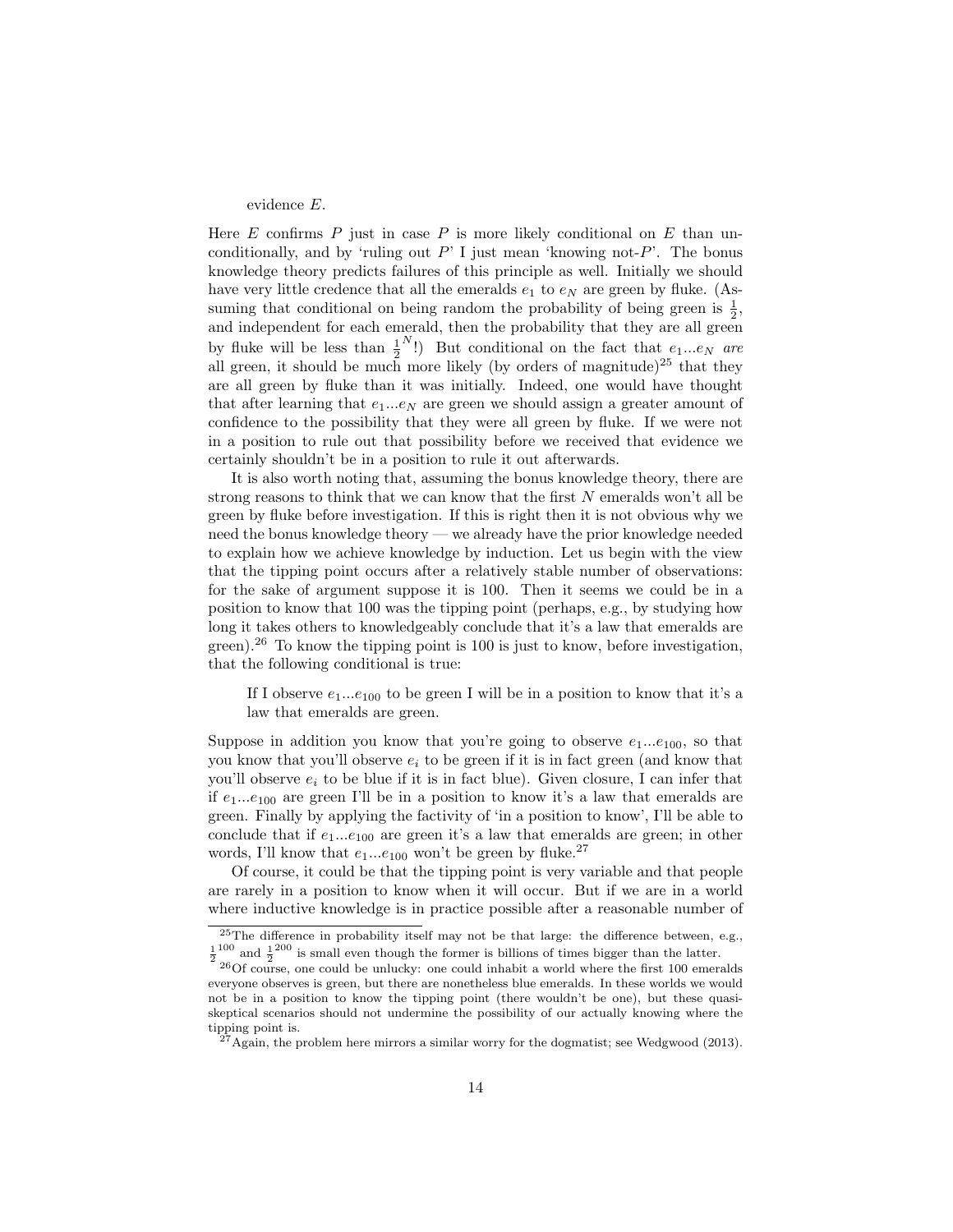observations then it seems we ought to be in a position to know that inductive knowledge is in practice possible. Thus there ought to be a not too large number, N, possibly greater than the tipping point, such that we know that we'll be in position to know that emeralds are green after observing that many emeralds. Thus, as above, we will be in a position, prior to investigation to know that a certain sequence of emeralds will not be all green by fluke.

An initially attractive feature of the bonus knowledge theory — one of the strongest reasons to prefer it to the prior knowledge theory  $-$  is that it appears to avoid the postulation of this mysterious sort of knowledge that can be obtained prior to an empirical investigation. If the forgoing considerations are correct, then the bonus knowledge theory is actually not in as good a position as it seems.

The bonus knowledge theorist might at this point insist that we cannot know when the tipping point will occur until we've actually reached the tipping point.<sup>28</sup> They could maintain that, since for all we know we are in the bad case where it is not a law but  $e_1...e_{100}$  are green by fluke, we couldn't possibly know that if we made those observations we would be be in a position to know that it was a law. The most we can know is that in the good cases, where it is in fact a law that emeralds are green, we can know that emeralds are green by law on the basis of observing  $e_1...e_{100}$  to be green. That is, we can know the weaker conditional:

If it is in fact a law that emeralds are green, and we observe that emeralds  $e_1...e_{100}$  are green, we will be in a position to know that it's a law that emeralds are green.

The picture seems to be one in which we cannot know that inductive knowledge is actually possible until we've achieved it. Of course, the weaker conditional tells us that we can know that in the good cases where it is a law that emeralds are green we can achieve knowledge by induction, but this is silent on the actual status of inductive knowledge. But why is it that we can't know the original stronger conditional before looking at any emeralds? It is hard to see why we need to observe any emeralds to acquire knowledge of the conditional; it seems to be something one could plausibly know in a myriad of different ways. Perhaps we just know it innately, or we know it by 'metainduction': i.e. by observing that previous inductive inferences produce knowledge (not merely that they produce knowledge in the good cases).

# 4 Puzzles for the Prior Knowledge Theory

We just observed that, under certain assumptions, the bonus knowledge theory collapses into some form of the prior knowledge theory. In this section we shall raise some puzzles for the prior knowledge theory. We show first that it conflicts with a natural independence idea, which roughly says: if it's consistent

<sup>28</sup>Thanks to an anonymous referee for pushing me on this point.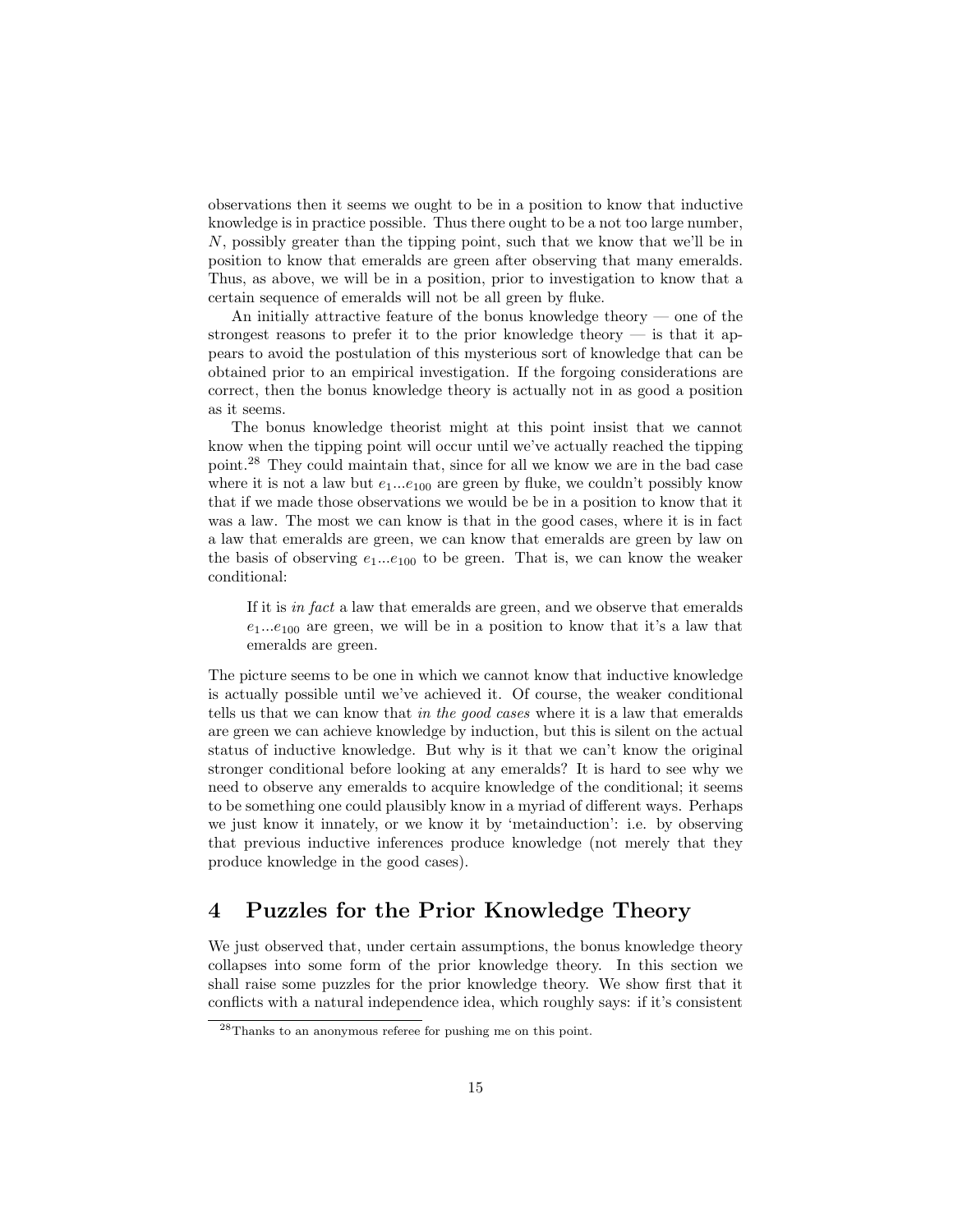with your knowledge that some emeralds are green by fluke, and that some other emeralds are green by fluke, then it should be consistent that they are all green by fluke. Then we show, assuming multi-premise closure, that it generates problems when combined with a natural idea which I'll refer to as 'emerald anonymity<sup>'29</sup>: roughly, the idea that observing that a particular emerald is green should be as informative as observing that any other emerald is green.

#### 4.1 Epistemic Independence

Suppose that after observing that all the emeralds in a given set,  $X$ , are green, Alice is still not in a position to know whether it's a law that emeralds are green. She then boldly makes the following assertion:

(A) If it's *not* a law that emeralds are green, then the next emerald will be blue.<sup>30</sup>

This seems like a risky assertion. It would be very perplexing if Alice were indeed in a position to know  $(A)$ : how could she possibly know that if the emerald's colors are determined by chance, the next emerald is going to be blue?

In order to rule out knowledge of  $(A)$  in this circumstance we must thus accept:

Epistemic Independence 1 If, prior to investigation, it was epistemically possible that the emeralds in  $X$  are all green by fluke, then it is epistemically possible that the emeralds in  $X$  and  $e$  are green by fluke, where e is any emerald not already in X.

For suppose that Epistemic Independence 1 has a false instance. That is to say: suppose that prior to investigation it were epistemically possible that the  $X$  emeralds are all green by fluke, but not epistemically possible that the  $X$ emeralds and the *i*th emerald are green by fluke. Then the claim that the Xemeralds are green and the prior knowledge entail that either we are in a flukey world and the ith emerald is blue, or we are in a lawlike world and all emeralds are green. So if Alice learns that the emeralds in  $X$  are all green, she should be in a position to know, and thus assert (A), contrary to our intuitions otherwise.

I take it that the following parallel inference is equally perplexing. After observing the elements of a set  $Y$  to all be green, Bob is still not in a position to know that it's a law that emeralds are green. But nonetheless he asserts:

(B) If it's not a law that all emeralds are green then the next emerald will be green by fluke.

Again, this assertion seems bad because Bob does not seem to be in a position to know (B).<sup>31</sup> To rule out this sort of knowledge, we need to accept the following

<sup>&</sup>lt;sup>29</sup>Thanks to Shyam Nair for suggesting this terminology

 $30$ This is to be understood as material conditional, so it is equivalently: either it's a law that all emeralds are green or it's not a law and the next emerald will be blue.

 $31$ Note that  $(A)$  and  $(B)$  are not inconsistent: they are both material conditionals with false antecedents. Note also that, since X and Y are different sets of emeralds, we have no reason to think anyone is will be in a position to know both conditionals at once.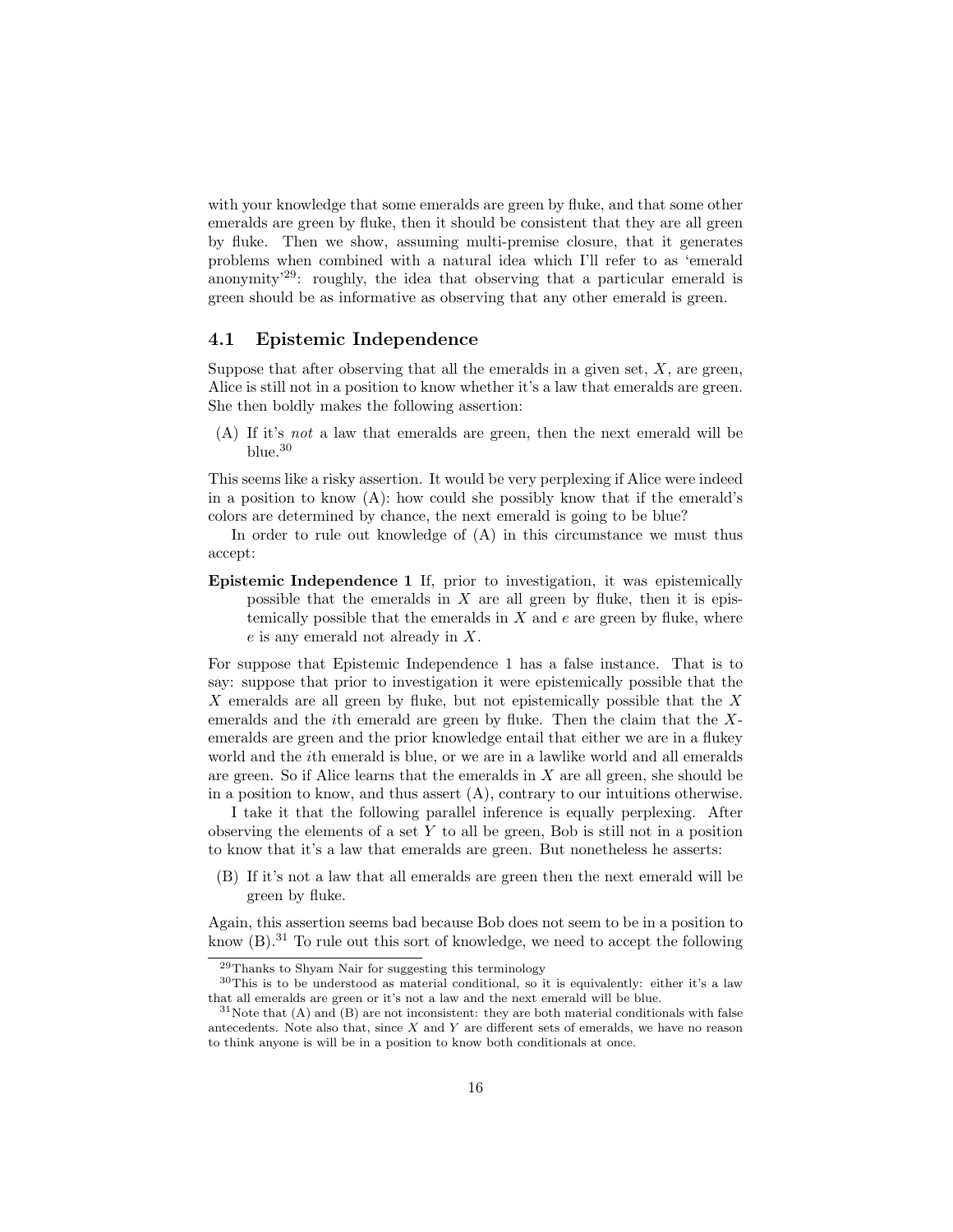#### principle:

Epistemic Independence 2 If, prior to investigation, it's epistemically possible that the emeralds in  $X$  are all green by fluke, then it is epistemically possible that these emeralds are green, and that  $e$  is blue by fluke, where e is any emerald not already in X.

Epistemic Independence 1 sounds eminently plausible. Moreover,  $(A)$  whose assertability is a consequence of its failure — sounds particularly bad. If I don't know yet whether it's a law that emeralds are green, it seems quite absurd to think that I'd be in a position to know what colour the next emerald will be if it's not a law that emeralds are green.

This makes the following somewhat puzzling for the prior knowledge theory:

#### Skeptical Puzzle 2 The following are inconsistent

- 1. Prior to investigation it's true for all I know that  $e_1$  is green even though there is not a general law that emeralds are green.
- 2. It is known, prior to investigation, that  $e_1...e_N$  are not all green by fluke.
- 3. Epistemic Independence 1

We shall show that 1 and 3 entail that it's epistemically open prior to investigation that the emeralds are all green by fluke, meaning that the explanation of inductive knowledge proposed by the prior knowledge theory cannot be right. Since, prior to investigation, it is open to me that the first emerald is green but it's not a law that emeralds are green, it follows by Epistemic Independence 1 that it's epistemically possible the first two emeralds are green by fluke. By Epistemic Independence 1 again I can infer that it's open to me that the first three emeralds are green by fluke, and by repeating this  $N$  times I can infer that it's epistemically open prior to investigation that all N observed emeralds are green by fluke, directly contradicting prior knowledge.

As far as I can tell, there is no straightforward argument against Epistemic Independence 2 from prior knowledge. However the specific versions of the prior knowledge theory considered later involve failures of Epistemic Independence 2 as well. Since Epistemic Independence 1 must already be rejected given the prior knowledge theory of induction, it is hard to see what motivation one could have for insisting on Epistemic Independence 2.

It's worth mentioning that Dorr et al. (2014) argue for similar puzzles without invoking any premises about the correct theory of induction. Given that Epistemic Independence 1 and 2 follow from more general independence intuitions that are false, we should be cautious about concluding much from the fact that a theory entails failures of Independence.

### 4.2 Emerald Anonymity

To motivate the next principle it's easiest to illustrate it with an example. Suppose that 100 emeralds are laid out on a table and that after observing each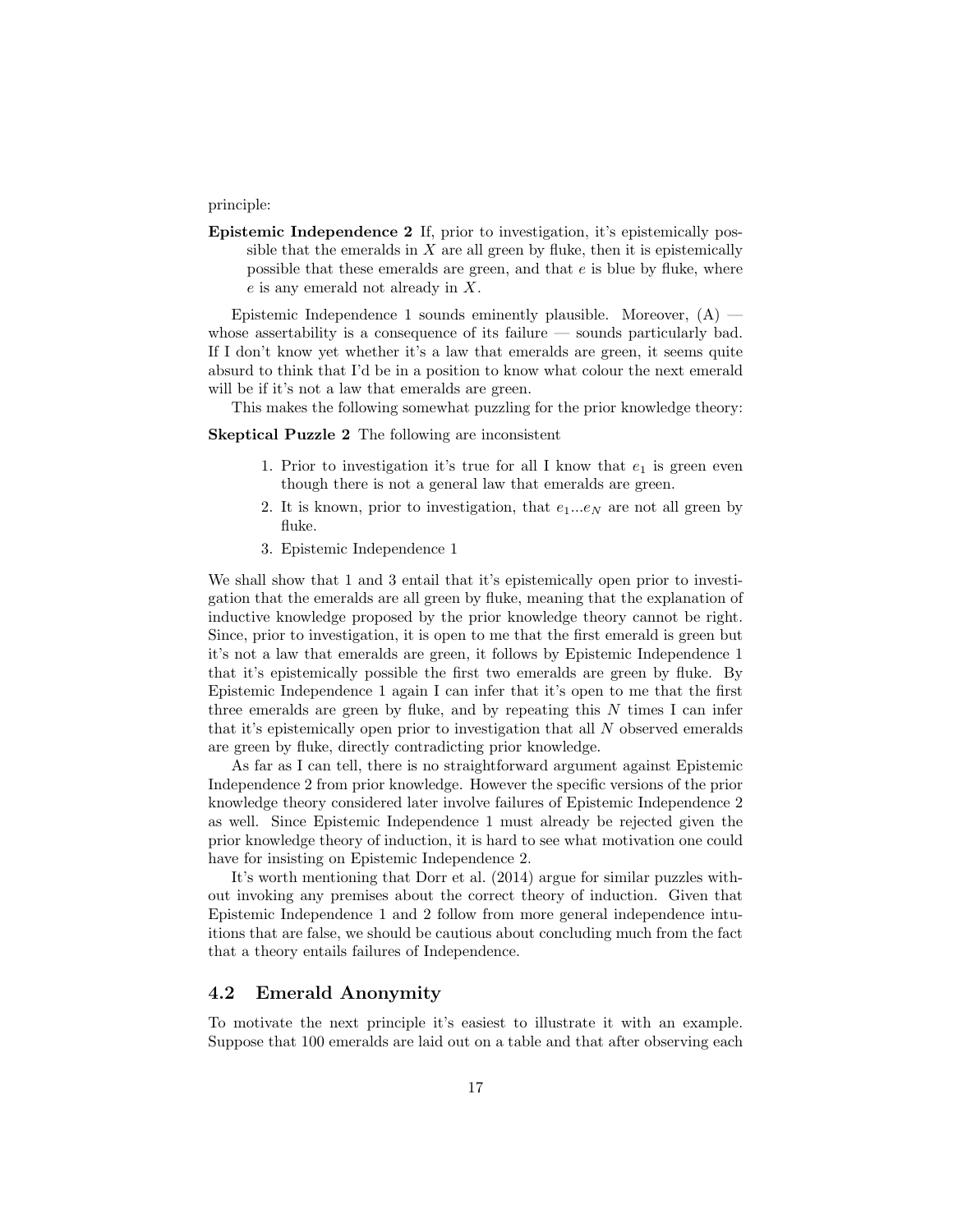one to be green you are in a position to know that it's a law that emeralds are green. Here's a very natural intuition: if prior to observation, someone had switched each emerald on the table for a different emerald, and that the observations had otherwise proceeded exactly as before, you would still be in a position to know that it's a law that emeralds are green after making those observations.

The principal guiding the intuition here is that it shouldn't matter which particular emeralds you observe; the observations should have the same evidential impact. Other things being equal, the fact that one emerald is green is just as informative to you as the fact that any other emerald is. Let's give this principle a name.

Emerald Anonymity If you're in a position to know that it's a law that all emeralds are green after observing that emeralds  $e_1...e_n$  are all green, one should also be in a position to know this after observing  $\pi e_1...\pi e_n$  to be green, where  $\pi$  is any permutation of the 1000 emeralds.

This principle has some initial plausibility, but one must be diligent about when it is and isn't applicable. For example, suppose, prior to investigation, you have been told by a reliable person that either the 23rd emerald is not green or it's a law that emeralds are green. Then it's clear that not all sets of emeralds of the same size are on a par in the way that Emerald Anonymity demands. If you observe a collection of three emeralds to be green you will be in a position to know that it's a law that emeralds are green if it includes the 23rd emerald, but not otherwise. The principle is not supposed to apply to cases like this, where someone has specific knowledge about the emeralds.

Given Emerald Anonymity it follows that, for each agent, there is a *magic* number of observations sufficient for inductive knowledge: the smallest number of emeralds they need to observe to be green in order to conclude that it's a law that emeralds are green. This number will not depend on which emeralds are observed. For if I can know that it's a law that emeralds are green after observing *n* distinct emeralds  $e_1...e_n$ , then I must also be in a position to know this after observing any other series of n distinct emeralds  $e'_1...e'_n$  by applying Emerald Anonymity to a permutation that maps  $e_i$  to  $e'_i$ .

Let me finally mention another plausible idea. Clearly we cannot know, before looking at any emeralds, that it's a law that emeralds are green. Nor can we know, before looking at any emeralds, that if it's not a law that emeralds are green, then 90% of the emeralds will be blue. Thus we may state our third skeptical puzzle. Suppose that 100 is the magic number for some particular agent. Recall also that in the present set up there are a total of 1000 emeralds, and that this is known.

Skeptical Puzzle 3 Inductive Knowledge, Multipremise Closure, What You See is What You Know, and Emerald Anonymity entail Too Much Prior Knowledge.

For convenience, here are the relevant principles restated: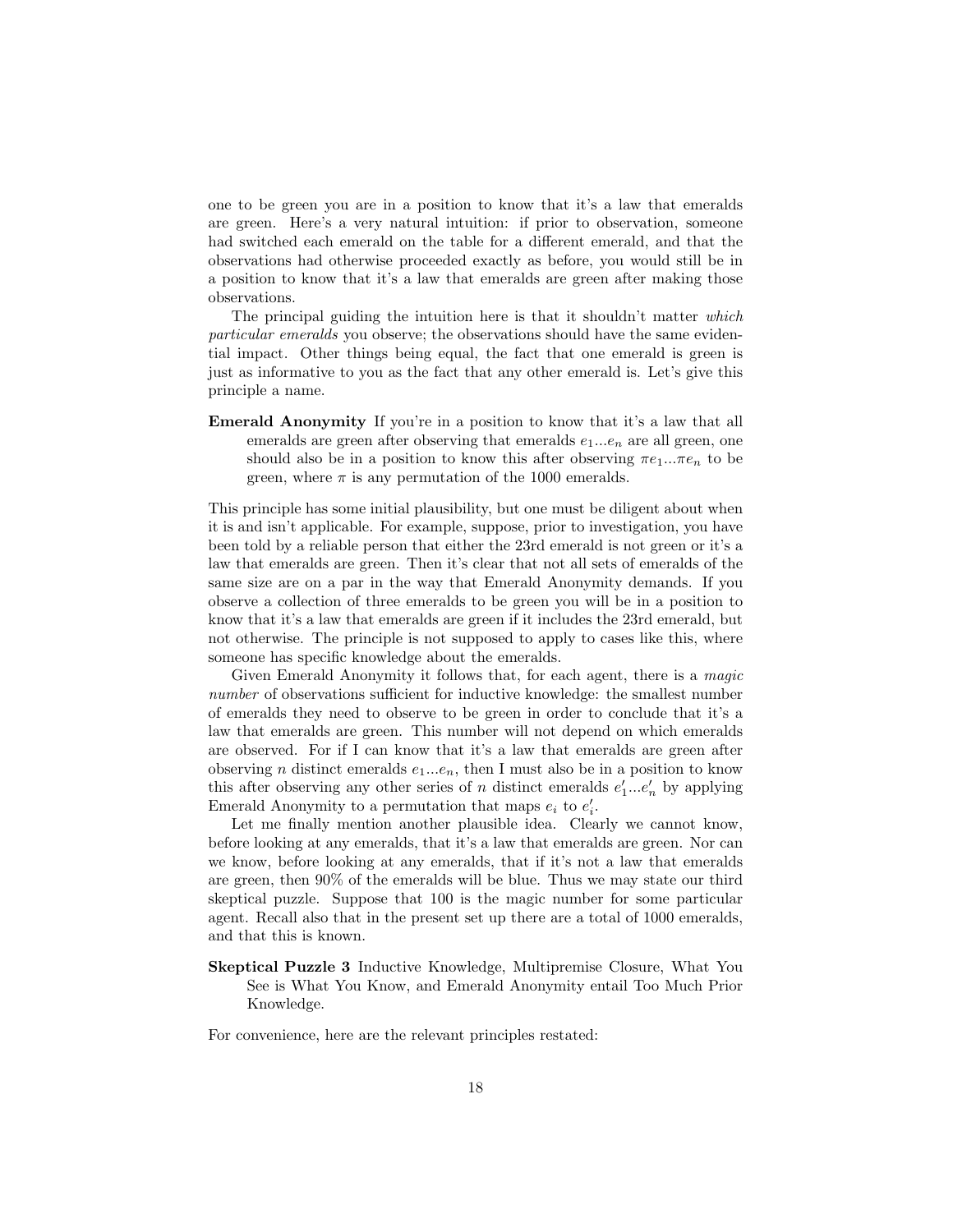**Inductive Knowledge** After observing  $e_1...e_{100}$  to be green we are in a position to know that it is a law that all emeralds are green.

**Multipremise Closure:** If you know  $p_1...p_n$  individually, and they jointly entail  $q$ , then your are in a position to knowledgeably infer  $q^{32}$ 

What You See is What You Know: Your knowledge after looking at emerald  $e_k$  is just whatever your knowledge was before plus the proposition that  $e_k$  is green.

**Emerald Anonymity:** If  $\pi$  is a permutation of all 1000 emeralds, then if you're in a position to know that it's a law that emeralds are green after learning  $e_1...e_n$ , you are in a position to know this after observing  $\pi e_1...\pi e_n.$ 

Too Much Prior Knowledge: Prior to observing any emeralds you are in a position to know the material conditional that if it's not a law that all emeralds are green, then at least  $90\%$  of the emeralds are blue.<sup>33</sup>

We shall break this argument up into three steps. Firstly we use Inductive Knowledge, Closure and What You See is What You Know to show:

Prior to observation you know the material conditional that if  $e_1...e_{100}$  are green then it's a law that emeralds are green.

In fact we have already sketched an argument for this in the introduction, but here we set out the argument more carefully.

We may argue by contradiction. Suppose that you do not know this conditional prior to observation: it's true for all you know that  $e_1...e_{100}$  are green, and it's not a law that emeralds are green. By closure this means that this conditional does not logically follow from things you know prior to observation. By What You See is What You Know and Closure, you're in a position to know a proposition after making the observations if it can be logically deduced from propositions you knew initially along with the new knowledge consisting of the propositions that  $e_1...e_{100}$  are green. But if a conditional  $(P_1 \wedge ... \wedge P_k) \rightarrow Q$ cannot be logically deduced from a set of propositions S, then Q cannot be logically deduced from  $S \cup \{P_1, ..., P_k\}$ .<sup>34</sup> In particular, if you can't deduce the conditional if  $e_1...e_{100}$  are green then it's a law that emeralds are green from propositions you know initially, then you cannot deduce the consequent it's a law that emeralds are green from propositions you know after making the observations. Thus you do not know that it's a law that emeralds are green after making the observations. This contradicts Inductive Knowledge.

Secondly, using Emerald Anonymity, the above argument can be repeated to establish that prior to observation you know the material conditional that if

 $32$ Note that the special case of this with 0 premises implies that the agent knows every logical truth.

 $33$ Equivalently: you are in a position to know, prior to investigation, that either it's a law that all emeralds are green or 90% of the emeralds will be blue.

<sup>34</sup>This is just a version of the deduction theorem.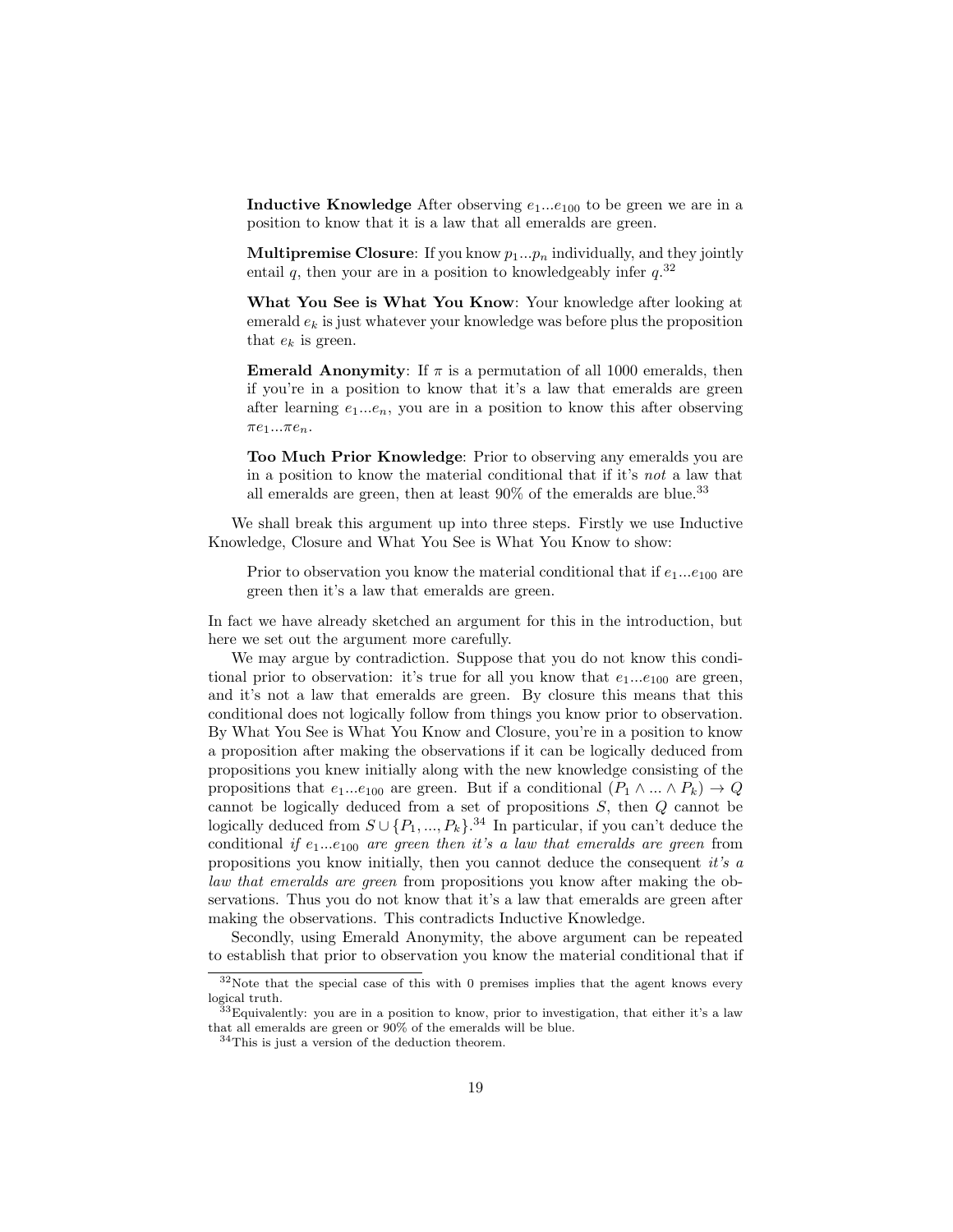$\pi e_1...\pi e_{100}$  are green then it's a law that emeralds are green, for any permutation  $\pi$  of  $e_1...e_{1000}$ . This is clearly equivalent to:

Prior to observation you know the material conditional that if  $e_{i_1}...e_{i_{100}}$ are green then it's a law that emeralds are green.

for any distinct emeralds  $e_{i_1}...e_{i_{100}}$  (simply consider a permutation that maps k to  $i_k$  for  $1 \leq k \leq 100$ ).

Finally, by Multipremise Closure, we know the conjunction of these conditionals. A conjunction of conditionals  $(P_1 \to Q) \land ... \land (P_k \to Q)$  is equivalent to  $((P_1 \vee ... \vee P_k) \rightarrow Q)$ . In the present case: if either  $e_{i_1}...e_{i_{100}}$  are green, or  $e_{i'_1}...e_{i'_{100}}$  are green or ... then it's a law that all emeralds are green (where  $(i_k)$ ,  $(i'_k)$  etc range over all sequences of length 100 consisting of numbers between 1 and 1000 without repetitions). Recall that our background knowledge included the fact that  $e_1...e_{1000}$  where all and only the emeralds in existence. Thus this long disjunction in the antecedent is fairly obviously equivalent, given the background knowledge, to the claim: if 100 or more emeralds are green then it's a law that emeralds are green. Or equivalently (again, given the background knowledge): if 10% of the emeralds are green then it's a law that emeralds are green. By closure, then, we know this conditional. And by closure again, we also know its contrapositive:

Prior to observation you know the material conditional that if it's not a law that emeralds are green, 90% of the emeralds are blue.

(We may again illustrate the result in a simple possible worlds model of knowledge, in which one's knowledge at a time is represented by a set of worlds and a proposition is known if it is a superset of that set. Suppose, for contradiction, that a set of worlds  $K$  represents my prior knowledge, and that there is a world  $w \in K$  in which less than 90% of the emeralds are blue but also it's not a law that emeralds are green or blue. Thus in  $w$ , some sequence  $e_{i_1}...e_{i_{100}}$ of 100 (possibly more) distinct emeralds are green and it is moreover not a law that emeralds are green in this world:  $w \in G_{e_{i_1}}, ..., G_{e_{i_{100}}}$  and  $w \notin LAW$ where  $LAW$  is the set of worlds in which it's a law that emeralds are green and  $G_i$  is the set of worlds where  $e_i$  is green. It follows by Inductive Knowledge, that  $K' \subseteq LAW$  where K' is my knowledge after observing  $e_1...e_{100}$ . Then, by Emerald Anonymity, we are in a position to know that it's a law that all emeralds are green after observing the emeralds  $e_{i_1}...e_{i_{100}}$  (consider the permutation that maps 1 to  $i_1$ , etc): if  $K''$  is my knowledge after observing  $e_{i_1}...e_{i_{100}}$  then  $K'' \subseteq LAW$ . But given What You See is What You Know,  $K'' = \overline{K} \cap G_{e_{i_1}} \cap ... \cap G_{e_{i_{100}}}$ . So  $K \cap G_{e_{i_1}} \cap ... \cap G_{e_{i_{100}}} \subseteq LAW$ . This is a contradiction since  $w \in K$  and  $w \in G_{e_{i_1}}, ..., G_{e_{i_{100}}},$  but  $w \notin LMW$ .)

The numbers 100 and 1000 were chosen for the sake of illustration: whatever the magic number is, one could imagine a world where there are known to be ten times that many emeralds and arrive at the same conclusion.

One might try to reject the previous argument by maintaining that an agent's magic number depends on how many emeralds there are. One might maintain,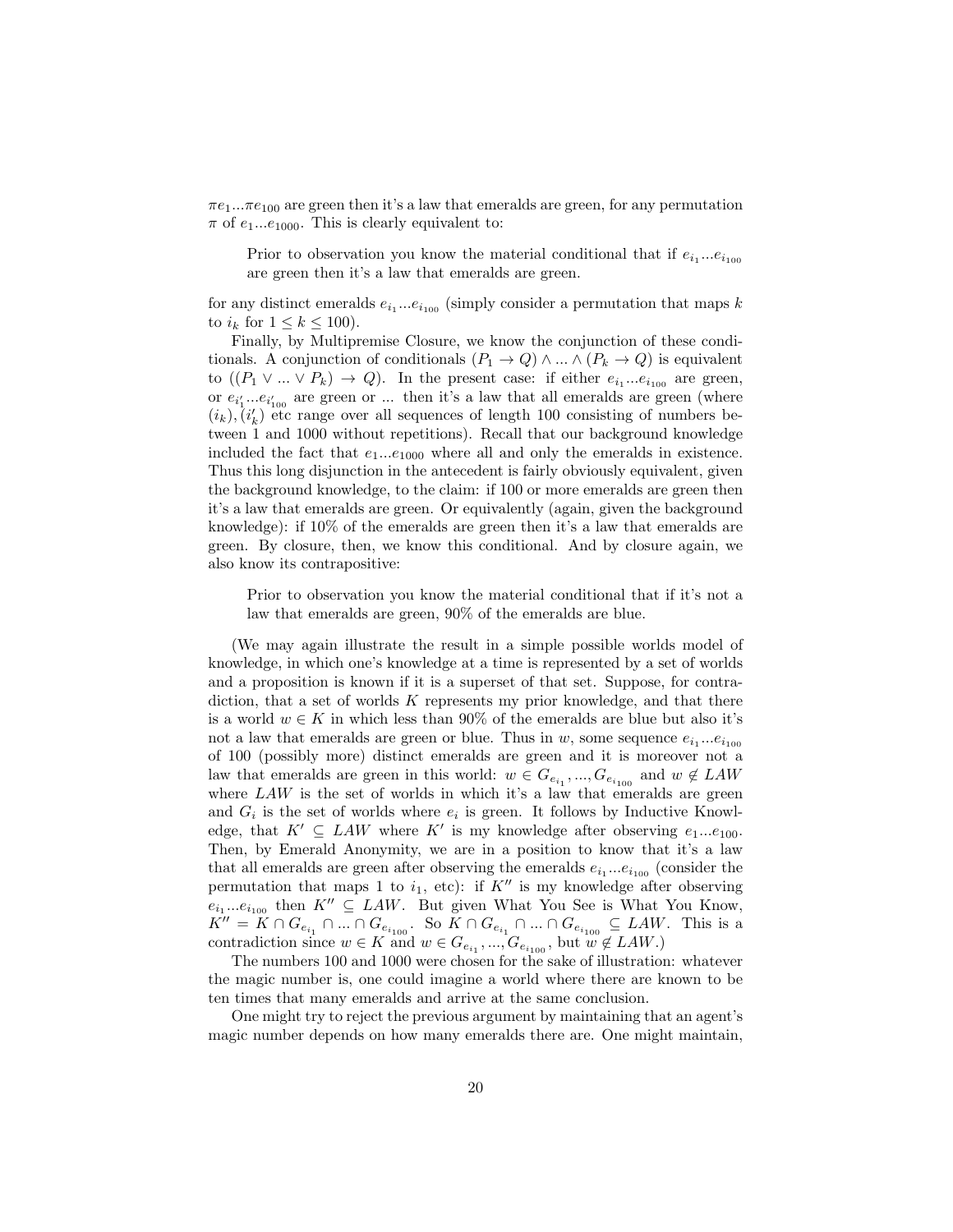for example, that the magic number is always 60% of the total number of emeralds. Since it is statistically abnormal for there to be less than 40% blue emeralds (assuming blue and green is equally likely for each emerald) perhaps we have a good claim to knowing, at least in the good, statistically normal cases, that if it's not a law, then at least 40% will be blue. In this case, the conclusion seems to be less obviously absurd. However even though this view is consistent with the letter of Inductive Knowledge, it doesn't seem particularly friendly to actual inductive knowledge, since it turns out one has to have observed most of the emeralds (over 60% of them) before one can get obtain knowledge. This is just not good enough for science: compare, for example, the number of observed electrons to the number of electrons in the universe simpliciter — if laws about electrons can be known by induction it has to be based on observations of a tiny fraction of the total number of electrons.

The conclusion we have arrived at seems to be obviously false: that one can know prior to investigation that most emeralds will not be green, if it's not a law that they're green. One might hope to lessen the force of the objection by noting that I can't learn that it's not a law that all emeralds are green (because it is in fact a law, and knowledge is factive), and thus I will never be in a position to infer, before observation, that 90% of the emeralds will be blue from the conditional. But this seems to me to be just to point out that we can avoid an even more absurd conclusion; knowledge of the conditional should strike us as bad enough.

In light of this, I think the best option for the prior knowledge theorist is to reject Emerald Anonymity. The challenge, then, is to make this rejection seem motivated: there is an appearance of symmetry between the different emeralds  $\overline{\phantom{a}}$  if we are to maintain that this symmetry is broken, we must identify an epistemically significant difference between the emeralds that could ground that failure of symmetry.

Before we move on, it's worth remarking that there is no parallel argument that the bonus knowledge theory must reject the analogue of Emerald Anonymity: for all we've said, it could just be that the tipping point is reached at 100 emeralds no matter which particular emeralds are observed.

### 5 Counterfactuals

There is a large body of theory on the purported relation between counterfactuals and knowledge. Here I will draw on a connection that has been mostly been discussed in the literature on safety.

At a rough gloss, a belief is safe if there is no nearby world at which it is had falsely, for the same reasons it is actually had. We will follow the literature in using the locution it could easily have been the case that P when there is a nearby  $P$  world. According to a very compelling thought, safety is a necessary condition for knowledge. If you could easily have had the belief that P for the same reason you actually had it, while  $P$  is false, then it seems that even if  $P$  is in fact true, your belief that  $P$  couldn't count as knowledge: even though you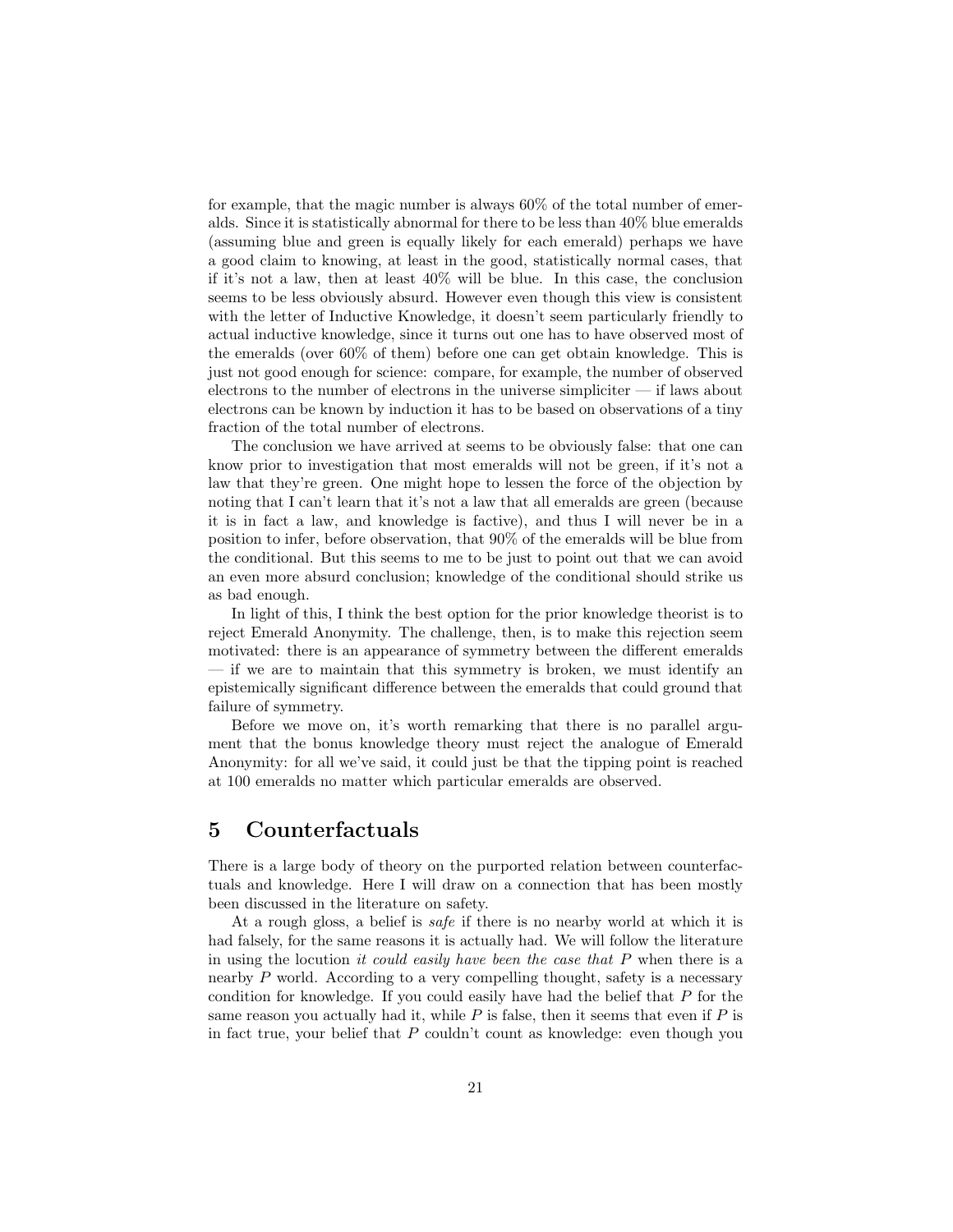were right, you were just too lucky to count as having known.

This appeal to *nearby worlds* is essentially just a helpful heuristic: the notion of being nearby is ultimately to be understood, at least partly, in epistemic terms, and cannot obviously be given an independent analysis.<sup>35</sup> What could easily have been the case for me at  $t$  may differ from what could easily be the case for you at  $t$ , and may differ from what could easily be the case for me at other times; these differences depend on what can only be described as  $epistemic$  features of the situations.<sup>36</sup> Nonetheless, there may be connections between this concept and other non-epistemic concepts that help pin down its conceptual role. Here is one inference that, when suitably qualified, I find particularly compelling:

- 1. It could easily have been the case that P.
- 2. If P were the case then Q would be the case.
- 3. Therefore, it could easily have been the case that P and Q.

I take it that counterfactuals are context sensitive, and as noted above, that what could easily be the case for an agent at a time can depend on what that agent is already able to rule out at that time. Given this fact we should not expect this inference to hold in all contexts for what could easily have been the case for all agents and times.<sup>37</sup> That said, it's natural to think that there are certain contexts in which the inference is a good one, and in these contexts the English counterfactual will express a special sort of connective that is sensitive to safety theoretic concerns of the agent and time in question.

One way to motivate the inference 1-3 is through the Lewis-Stalnaker style of semantics for counterfactuals, in which a counterfactual is true iff the nearest antecedent world to actuality is a consequent world.<sup>38</sup> Here the notion of nearness is context sensitive, but in certain contexts the notion of nearness will align with the safety theoretic notion of nearness invoked in 1 and 3. Suppose there's a nearby world,  $w$ , in which  $P$  is true, and also that the nearest  $P$  world,  $w'$ , is a Q world. It follows that  $w'$  is at least as near as  $w$ , and so  $w'$  certainly also counts as nearby if  $w$  does. Thus there is a nearby  $P$  and  $Q$  world.

<sup>35</sup>See Williamson (2009). There is a spectrum of positions here: Williamson's view seems to be that the utility of the safety model of knowledge lies primarily in the structural constraints it imposes on the concept of knowledge, and that there is no definition of nearness in nonepistemic terms. Others attempt to explain it in terms of counterfactual nearness (see Sosa (1999)), and there are intermediate positions too. I needn't take a position on this in what follows.

 $36'$ <sup>It</sup> could easily be the case P' therefore could mean different things depending on the agent or the time; we will use context to disambiguate in what follows.

<sup>&</sup>lt;sup>37</sup>Given that knowledge ascriptions are plausibly context sensitive, it is perhaps also true that the notion of 'being nearby' is context sensitive. One could thus maintain that meanings of counterfactual and nearness locutions vary from context to context in tandem, preserving the truth of the inference. But I am suspicious of this further claim, so will leave it aside in what follows.

<sup>38</sup>I am working with Stalnaker's version of the theory. Lewis has some tweaks to deal with cases in which there is more than one nearest antecedent world, or no nearest antecedent world (Stalnaker rules out such cases by fiat).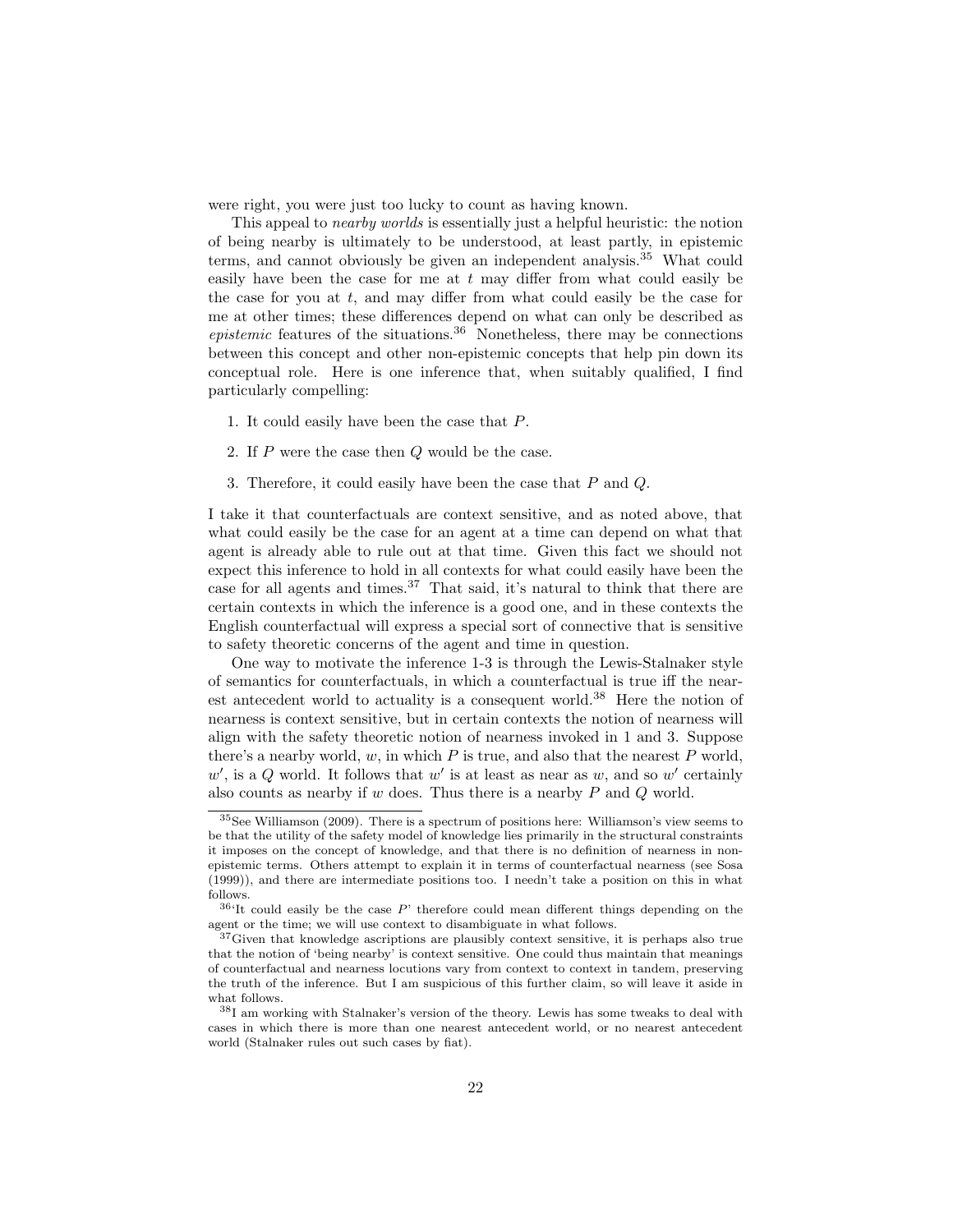That said, even if one does not accept the Lewis-Stalnaker semantics, the principle seems independently quite compelling. To illustrate, suppose that I correctly believe that Fiona is happy. Unbeknownst to me, she has had a rotten week but she's just learned that she has won the lottery and so, as it happens, is happy. It seems as though my true belief that Fiona is happy was too lucky to count as knowledge: it could easily have been false. I take it we can substantiate this conclusion as follows: the lottery numbers could have easily been different, and if they had been different Fiona would not have been happy. Thus my belief that Fiona is happy could easily have been false.

We must also be cautious about applying the inference, as it is quite easy to get into contexts where the inference does not sound so good. Suppose that you have two buttons before you, and I know the following: (i) that one of the buttons, I don't know which, will kill me, (ii) that you have to press a button, know which button does what, and do not want to kill me. Given that I know you won't kill me, I know:

If you were to press button 1, I wouldn't die.

According to the epistemic reading of the counterfactual, the above counterfactual should be true, as it indeed seems to be in this context. But of course, the buttons may in fact have been wired so that pressing button 1 would kill me. In a context where this fact is emphasized, it's tempting to want to assert instead that:

If you were to press button 1, I would die.

In this context the inference is bad: For all I know, you'll press button 1. As it happens, if you were to push button 1 I would die. However, contrary to our inference, it's not the case that for all I know you'll kill me by pressing button 1. There is often a strong prejudice to keep the functioning of mechanisms, like buttons, fixed when evaluating which worlds are relevant to the truth of a counterfactual.<sup>39</sup> But in this case, this default constraint conflicts with the epistemic understanding of the counterfactual: the epistemically nearest world where button 1 is pushed is one where button 1 is wired differently, and is the button that spares me.<sup>40</sup>

# 6 Counterfactuals and Inductive Knowledge

As a warm up to our discussion of induction, let us apply these ideas to a couple of more quotidian cases. Suppose that I know that my keys are either in the house or in the car. As it happens they are in the car. Now I take it that one does not usually need to have checked every cubic centimeter of the house in

<sup>39</sup>More generally, there's a prejudice to keep the laws of physics held fixed, although it's widely believed that this cannot hold in full generality. The idea is especially problematic if those laws are deterministic, so that any deviation from reality at a time would result in a deviation at all times, future and past, unless the laws were broken.

<sup>40</sup>Thanks to John Hawthorne for this example.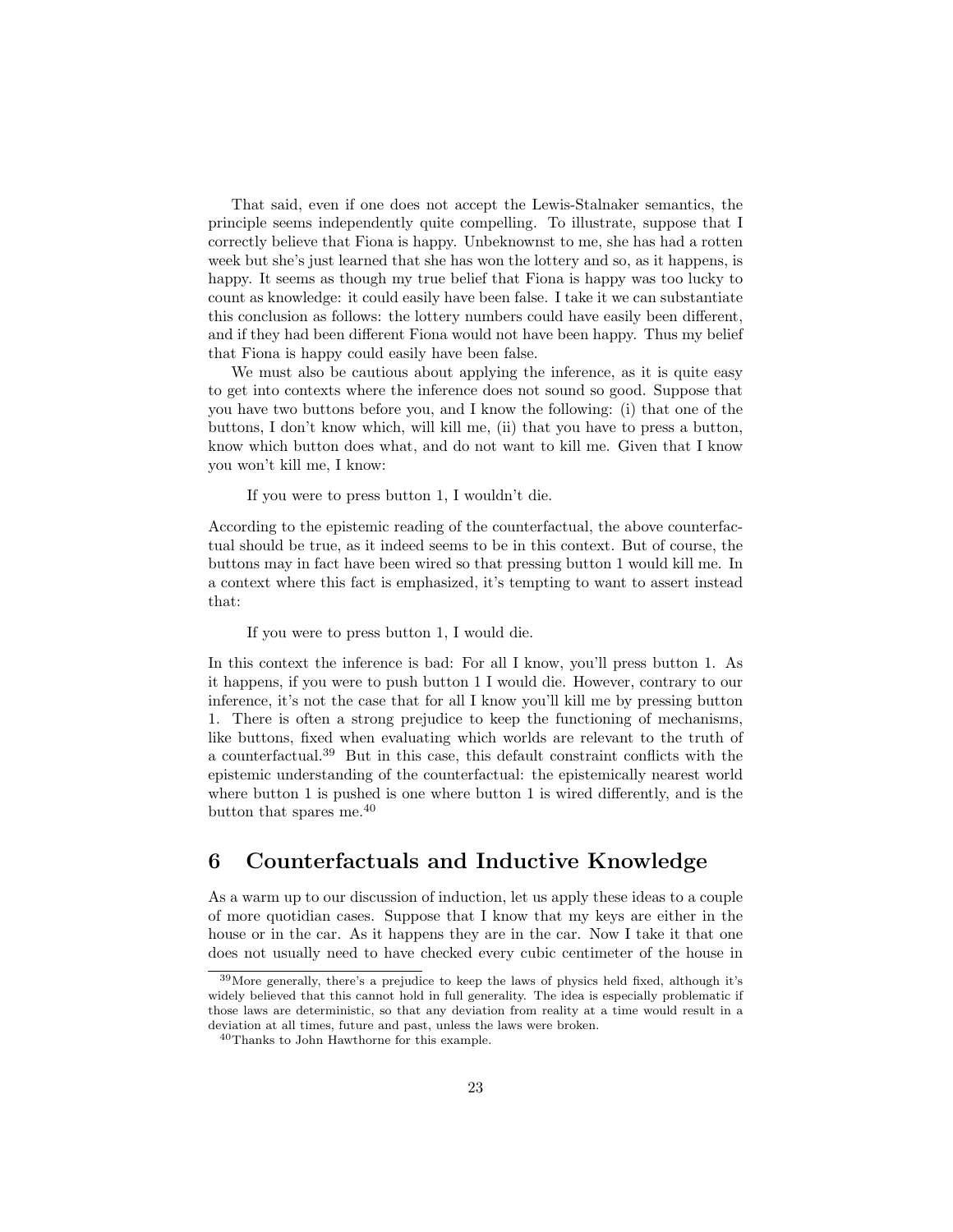order to be able to know that the keys are in the car. In good cases, we can acquire knowledge by this method:

Lost Keys (Good Case) My keys would have been on the mantlepiece or the table (as usual) if they had been in the house. After checking a few of the obvious places, including the mantlepiece and table, I get to know the keys are in the car.

I think the analogy with inductive knowledge here should be evident: I do not have to observe every emerald in order to know that all emeralds are green, just as I do not need to search the whole house in order to know that my keys are in the car. But there are also cases where this way of acquiring knowledge doesn't work:

Lost Keys (Bad Case) My daughter has developed a fascination with my keys, and likes to throw them down the back of the sofa. My keys would have been behind the sofa had they been in the house.

In this case, I take it, I do not get to know that my keys are in the car after checking the table, mantlepiece and other obvious places. The reason is that my keys wouldn't have been in those places if they hadn't been in the car: they would have been behind the sofa. One can substantiate this conclusion with the inference 1-3 as follows. It is certainly true, prior to searching, that the keys could easily have been in the house.<sup>41</sup> Moreover, by stipulation, if the keys had been in the house, they would have been behind the sofa. Thus by the counterfactual inference, the keys could easily have been behind the sofa. On the other hand, if I had checked behind the sofa, and perhaps other similar places my daughter might have placed them had the keys been in the house, then it seems that I could be in a position to know.

To connect this to the literature on dogmatism, we might also consider a perceptual case. Suppose that at a flip of a coin you will either be shown a red ball or a white ball. You are shown a ball that looks red, and is in fact red. We assume that the experiment is set up so that you would have been shown the white ball in ordinary lighting, had the white ball been shown instead.

Perception (Good Case) You get to know that the ball is red. For had the ball been white, it wouldn't have looked red, it would have looked white.

But there is also a version of the experiment where you see a ball that looks red and is red, but you intuitively don't get to know that it's red:

Perception (Bad Case) The set up is changed so that had you been shown the white ball, it would have been under red lighting. Even though the ball seems red, and is red, intuitively we don't know.

<sup>&</sup>lt;sup>41</sup>It's worth noting that this intuition, and the ones that follow, could also be underwritten by a sensitivity account of knowledge. Suppose that in order for me to know a proposition P by a method  $M$  the following counterfactual must be true: had  $P$  been false, I wouldn't have believed  $P$  by the method  $M$ . Then I do not know that the keys are in the car by checking the table and mantlepiece: for had the keys not been in the car, I would still have believed they were in the car by the method of checking the table and mantlepiece. By contrast, the method of checking the behind the sofa does much better in this regard.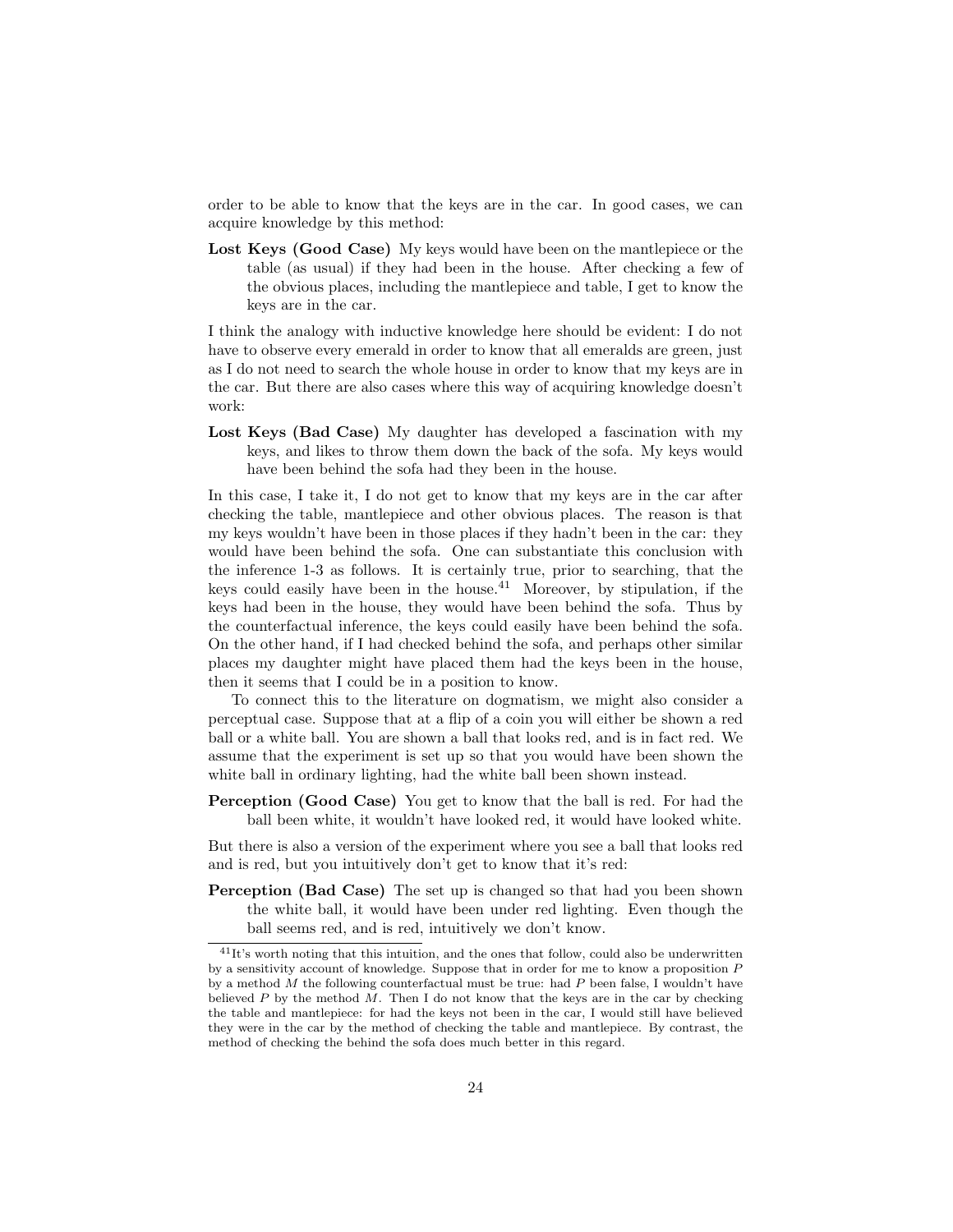The reason we don't know, I submit, is that if the ball had been white it would have looked the same as the red ball.<sup>42</sup> Again, this verdict is underwritten by the inference 1-3: since prior to observation, the ball I was shown could easily have been white, and had it been white, it would have looked red, it follows that it could easily have been white and looked red.

These sorts of examples reveal a source of counterexamples to Emerald Anonymity, a principle which played an important role in the puzzle we discussed in section  $4.2^{43}$  Suppose that millions of years ago, a team of alien scientists landed in New Mexico and performed a number of geological experiments. In the course of these experiments, they ran a test which vaporized all mineral crystals in New Mexico except those that are green in color. Now imagine two modern day scientists, Anna and Beth, and suppose that Anna is based in California while Beth is based in New Mexico. It is in fact a law that emeralds are green, and both Anna and Beth go about observing emeralds in their respective locations and discover that every emerald they observe is green: Anna observes 100 Californian emeralds to be green, call these  $e_1...e_{100}$ , and Beth observes 100 green New Mexican emeralds,  $e'_1...e'_{100}$ . Even though neither Anna nor Beth know about the alien landing, there appears to be an epistemic asymmetry between the cases: it seems like Anna should be in a position to know that it's a law that emeralds are green (assuming 100 is a sufficient number of observations), whereas Beth intuitively is not, since she would have observed those emeralds to be green even if it hadn't been a law.

- **Californian Emeralds (Good Case)** On the basis of observing emeralds  $e_1...e_{100}$ (the Californian emeralds) to be green, one is in a position to know that emeralds are green by law.
- New Mexican Emeralds (Bad Case) On the basis of observing emeralds  $e'_1...e'_{100}$  (the New Mexican emeralds) to be green, one is not in a position to know that emeralds are green by law, since even if it hadn't been a law,  $e'_1...e'_{100}$  would have been green anyway.

Clearly, there's a symmetry between Anna's evidence about  $e_1...e_{100}$  and Beth's evidence about  $e'_1...e'_{100}$  (neither know about the alien landing). So this appears to be a counterexample to Emerald Anonymity.

If this is right, that means straightforwardly probabilistic accounts of the tipping point are not on the table. For example, the theory that you are in

<sup>42</sup>It should be noted that certain externalists might seek to maintain that when we look at the red ball, even if there would have been trick lighting had the ball been white, we still get to know that the ball is red. The anti-dogmatist version of this view maintains that if you're going to be shown the red ball, then prior to the showing you know the material conditional: if the ball looks red, it is red. But this material conditional entails, given the setup, the outcome of an unknown coin toss (since the choice between being shown a red ball or white ball in trick lighting was determined by a coin toss). Thus (given closure) one could knowledgeably conclude how the coin landed, which strikes me as absurd. The dogmatist version of the view, where you get to infer the outcome of the coin toss upon seeing a ball that looks red seems to me to be only marginally better.

<sup>43</sup>Thanks to an anonymous referee for suggesting a similar sort of example.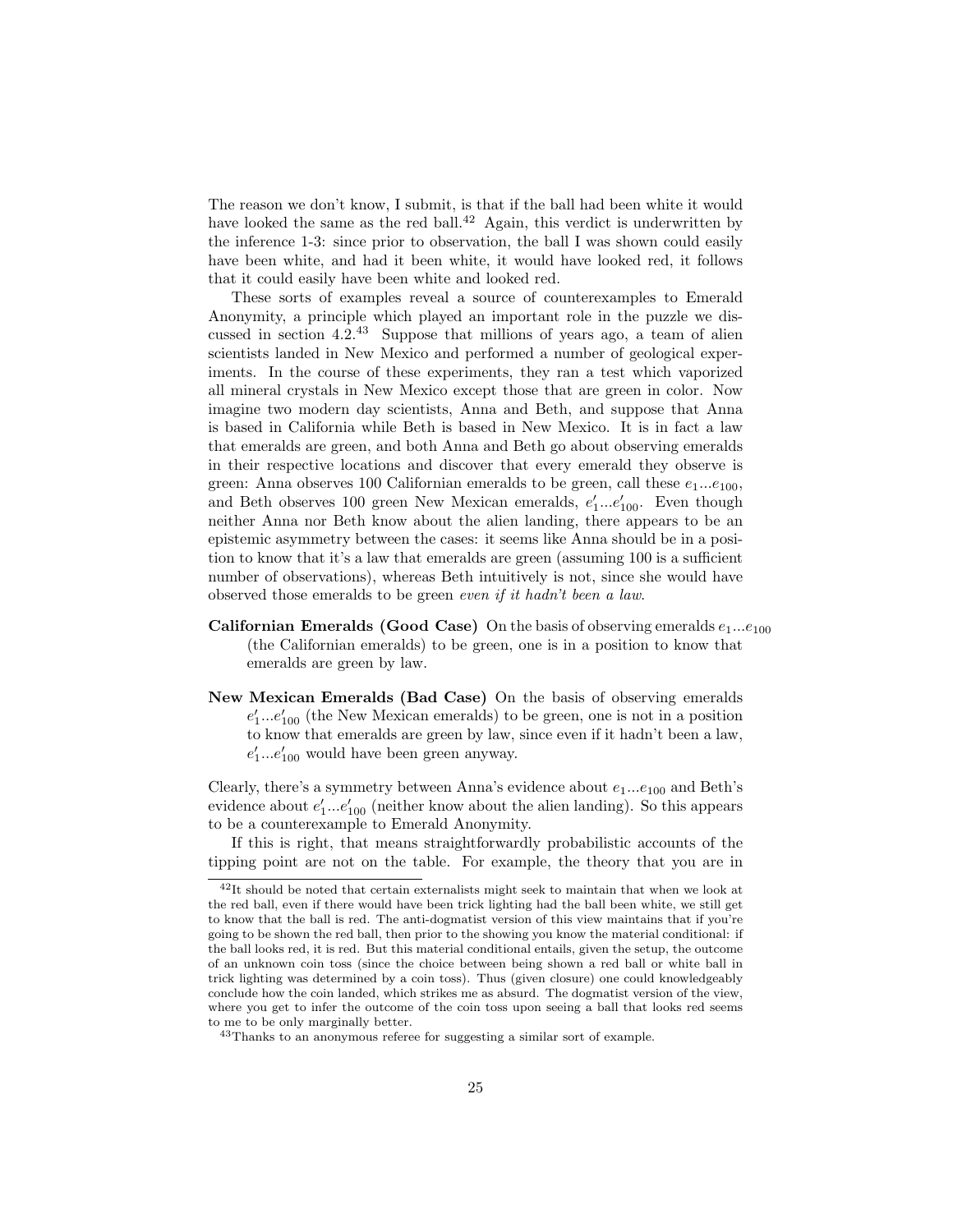a position to know something when it becomes sufficiently probable on your evidence (i.e. its probability exceeds some threshold) is a version of the bonus knowledge theory, since the observation that  $e_N$  is green can bring other previously unknown propositions over the threshold (including the proposition that it's a law that emeralds are green). But because the tipping point does not depend on what counterfactuals are true on this theory it will not predict the variance across worlds we have demonstrated above.<sup>44</sup>

Another moral to draw from our considerations about counterfactuals is that the point at which we get to know that emeralds are green by law can depend on which emeralds we observe, revealing a source of counterexamples to Emerald Anonymity. This phenomenon is brought out in our above example. If that intuition is correct, Californian emeralds are more informative that New Mexican emeralds: if the emeralds you are observing contain a large number of New Mexican emeralds you need to make more observations than you would otherwise (and if they are solely New Mexican emeralds, no amount of observations will do).

However, while our example illustrates a somewhat exotic exception to Emerald Anonymity, it is not obvious that it does anything to deflate the paradox of section 4.2. For while it is clear what grounds the asymmetry between Californian and New Mexican emeralds in the strange world described earlier, the upshot of the puzzle of section 4.2 was that Emerald Anonymity must have actual failures. However, it is completely unclear what could ground the difference between one collection of emeralds and another of the same size, given that we have not in fact been visited by aliens nor, we may assume, has anything similar happened to force the counterfactual facts to be one way or another.

The way this sort of worry is often formulated makes the illicit assumption that when some symmetry is broken, there has to be some 'tangible' fact that grounds the breaking of that symmetry. But there are theories of counterfactuals in which counterfactuals like (\*) below could just be true by chance (even though it is incredibly improbable):

(\*) If it hadn't been a law that emeralds are green, emeralds  $e_1...e_{100}$  would have been green anyway.

Indeed, this could happen even while the counterpart counterfactual  $(**)$  is false (again by chance):

(\*\*) If it hadn't been a law that emeralds are green, emeralds  $e_{101}...e_{200}$  would have been green anyway.

This, of course, in itself breaks a symmetry between the emeralds  $e_1...e_{100}$  and the emeralds  $e_{101}...e_{200}$ . It is, moreover, a fallacy, according to these sorts of

<sup>44</sup>This argument assumes that what your evidence consists in is not sensitive to counterfactuals in the same way that knowledge is. If one assumes, along with Williamson (2000), that your evidence is your knowledge, and you also think that your knowledge is sensitive to what counterfactuals are true then one could resist this argument. I have argued elsewhere against Williamson's theory of evidence; see Bacon (2014).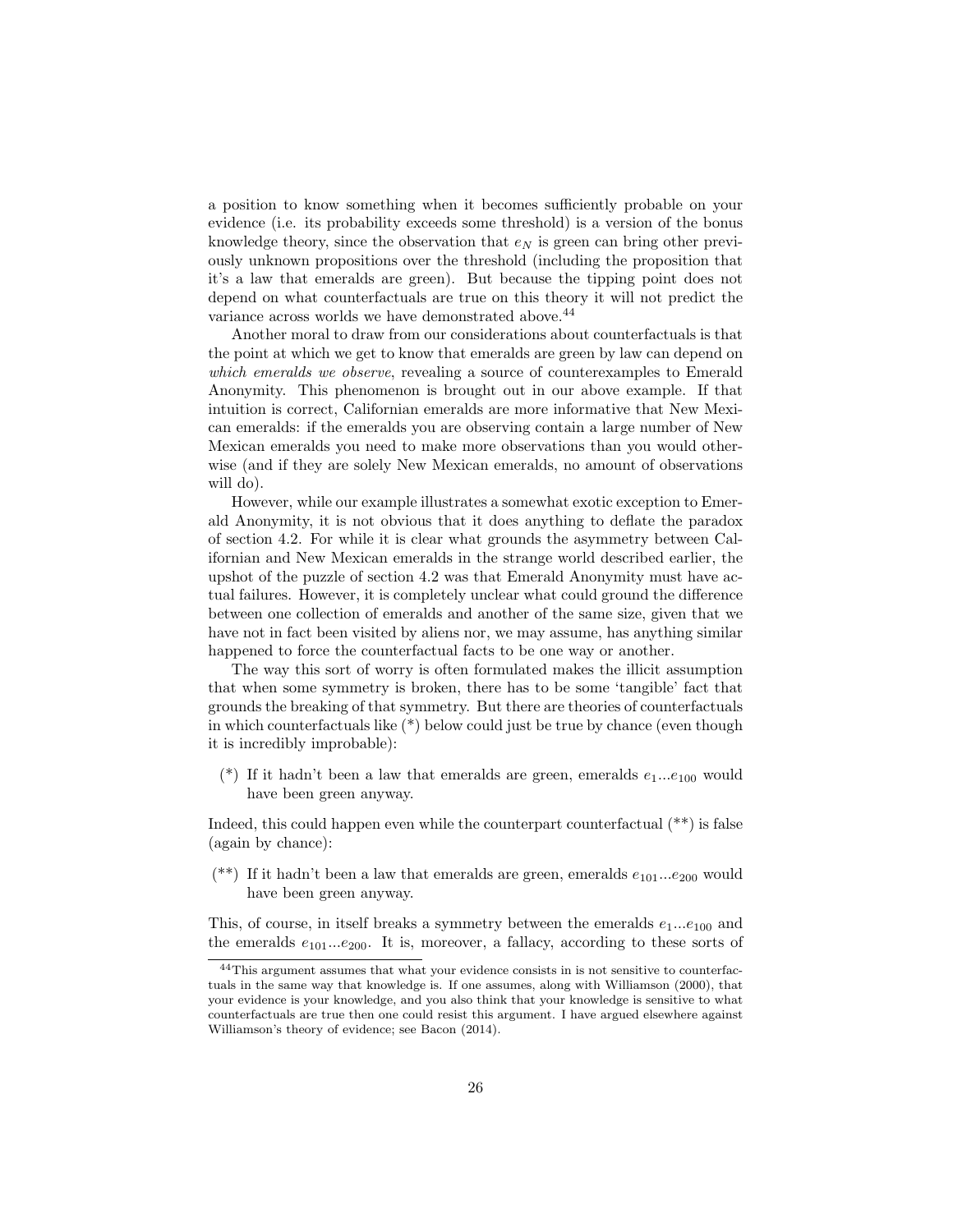theories, to think that there must some non-counterfactual, categorical fact that distinguishes the first collection of a hundred emeralds from the second.

Note, however, that regardless of whether  $(*)$  is true by chance or because of alien interference: if it is indeed true, then we can infer (using  $(1)-(3)$ ) that we are not in a position to know that emerald  $e_1...e_{100}$  aren't green by fluke prior to observation. For if, prior to investigation, we're not in a position to know that it's a law that emeralds are green — a belief in this proposition could easily have been false — then it follows from  $(*)$  and the counterfactual inference  $(1)-(3)$ that it could easily have been the case that the first 100 emeralds are all green by fluke. (More precisely: it follows that it could easily have been the case that  $e_1...e_{100}$  all green, and that it is not a law that they are all green).

Note, on the other hand, that if (\*\*) is false, there is no analogous sound argument that we are not in a position to know that  $e_{101}...e_{200}$  will all be green by fluke. Now one can see how the asymmetries predicted by failures of Emerald Anonymity can be predicted by the asymmetries concerning what colours the emeralds would have had had it not been a law that emeralds are green.

This answers our puzzle. What is breaking the apparent epistemic symmetry between the observations of  $e_1...e_{100}$  and the observations of  $e_{101}...e_{200}$  is a difference in the counterfactual facts: by facts about what the emeralds colours would have been, had the laws been different. These differences are, admittedly, invisible: you can't tell by looking at an emerald what colour it would have been had the laws been different, you can only tell what its actual colour is. But presumably it is the invisibility of the differences between the emeralds that makes the intuition that there is no relevant epistemic difference, and consequently the intuition for Emerald Anonymity, so inviting.<sup>45</sup>

It's worth noting that the same could be said about the lost keys case. There's an 'invisible' difference between places: the mantlepiece and table are better places to look in the first scenario, whereas the back of the sofa is a better place to look in the latter. What grounds these differences isn't some visible difference between the sofa and the table and mantlepiece; it is the counterfactual facts that single out the sofa as a better (more knowledge conducive) place to look in the latter situation, than elsewhere. So we shouldn't be too surprised that epistemic differences like this can be grounded by counterfactuals. What's surprising about the induction case is it's unclear what grounds the differences in the counterfactual facts: in the key case, at least, the relevant counterfactuals are grounded by my daughter's fascination with hiding shiny objects. There is nothing analogous grounding the counterfactual 'if it hadn't been a law, emerald e would have been green' (at least, assuming that we have not been visited by aliens, or what have you). It is a bit like asking what grounds the true disjunct of the disjunction 'the coin either would have landed heads if it had

<sup>45</sup>It's also important to emphasize that questions like 'what colour would this have been had the laws been different?' are incredibly context sensitive and vague. Note however, that we are constraining the context sensitivity by requiring the counterfactual be a 'safety-theoretic' counterfactual. And even if the question is vague, vague questions still have answers. For, assuming classical logic, either this emerald would have had a particular colour, had the laws been different, or it wouldn't.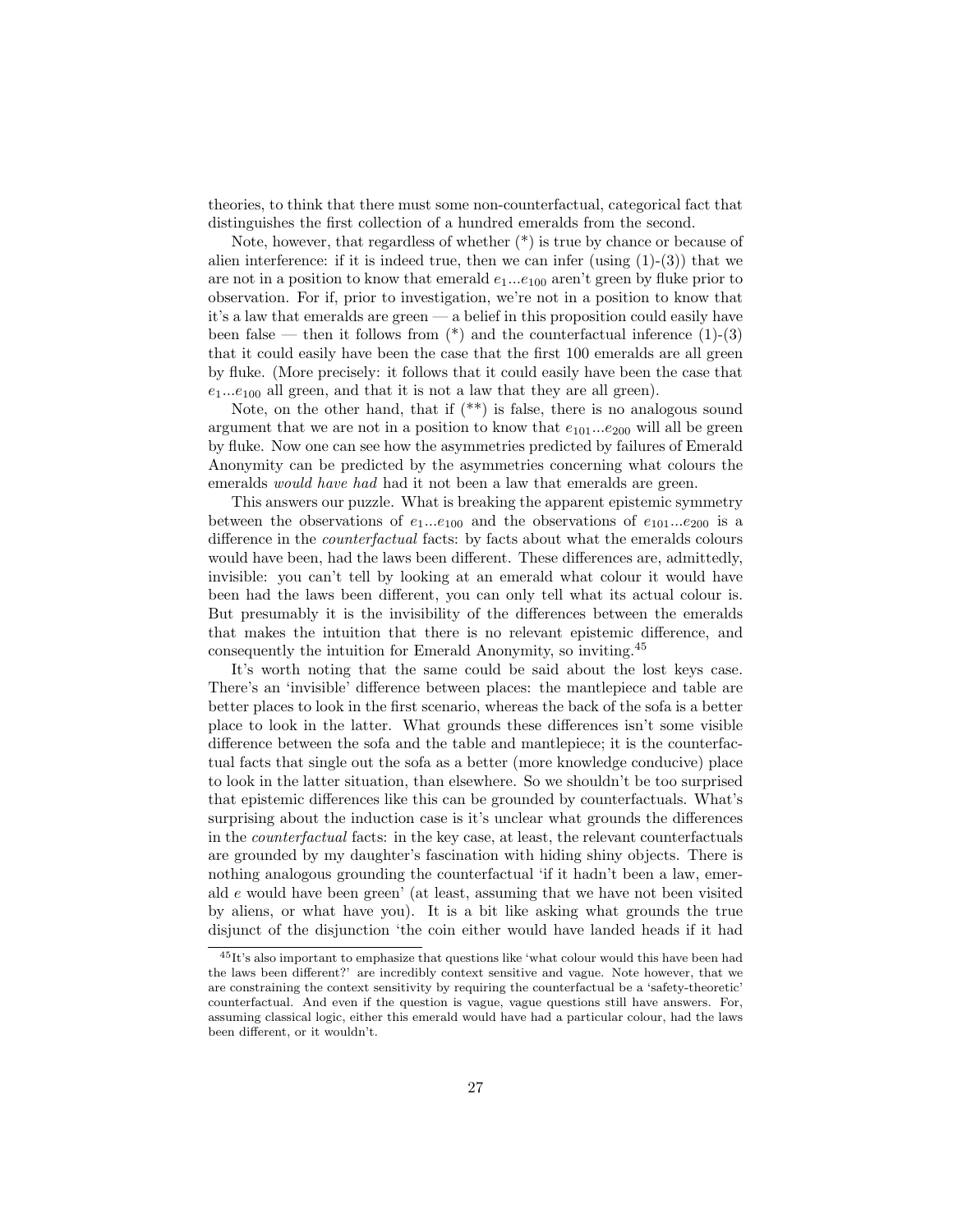been flipped, or it would have landed tails' said of an unflipped coin. When the counterfactuals in question are chancy or indeterminate — as they plausibly are in these cases  $\frac{d}{dx}$  is a mistake to think that they must be grounded by some identifiable non-counterfactual fact.

The morals we drew above rested on the assumption that there were worlds in which counterfactuals like (\*) are true by chance. According to one picture, worlds in which the relevant counterfactuals are true are relatively easy to come by. This is a view which maintains the principle of conditional excluded middle is valid for counterfactuals. According to that view the counterfactual if  $P$  were the case then Q or R would be the case entails the disjunction either Q would be the case if P or R would be the case if P. In symbols:  $P \Box \rightarrow (Q \lor R) \vdash (P \Box \rightarrow$ Q)  $\vee$  (P $\Box \rightarrow R$ ). It follows, given our setup, that for any  $1 \leq i \leq 100$ :<sup>46</sup>

Either  $e_i$  would be green, if it weren't a law that emeralds were green, or it would be blue if it weren't a law that emeralds are green.

Given the symmetry between the two disjuncts, it's natural to think that roughly one in two worlds are worlds where  $e_i$  would have been green, and the other one of those two worlds is a world where it would have been blue. Worlds where  $e_1...e_{100}$  would all have been green, had there not been a law, are presumably much more rare, but exist by similar sorts of considerations.<sup>47</sup> The validity of conditional excluded middle is a vexed topic that I do not wish to get into. But even without it, the point that the possibility of inductive knowledge depends on a hospitable environment of counterfactual facts still remains. There are many theories concerning what it takes to make a counterfactual true; a particularly demanding account requires that the laws along with the antecedent entail the consequent. But the most plausible accounts of counterfactuals are not this demanding, and it's not unreasonable to think that on these more liberal sorts of theories one could concoct cases where things are aligned in the correct way so as to make the counterfactual if it hadn't been a law that emeralds are green,  $e_1...e_{100}$  would have been green anyway true.

One might wonder how commonplace worlds which are inhospitable to inductive knowledge are. If they are ubiquitous then we should be worried about whether the actual world is one in which inductive knowledge is possible. Extending the informal reasoning we gave above, it's natural to think that one in  $2^{100}$  worlds are worlds where  $e_1...e_{100}$  would have been green if it hadn't been a law that emeralds are green. For given conditional excluded middle type reasoning, at every world there is some assignment of colours to  $e_1...e_{100}$  that

<sup>46</sup>This is a consequence given our assumption that if it weren't a law that emeralds are green, then emeralds can either be green or blue. A longer (potentially infinite) disjunction would be necessary if this assumption weren't made, but the point would be essentially the same.

 $^{47}$ It follows from the set up that if it hadn't been a law that emeralds are green, then either e<sub>1</sub>...e<sub>100</sub> would have distribution  $d_1$ , or  $d_2$  or  $d_3$  or ... where  $d_1, d_2$ ... range over the  $2^{100}$ possible distributions of colours  $e_1...e_{100}$  could have. One can then infer from this a disjunction of counterfactuals that has  $2^{100}$  disjuncts, each disjunct of which is presumably true in some worlds.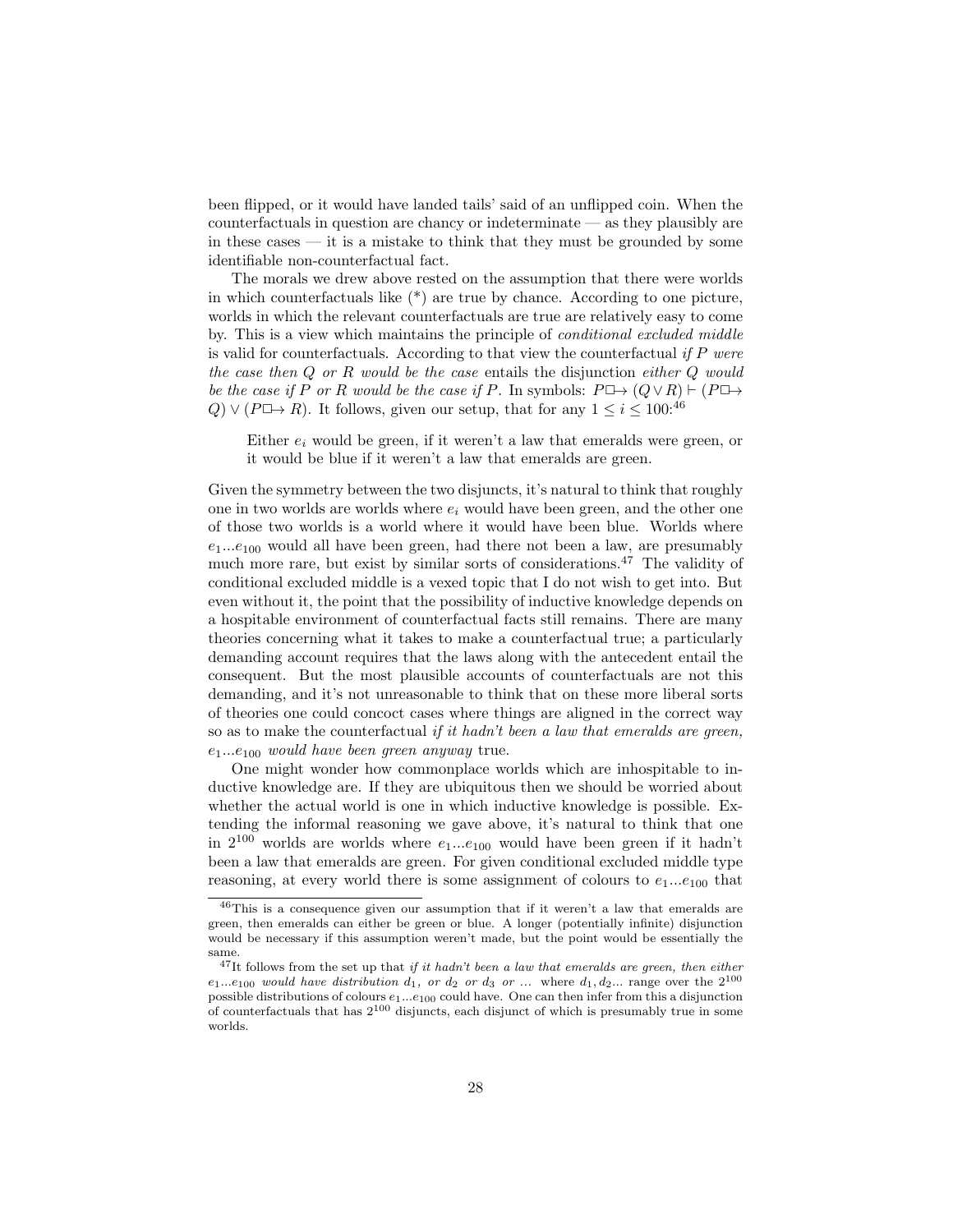represents the colours they would have had, had it not been a law that emeralds are green. There are, moreover,  $2^{100}$  assignments. Absent any reason to think certain counterfactual assignments are more common we should assume that any particular counterfactual assignment occurs infrequently.<sup>48</sup> Thus even though there *are* worlds where induction is not possible, they are sufficiently rare that we might treat them as quasi-skeptical scenarios: although there are unlucky people who fail to get knowledge from the same observations we make, these people are in the same boat as brains-in-vats who fail to get knowledge by perception — these scenarios have no bearing on the actual efficacy of induction or perception. (A perhaps closer analogy: although there are worlds where my bank account has been hacked by someone who has correctly guessed my ten digit PIN, it is tempting to think that I am in fact in a position to know that my account is secure from attacks by lucky PIN-guessers, and that the envisioned scenario is also a quasi-skeptical scenario.)

It's worth stressing that when we talk about some worlds being 'unlucky' in the sense that the counterfactuals are inhospitable to inductive knowledge, we mean that we are unlucky holding fixed the fact that  $e_1...e_{100}$  are being observed first. In most worlds, roughly half the emeralds would have been green if it hadn't been a law that emeralds are green. So if, by improbable coincidence, the first observed emeralds where in that 'would have been green' half we are also in an unlucky world (but there is a very small chance of this happening as well).

# 7 A Counterfactual Model of Inductive Knowledge

According to the prior knowledge theory, in the good cases, we are in a position to rule out some hypotheses about the emeralds colours prior to investigation. If  $e_1...e_{100}$  are the first emeralds we will observe and they suffice for us to be able to acquire inductive knowledge, we should, at minimum, be able to rule out the possibility that  $e_1...e_{100}$  will all be green by fluke. However it is *prima facie* unlikely that this is the *only* possibility we could rule out prior to investigation. For if it were only the fluke sequence of  $e_1...e_{100}$  being green that I could rule out, and had I instead observed emeralds  $e_2...e_{101}$ , I would not be in a position to know that it's a law that emeralds are green after making those observations. It should strike us as too much of a coincidence that the exact possibility I in fact need to rule out to make my inductive inference is available to me, and nothing more. At the other extreme, we have the view that observing any 100 emeralds would have been sufficient to knowledgeably conclude that it's a law that emeralds are green. This view runs afoul of our third skeptical puzzle.

<sup>48</sup>This informal idea can be made precise probabilistically. This involves another vexed topic in the philosophy of conditionals concerning the probabilities of conditionals, which I am sidestepping for now. I treat the matter more fully, in a way that is consistent with the above reasoning, in Bacon (2015).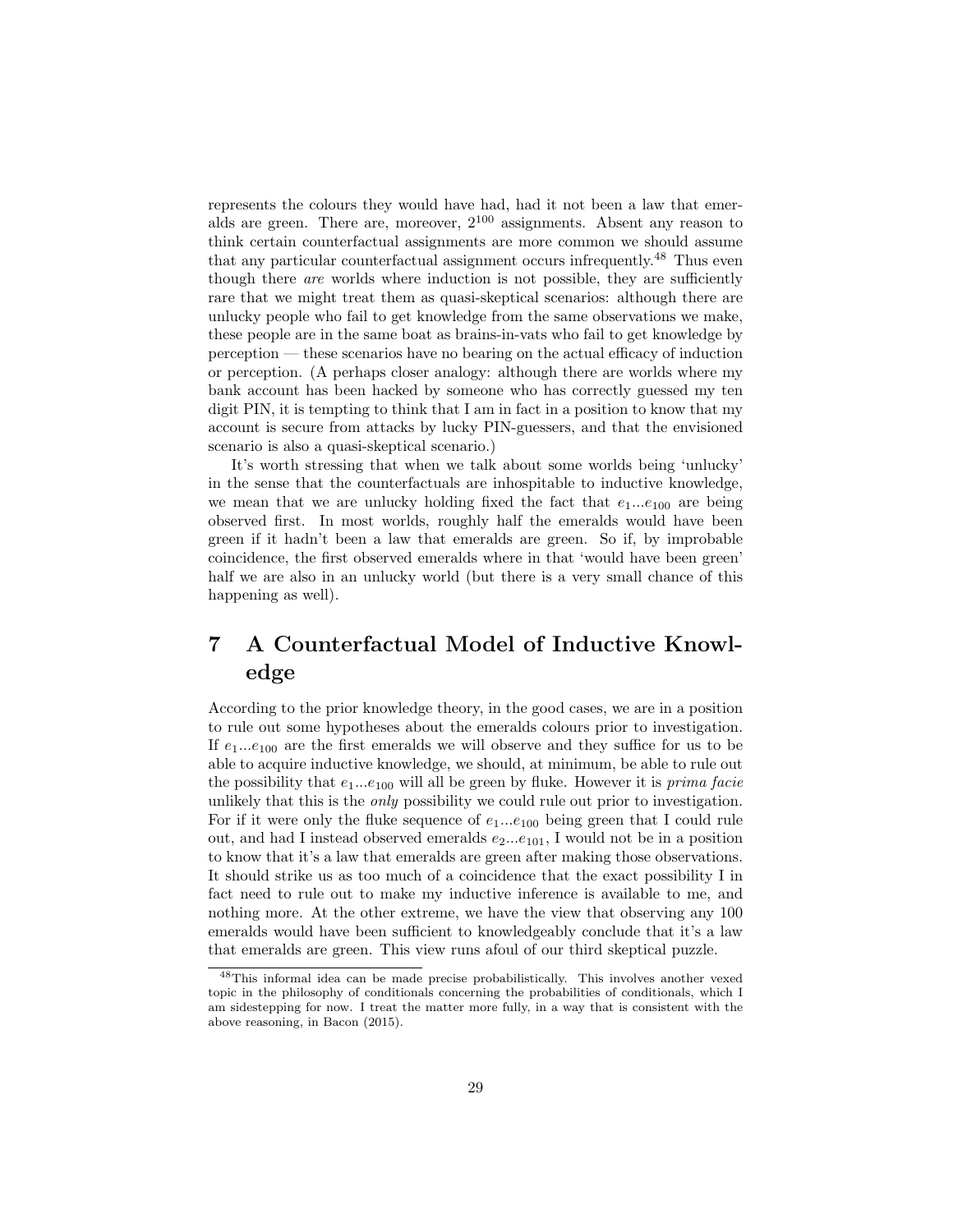What we would like is a model of what we are in a position to rule out prior to investigation. An adequate model ought to predict that, in most worlds, inductive knowledge is possible from a relatively small number of observations, and ought also to predict that when the counterfactuals don't cooperate, inductive knowledge isn't possible. In the rest of the paper we will explore a simple model of inductive knowledge that has these features, drawing on our prior discussion of counterfactuals. Let us suppose that there is a particular sequence of colours — the distribution of colours the emeralds would have had if it hadn't been a law that emeralds are green — which we shall call s. Our model is a possible worlds model:<sup>49</sup>

The Simple Model: The worlds open to you prior to investigation are  $(i)$  the lawlike worlds,  $(ii)$  the random worlds that differ from s about the colours of emeralds in at most k places.

Roughly, if we can determine that the number of differences between s and actuality exceeds some margin,  $k$ , we can knowledgeably conclude that the emeralds aren't random. (We are in a position to know that the differences between actuality and the distribution that would have been the case, had it not been a law that emeralds are green, does not exceed  $k$ .)

The counterfactual appealed to in the above is subject to the same sorts of qualifications we imposed in section 5: it must in particular be the sort of counterfactual expressed when the safety-theoretic notion of nearness is salient. In what follows, I will focus on the prior knowledge theory. However, a similar model can also be applied to the bonus knowledge theory: it could be that we are able to make the non-logical inference to the conclusion that it's a law that emeralds are green only when we have made enough observations to determine that differences between actuality and s exceed the margin.

To get a rough intuition for why this model might be appropriate, recall our example involving the lost keys. In the bad case, I don't get to know that my keys are in the car after searching the table and the mantlepiece. This is because, had they been in the house rather than the car, they would have been down the back of the sofa. But if I check the back of the sofa, and other similar places that the keys might have been had they been in the house, I presumably am in a position to know. The underlying thought is that I have to rule out the places where the keys would (or might) have been, had they been in the house before I get to know they're not in the house. Similarly, to know that it's a law that emeralds are green, I have to first rule out the sequences that would (or might) have obtained had it not been a law that emeralds are green.

The version of the theory I explore here assumes the outlook of conditional excluded middle discussed in the last section — that there is a unique world

<sup>&</sup>lt;sup>49</sup>This means that ones total knowledge at a world w can be represented by a set of worlds.  $K(w)$ . A proposition modeled by a set of worlds, and a proposition p is known at a world w iff  $K(w) \subseteq p$ . Such models have some strong closure assumptions hardwired into them: if propositions  $p_1, ..., p_n$  are individually known at a world w then every consequence of them (i.e. any superset of  $p_1 \cap \ldots \cap p_n$ ) is also known at w. We will continue to use the terminology of worlds being *open* or *ruled* for an agent at a world  $w$ , which just means that the world in question either is or isn't in  $K(w)$  respectively.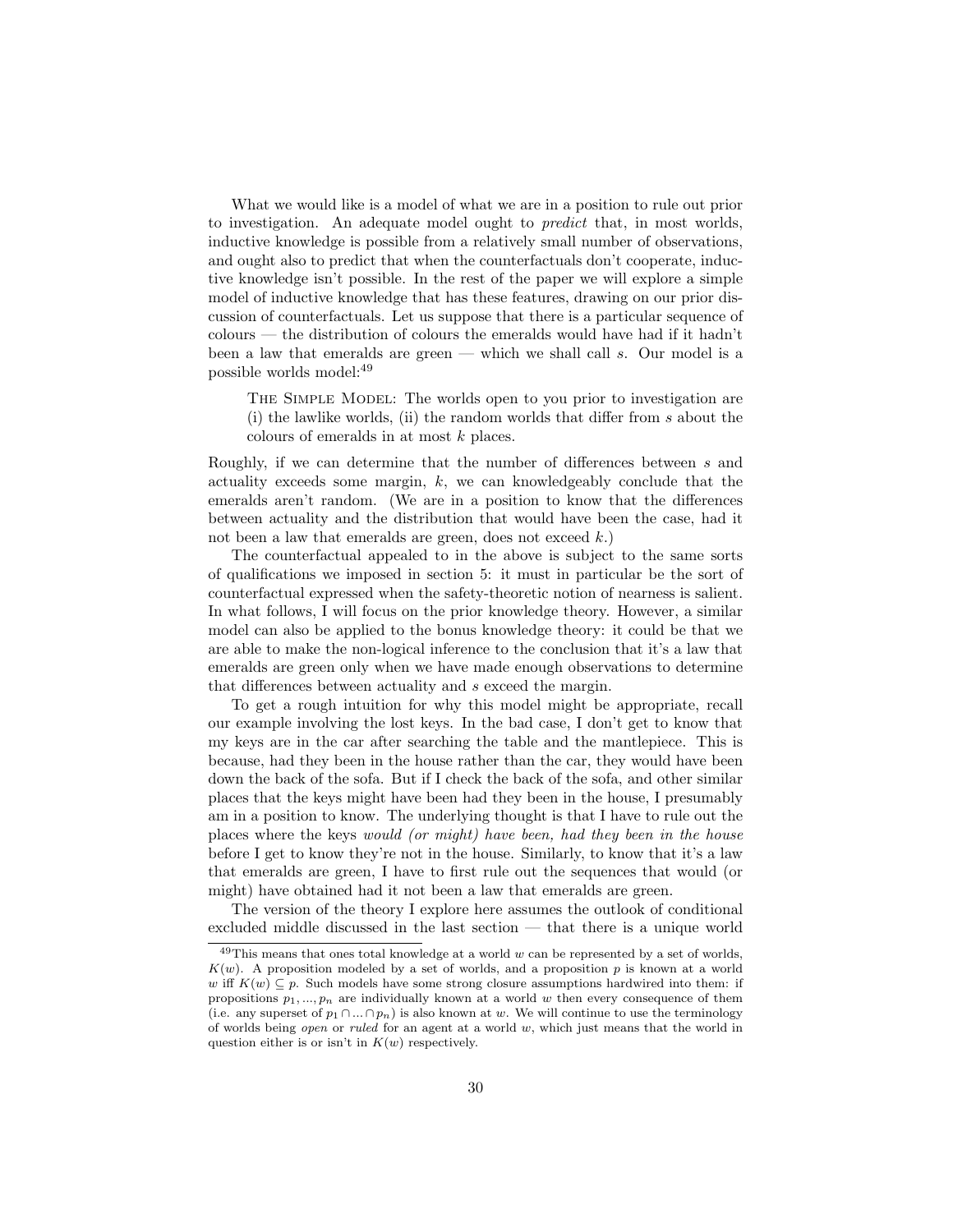that would have obtained if it hadn't been a law that emeralds are green. In order to know that it's a law that emeralds are green you must rule out the sequence that would have obtained, had it not been a law, and those sequences that are relevantly similar (which I've represented here by saying that they do not differ from it by more than  $k$  places).

A fairly trivial variant of this model, that doesn't rest on conditional excluded middle, would instead pick a set of worlds that represent the worlds that might have obtained if it hadn't been a law that emeralds are green.<sup>50</sup> Again, the results would be similar: on the assumption that the worlds that might have obtained are all similar — say, differ by no more than some fixed number of places — we get a variant of our theory. Many of the general sorts of results that we obtain for the theory we explore here will have obvious analogues in this variant theory; we won't pursue them in the interest of keeping our discussion short.

More formally, a model is specified by the following data:

- 1. A set of worlds, W, with a designated world  $@ \in W$ .
- 2. A function  $|\cdot|$  that associates each  $w \in W$  with an assignment of colours to  $e_1...e_{1000}$ , |w|. (So |w| is a sequence whose elements are either *GREEN* or BLUE of length 1000).
- 3. A selection function  $f : (P(W) \setminus \{\emptyset\}) \times W \to W$  such that (i)  $f(A, w) \in A$ and (ii) if  $w \in A$ ,  $f(A, w) = w$ .
- 4. A distinguished subset  $L \subseteq W$  of *lawlike* worlds, subject to the constraint that if  $w \in L$  then |w| is a constant assignment (every emerald is green or every emerald is blue).
- 5. A function  $K: W \to P(W)$  such that  $w \in K(w)$  for all  $w \in W$ .

 $K(w)$  represents the agents total knowledge at w. |w| represents the sequence of colours that  $e_1...e_{1000}$  have at w. f is the counterfactual selection function. For example, on a similarity theoretic analysis of counterfactuals,  $f(A, x)$  may be understood as the closest world to x where  $A$  is true. In what follows we are mainly interested in  $K(\mathbb{Q})$  where  $\mathbb Q$  is the actual world. We shall continue to write s for  $|f(-L, \mathbb{Q})|$ . (On the variant model which is friendly to failures of CEM,  $f(A, w)$  picks out a set of worlds: the set of worlds that might have obtained had A obtained at w.)

 $^{50}\mathrm{The}$  choice over whether to formulate our principles in terms of 'would' or 'might' counterfactuals does not really matter if we are assuming CEM. Given CEM, the distinction between 'would' and 'might' conditionals is destroyed, assuming that 'would' and 'might' counterfactuals are duals. That they are duals just means that  $p \rightarrow q = \neg(p \Box \rightarrow \neg q)$ . If this holds then  $(p \leftrightarrow q) = \neg(p \Box \rightarrow \neg q)$  implies  $p \Box \rightarrow q$  by CEM. Conversely, if p is counterfactually consistent (i.e.  $\neg(p \Box \rightarrow \bot)$ ) then  $p \Box \rightarrow q$  entails  $\neg(p \Box \rightarrow \neg q) = (p \leftrightarrow q)$ . Thus the only time would and might counterfactuals come apart is when the antecedent is counterfactually inconsistent. On the other hand, given the anti-CEM picture it's important to use might-counterfactuals: there could be no sequence of colours that would have obtained if it hadn't been a law that emeralds are green, but many that might have obtained had this not been a law.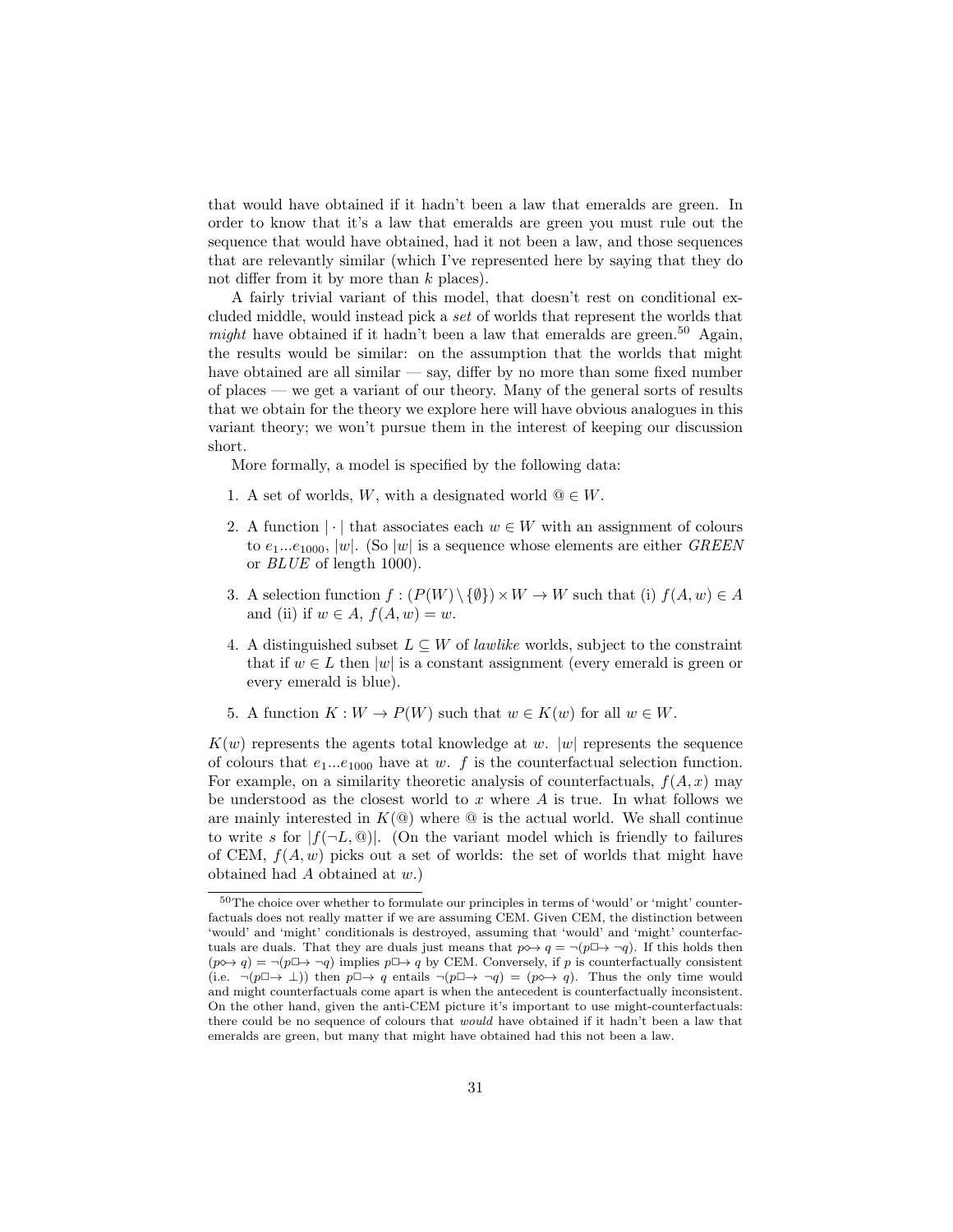Our models are characterized by the following constraint, the latter of which is just part of our description of the set up:

 $K(x) = L \cup \{w \in (W \setminus L) \mid \text{the number of differences between } |f(\neg L, x)|\}$ and  $|w|$  does not exceed  $k$ .

 $\mathbb{Q} \in L$  and  $|\mathbb{Q}|$  maps every emerald to  $GREEN$ 

A word of warning is in order. The above is supposed to model what one is in a position to know, not what agents typically in fact know. The latter is subject to all sorts of idiosyncrasies relating to the agent's psychology. What a person is in a position to know, by contrast, is more objective and is in principle available to anyone in the same situation who forms the relevant belief for the right sorts of reasons.

This model predicts the two things I argued it should predict. Firstly, that inductive knowledge is possible in most worlds. A sequence of colors is assigned to a lawlike world if it is the distribution of colors the emeralds would have had if it hadn't been a law that emeralds are green at that world.<sup>51</sup> Assume that these sequences are distributed evenly over lawlike worlds: that the same number of worlds get counterfactually assigned a given sequence for any sequence. In the model this means that the number of x such that  $|f(-L, x)| = t$  is non-zero and the same as the number of x such that  $|f(\neg L, x)| = t'$  for any two sequences t and  $t'$ .<sup>52</sup> Assume, moreover, that the margin k is significantly less than 100: let's say it's 10. Then most lawlike worlds will be worlds in which there are  $k$ non-green emeralds among  $e_1...e_{100}$  according to the counterfactual distribution of colors assigned to that world. (I.e. most lawlike worlds  $x$  are such that the sequence  $|f(-L, x)|$  contains 10 or more non-green emeralds.) Since blue and green are the only possible colors, the proportion of worlds where there are less than k green emeralds in s is one in  $\sum_{i\leq k} \frac{100!}{i!(100-i)!}$  when W is finite. This is extremely small when  $k = 10$  (if there are more possible colors that green and blue, it gets even smaller). It follows, then that in most worlds in which it's a law that emeralds are green, we can come to know this by observing  $e_1...e_{100}$ to be green. For in most lawlike worlds,  $s$  will assign  $k$  or more non-green colours to  $e_1...e_{100}$ , so observing that in fact  $e_1...e_{100}$  are all green will allow us to determine that the number of differences from  $s$  exceeds  $k$ . Secondly, our model predicts bad cases where the counterfactual facts are inhospitable to inductive knowledge. In the rare cases where  $e_1...e_{100}$  are mostly green in the counterfactually selected world (i.e. there are no more than  $k$  non-green members), we will not be able to determine that the differences between s and actuality exceed k.

<sup>51</sup>Note that at worlds where it isn't a law, this sequence is just the distribution of colors over worlds.

<sup>52</sup>We could also make these quantity claims using chances; the overall thrust of the argument would be similar.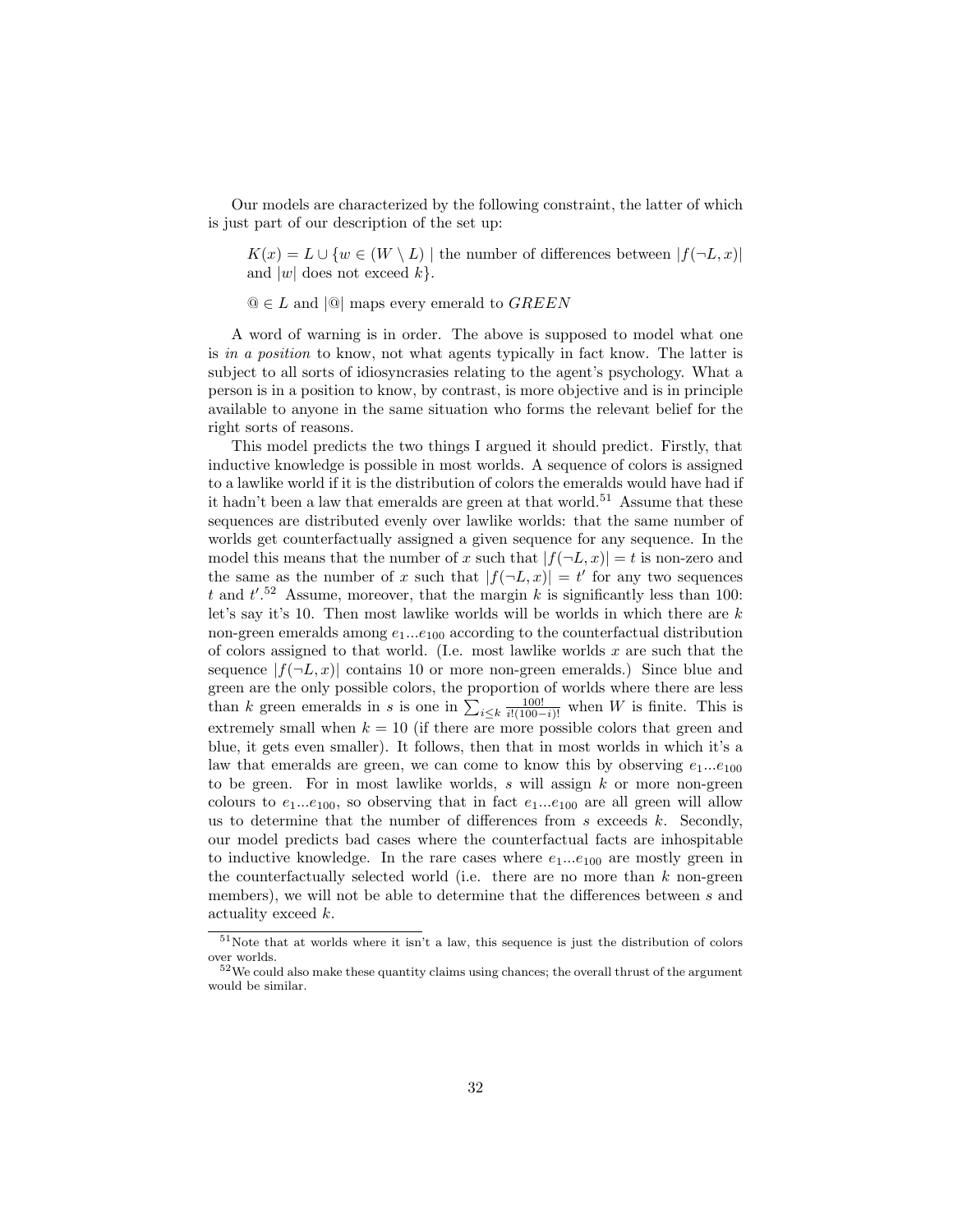### 7.1 Symmetry

Although this model is simple and predictive, I do not claim that it is primitively compelling or obvious. In this section and the next I will derive the main features of the model from two other attractive principles, lending it some independent plausibility.

The first is a very general sort of symmetry principle concerning the emeralds. Say that a distribution of colours over  $e_{i_1}...e_{i_n}$  is *consistent* with a complete sequence of colours for all emeralds if  $e_{i_1}...e_{i_n}$  have that distribution of colours in the sequence. That is to say, if d is an assignment of colours to  $e_{i_1}...e_{i_n}$ , it is consistent with the assignment  $d^+$ , assigning colours to every emerald, iff  $d^+$ is an extension of the assignment d to all emeralds. Here  $i_1...i_n$  and  $j_1...j_n$  are two sequences of  $n$  different indices:

**Symmetry** If there is a distribution of colours over  $e_{i_1}...e_{i_n}$  that is consistent with exactly  $N$  epistemically open sequences, then there is a distribution of colours over  $e_{j_1}...e_{j_n}$  that is consistent with exactly N epistemically open sequences.

A sequence, t, is epistemically open iff there is a  $w \in K(\mathbb{Q})$  such that  $|w| = t$ . When  $n = 1$  the principle encodes a sense in which the emeralds are all on a par with each other: we don't have more information about certain emeralds than others prior to investigation. If it were false there would be hypotheses about the colour of emerald  $e_i$  that rule out more sequences of colours than any hypothesis about the colour of  $e_i$ . Similar thoughts hold when  $n > 1$ : any two collections of  $n$  emeralds are on a par, prior to learning anything about the emeralds.

However we must proceed with extreme caution, since we have already seen that some symmetry intuitions are unreliable. Most saliently: the principle Emerald Anonymity discussed in section 4.2. Emerald Anonymity is in fact a special case of the following more general principle that has a similar form to Symmetry:

If the claim that  $e_{i_1}...e_{i_n}$  are all green is consistent with exactly N epistemically open sequences, then the claim that  $e_{j_1}...e_{j_n}$  are all green is consistent with exactly N epistemically open sequences.

Emerald Anonymity is effectively the special case where  $N = 1.53$  Emerald Anonymity, when  $n = 1$  does not directly encode the symmetry of the emeralds, rather it encodes a symmetry about certain emerald-colour pairings. Namely, the hypothesis that  $e_i$  is green is just as informative as the hypothesis that  $e_j$  is green: learning either would allow one to rule out the same number of worlds. But if  $e_i$  would have been green, and if  $e_j$  would not have been green, had it

<sup>&</sup>lt;sup>53</sup>For if there is exactly one epistemically open world consistent with  $e_{i_1}...e_{i_n}$  being green, and since the actual lawlike world is open (since knowledge is factive), then we know enough to conclude that all emeralds are green by law. Thus the  $N = 1$  version of the principle is Emerald Anonymity.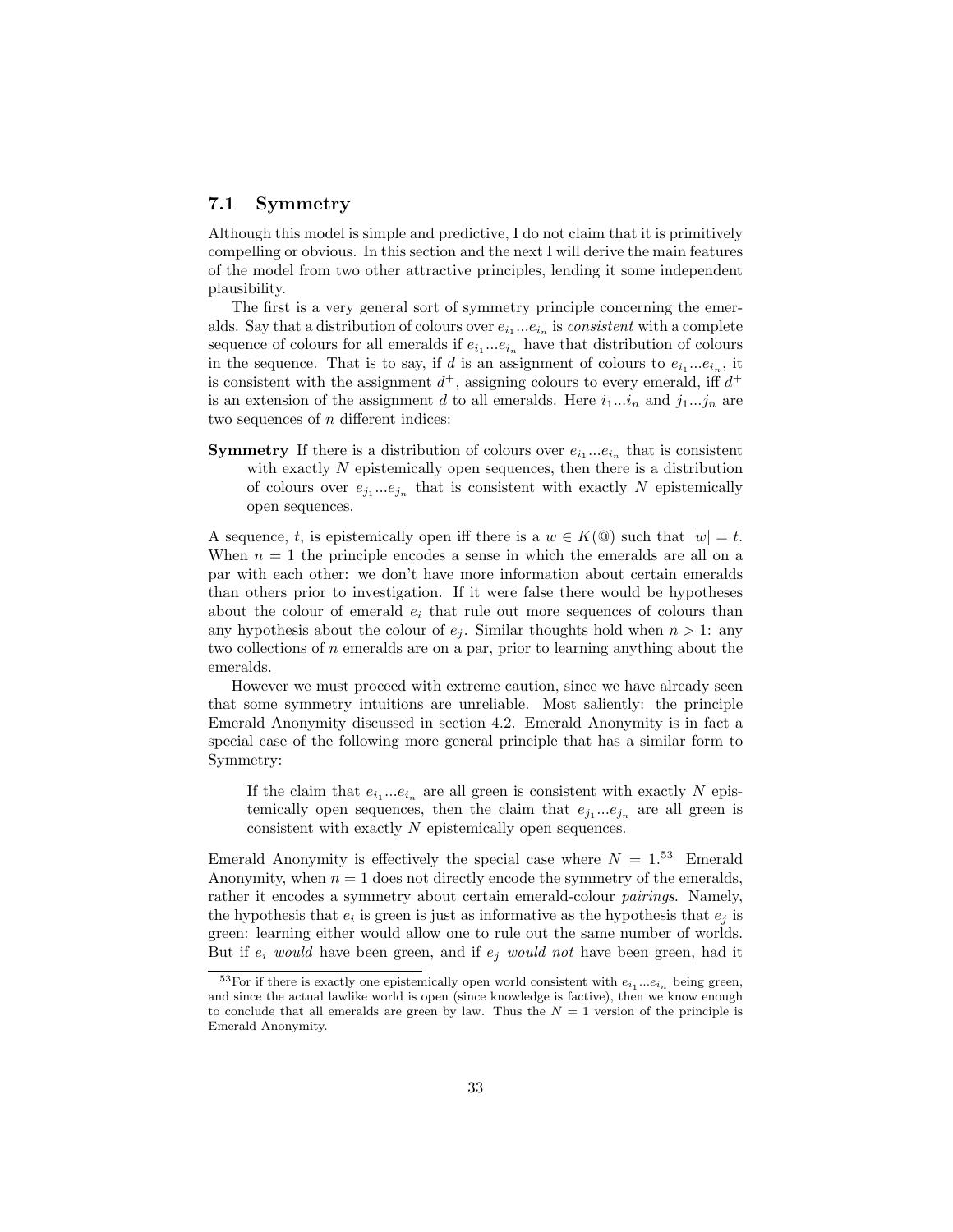not been a law that emeralds are green, it's not at all obvious that we should treat these pairs symmetrically given the considerations of the last section.

The emerald-colour pairings are not symmetric, rather the emeralds alone should play symmetric roles, and this is exactly what Symmetry says in the  $n = 1$  case. If some hypothesis about  $e_i$ s color rules out a certain number of worlds then some hypothesis about  $e_i$ s colour also rules out that number of worlds.

I find it very hard to see how Symmetry could fail. However one might have the attitude that, given the failure of Emerald Anonymity we shouldn't rely on any symmetry intuitions at all: once bitten, twice shy. I think this is too sweeping a moral to draw. We have provided concrete mechanisms by which symmetry can be broken between emerald-colour hypotheses, but we have no such mechanisms for breaking symmetries between the emeralds themselves. Moreover, we have a compelling diagnosis of why we are inclined to be misled by Emerald Anonymity: a related principle in the vicinity is true, namely Symmetry, which is easily conflated with Emerald Anonymity.

### 7.2 Counterfactual Independence

Just as our first principle is in the vicinity of Emerald Anonymity, the second principle is in the vicinity of the principle Epistemic Independence discussed in section 4.1.

**Counterfactual Independence** If it's epistemically open that  $e_{i_1}...e_{i_n}$  have a certain distribution of colors by fluke, and  $e_{i_{n+1}}$  would have been green (blue) had it not been a law that emeralds are green, then it's epistemically open that  $e_{i_1}...e_{i_n}$  has that distribution and that  $e_{i_{n+1}}$  be green (blue).

Here  $i_{n+1}$  is distinct from  $i_1...i_n$ , and as before the counterfactual is subject to the same qualifications made above.

In what follows  $t, t', t''$  etc. range over complete assignments of colours to emeralds,  $d, d'$  etc. over partial assignments, and we'll say that t (or d) is epistemically open if there's a (non-lawlike) world  $w$  that's epistemically open where the emeralds have that assignment of colours (i.e.  $t = |w|$ ). Say that t is at least as close to s (which, recall, is  $|f(\neg L, \mathcal{Q})|$ ) as another t' iff whenever  $t'$  agrees with s about an emerald, so does  $t$ . Counterfactual Independence implies that if t is epistemically open, and  $t'$  is at least as close to s as t, then  $t'$ is epistemically open. For suppose  $t$  is epistemically open, and that  $t'$  is as close or closer to s than  $t$ . Consider  $X$ , the union of the set of emeralds that  $t$  and  $s$ agree about with the set of emeralds that  $t'$  and  $s$  disagree about. And consider the distribution d on X determined by t: this distribution on X is epistemically open because t is. Let  $e_1...e_r$  be the remaining emeralds not in X. Without loss of generality, suppose  $e_1$  is blue in s. It follows that the distribution d on X, augmented with  $e_1$  being blue is also epistemically possible, so there is an epistemically open world w'' that has this distribution on  $X \cup \{e_1\}$  (a similar conclusion can be reached if  $e_1$  is green in s). Since t' is closer to s than  $|w''|$ , we can repeat the above reasoning for  $e_2...e_r$  and conclude that the distribution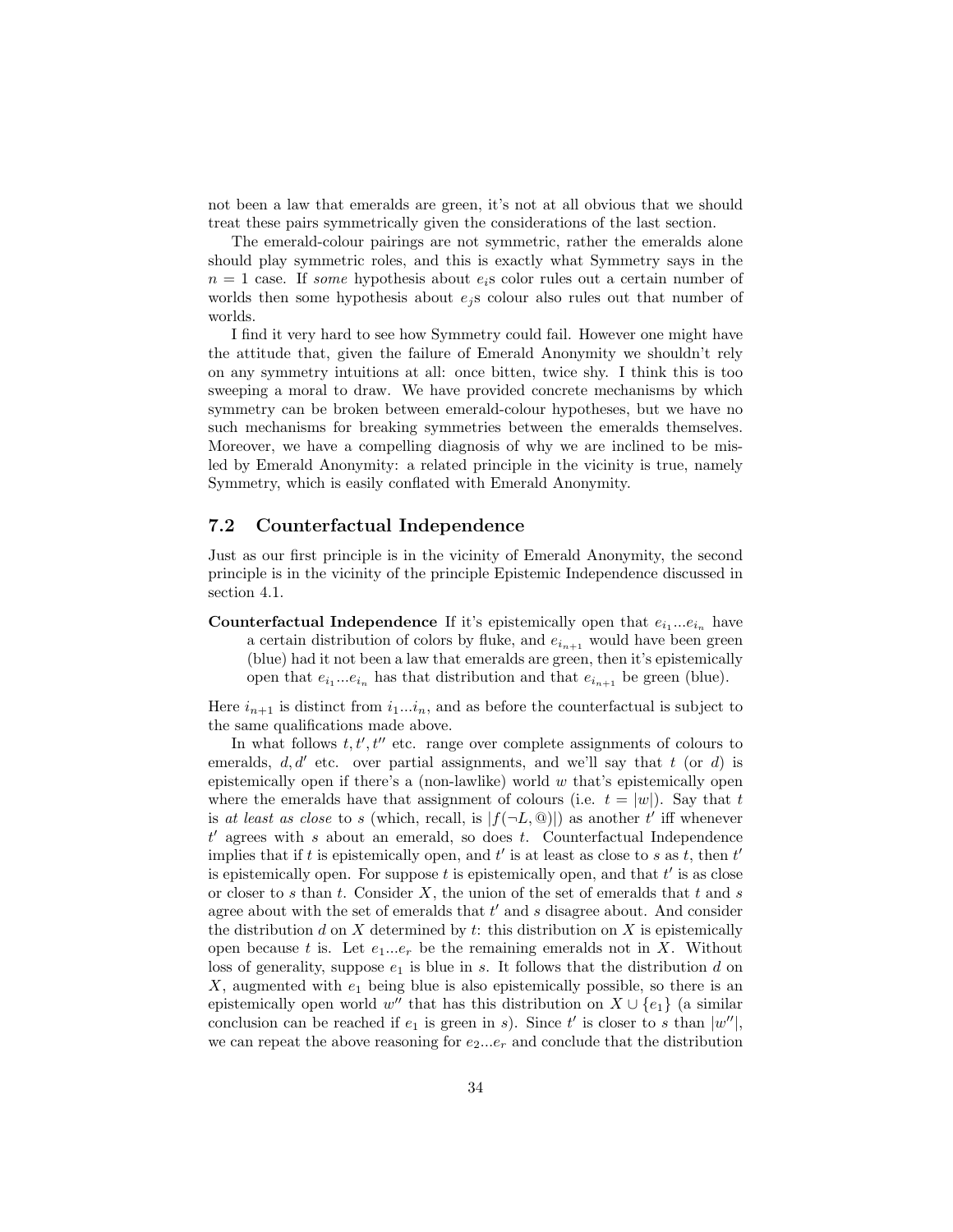that agrees with  $t'$  on X and agrees with  $t'$  on  $e_1...e_r$  is epistemically open. Since X and  $e_1...e_r$  accounts for all emeralds this means that  $t'$  is possible.

### 7.3 Deriving the Model

Given these two principles we are in a position to derive the main features of our model. That is, these principles together entail that for some  $k$ , the epistemically open worlds prior to investigation consist in (i) some worlds in which it's a law that all emeralds are green (and some worlds where it's a law that all emeralds are blue), and (ii) some non-lawlike worlds that differ from  $s = |f(\neg L, \mathcal{Q})|$  about the colors of j emeralds for each j with  $0 \leq j \leq k$ .

Let's say that the *rank* of a sequence is the number of differences between it and  $s$ <sup>54</sup> To show our claim it suffices to show that

(†) If t is epistemically open and t' has the same rank as t, then t' is epistemically open.

To see why this suffices, let  $k$  be the largest rank that an epistemically open non-lawlike world has. Any sequence t that differs from s by at most  $k$  places can be extended to a sequence  $t'$  that differs from s by exactly k places in such a way that  $t$  is closer to  $s$  than  $t'$  (this can be done just by making changes to  $t$  at places where  $t$  and  $s$  agree). It follows, by Counterfactual Independence, that  $t$  is possible if  $t'$  is. Finally,  $t'$  has the same rank as an epistemically open world (the world with the highest rank), so by  $(\dagger)$ ,  $t'$  is epistemically open. This secures (ii). Since it's actually a law that emeralds are green, this is an epistemically open world. The parenthetical part of  $(i)$  — that it's epistemically open that emeralds are blue by law before making observations — does not follow, but is independently plausible given the way we have set the experiment up.

It suffices, then, to show (†). Suppose that  $t \in K$  is epistemically open and that  $r(t) = r(t')$  where these are the ranks of t and t' respectively. Now consider the emeralds  $e_{i_1}...e_{i_n}$  on which t and s agree. If d is the distribution that t and s determine over  $e_{i_1}...e_{i_n}$ , then there are exactly  $2^{r(t)}$  open sequences consistent with d on  $e_{i_1}...e_{i_n}$ , not counting the actual sequence of all greens where the law is in place. Reason:  $t$  is one such distribution, and moreover (by Counterfactual Independence) every distribution closer to  $s$  than  $t$  is also epistemically possible, of which there are  $2^{r(t)}$ . These are moreover all and only the distributions that are consistent with  $d$ : any open sequence that agrees with t on  $e_{i_1}...e_{i_n}$  can only differ from t by agreeing with s at places where t does not, since the only emeralds not among  $e_{i_1}...e_{i_n}$  are emeralds which t and s disagree about. Now let  $e_{j_1}...e_{j_n}$  be the *n* emeralds on which  $t'$  and *s* agree (there are also *n* of these, since  $t'$  and  $t$  have the same rank — i.e. number of differences from s). By Symmetry it follows that there is a distribution  $d'$  over  $e_{j_1}...e_{j_n}$ that is consistent with exactly  $2^{r(t)} = 2^{r(t')}$  sequences, not including the actual sequence. It follows that every distribution that extends  $d'$  is epistemically open,

<sup>54</sup>We assume that ranks are assigned only to worlds where there are no laws about the colours of emeralds — we shall not assign a rank to the actual world.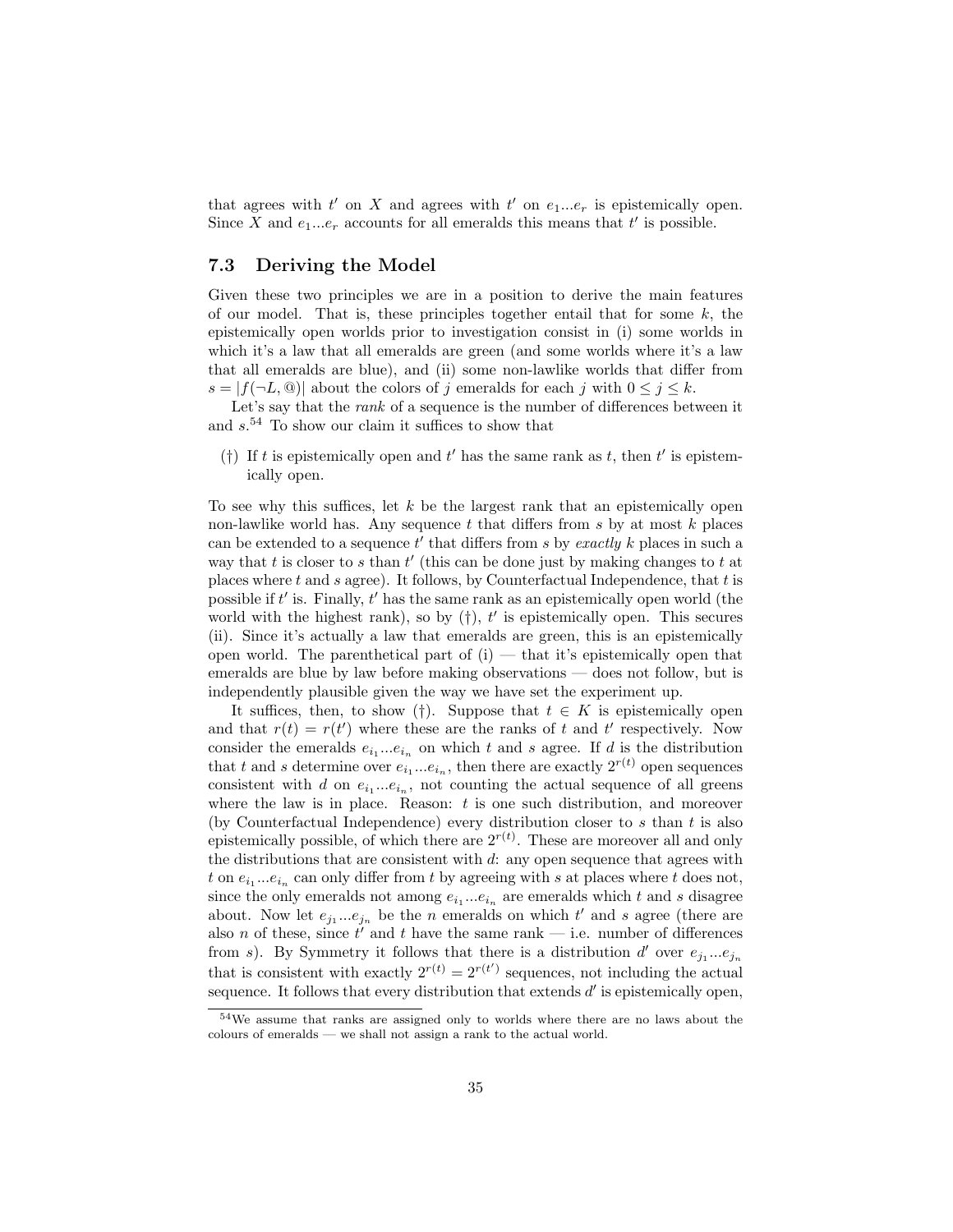since there are  $2^{r(t')}$  sequences over the remaining emeralds in total (whether epistemically open or not). In particular the distribution  $t''$  that extends  $d'$  by using  $t$ 's assignment of colours to the remaining emeralds is epistemically open. Finally, since t' is closer to s than  $t''$  it follows that if  $t''$  is open, so is  $t'$ .

This shows that the worlds epistemically open prior to investigation have the right sort of structure. However there is a degenerate case to consider, in which s not open, and the only open worlds are lawlike. If any non-lawlike world is open, however, s is open because by Counterfactual Independence, if anything closer to s than an open world is also open, and so in particular if there's any non-lawlike open world s is open.

# 8 Conclusion

According to the prior knowledge theory, one must be in a position to know, prior to observation, that certain hypotheses about the colors of emeralds do not obtain. If this is correct, then there is a responsibility to say something a bit more systematic: if some hypotheses are ruled out and others aren't, it's natural to want to know which features determine which hypotheses are ruled out, and to explain how these features could be epistemically relevant. The challenge is significant because there is a tight symmetry between the possible distributions of colors over emeralds in non-law like worlds, analogous to the symmetries between possibilities in the lottery paradox.<sup>55</sup> It is hard to imagine what sorts of features could distinguish some sequences from others whilst also having a plausible claim to governing what one is in a position to know.

The counterfactual theory explored in the last section breaks these symmetries by drawing on the familiar connections between knowledge and counterfactuals. Of course, when some property separates things related by a symmetry, it often feels like an arbitrary line has been drawn. The counterfactual facts, on our picture, pick out a special distribution of colors over emeralds.<sup>56</sup> One might argue that this only shifts the bump in the rug: counterfactuals might explain why the distributions are not all epistemically on a par, but we have not provided a theory of why certain distributions are promoted over others by the counterfactual facts. Even so, we have reduced one sort of arbitrariness, to another more familiar sort. And perhaps it is unreasonable to ask for more from a theory of inductive knowledge: the question of what makes counterfactuals true is vexed, and is not something that necessarily needs to be settled before we can avail ourselves of a counterfactual theory of inductive knowledge.

# References

Bacon, A. (2014). Giving your knowledge half a chance. Philosophical Studies (2), 1–25.

 $55$ See Hawthorne (2003) §1.2 for a discussion.

<sup>56</sup>Or perhaps, a special collection of distributions, if we are following the more general semantics for counterfactuals in which there can be more than one closest world.